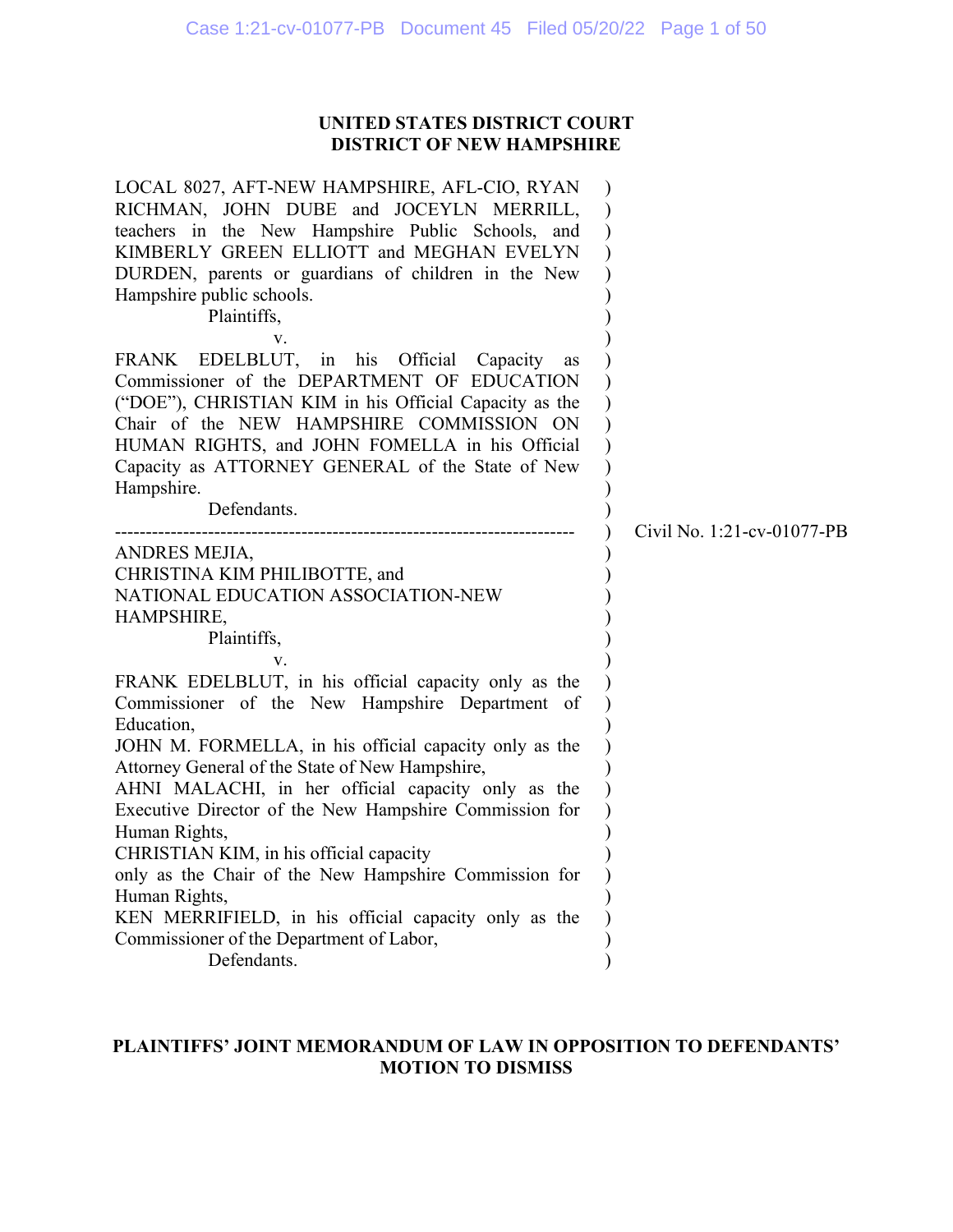# **TABLE OF CONTENTS**

# **Page**

| A.        |      |                                                                           |
|-----------|------|---------------------------------------------------------------------------|
| <b>B.</b> |      |                                                                           |
|           |      |                                                                           |
|           |      |                                                                           |
| A.        |      | The Statute Fails To Provide People of Ordinary Intelligence a Reasonable |
|           | (i)  |                                                                           |
|           | (ii) |                                                                           |
| <b>B.</b> |      | Subsequent Guidance By The Attorney General Does Not And Cannot           |
|           | (i)  | The "Guidance" Documents Carry No Authoritative Weight 22                 |
|           | (ii) |                                                                           |
| C.        |      | The Statute Independently Violates Due Process Because It Will Be (And    |
|           | (i)  | The Statute Lacks Any Enforcement Standards or Procedures  29             |
|           | (ii) | The Statute Is Already Being Enforced To Cover More Than Anti-            |
| D.        |      | This Court Should Not (and Need Not) Certify Questions to the New         |
|           |      |                                                                           |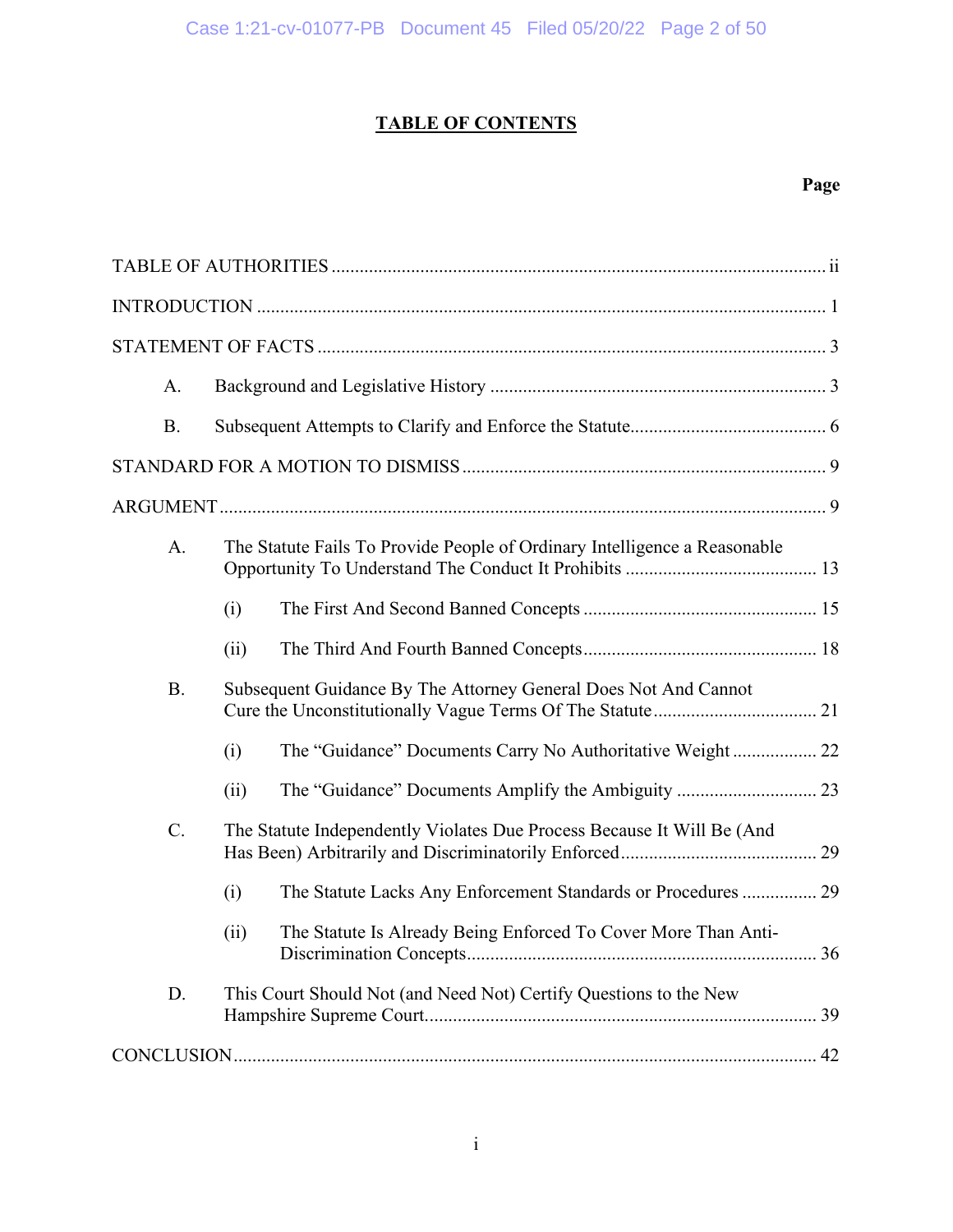# **TABLE OF AUTHORITIES**

Page(s)

| <b>Cases</b>                                               |
|------------------------------------------------------------|
| Arizonans for Official English v. Arizona,                 |
| Ashcroft v. Iqbal,                                         |
| Baggett v. Bullitt,                                        |
| Bd. of Airport Comm'rs v. Jews for Jesus,                  |
| Bouie v. City of Columbia,                                 |
| Connally v. General Const. Co.,                            |
| Petition of Dunlap,                                        |
| Gallo Motor Center Corp. v. Mazda Motors of America, Inc., |
| Giragosian v. Ryan,                                        |
| Grayned v. City of Rockford,                               |
| Hess v. Turner,                                            |
| Hynes v. Mayor of Oradell,                                 |
| Ironshore Specialty Ins. Co. v. United States,             |
| Johnson v. United States,                                  |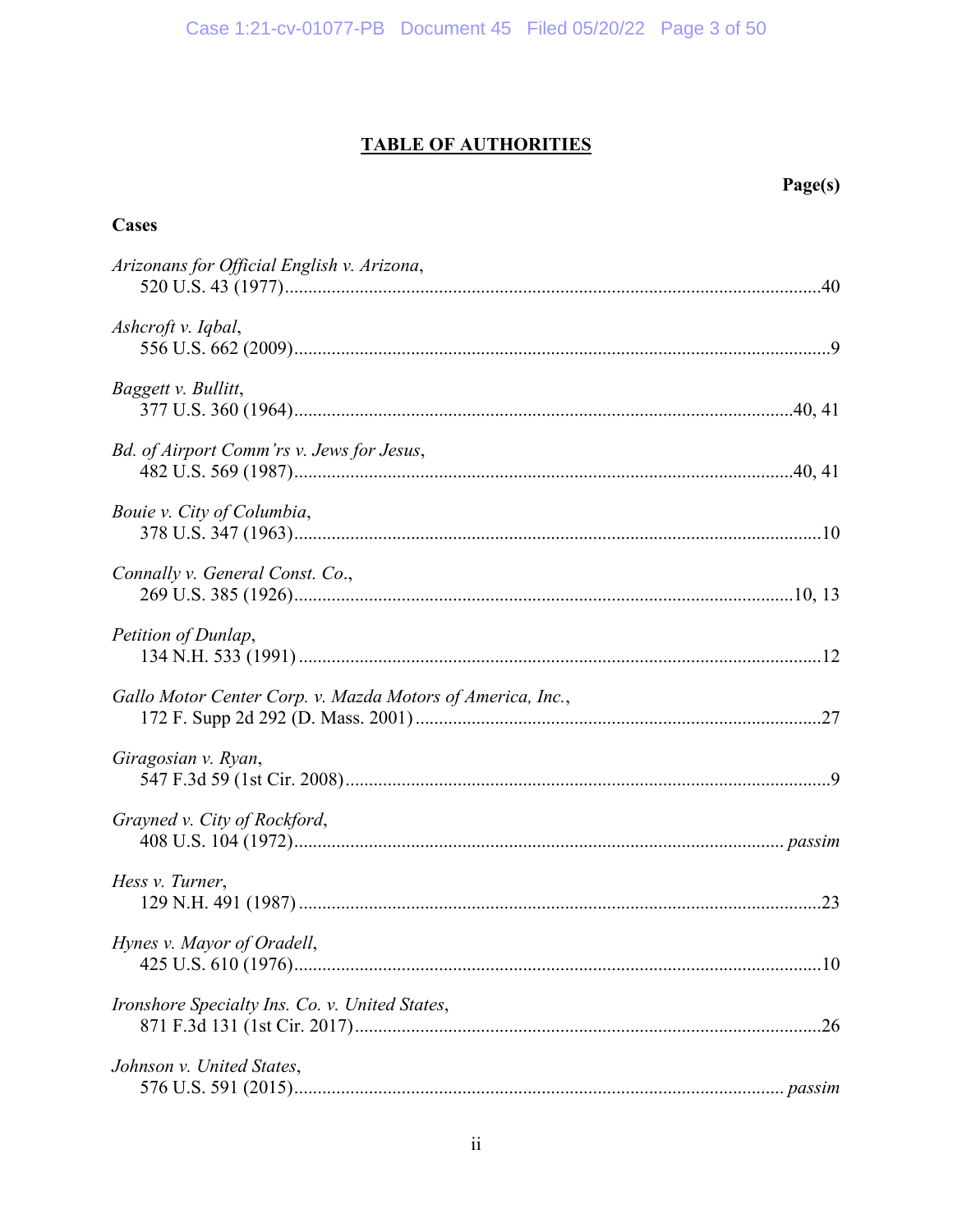# Case 1:21-cv-01077-PB Document 45 Filed 05/20/22 Page 4 of 50

| Kolender v. Lawson,                                   |
|-------------------------------------------------------|
| Manning v. Caldwell for City of Roanoke,              |
| Nat'l Ass'n of Mfrs. v. Dep't of Def.,                |
| Nat'l Org. for Marriage v. McKee,                     |
| New England Greyhound Lines v. Powers,                |
| Perkins v. Bd. of Dirs. of Sch. Admin. Dist.,         |
| Raleigh & Gaston R. Co. v. Reid,                      |
| Rhode Island Med. Soc. v. Whitehouse,                 |
| Santa Cruz Lesbian and Gay Community Center v. Trump, |
| Sessions v. Dimaya,                                   |
| Smith v. Goguen,                                      |
| Stenberg v. Carhart,                                  |
| U.S. v. Dávila-Reyes,                                 |
| United States v. Davis,                               |
| United States v. Hernandez-Ferrer,                    |
| United States v. Isaacson,                            |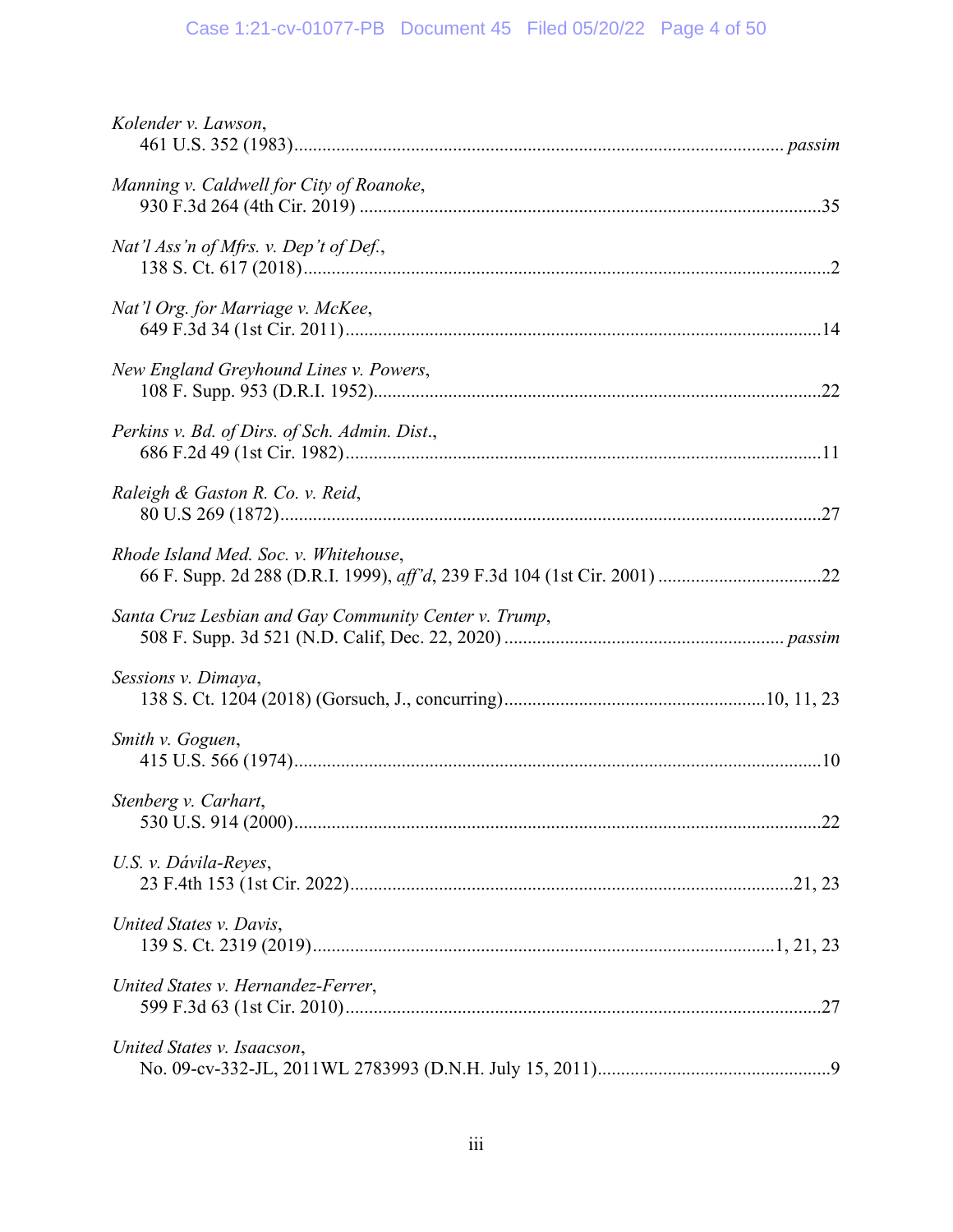## Case 1:21-cv-01077-PB Document 45 Filed 05/20/22 Page 5 of 50

## **Other Authorities**

Alexander LaCasse, "Divisive concepts ban is NH law. Will it affect the way teachers do their jobs?" Portsmouth Herald, (July 9, 2021), available at https://www.seacoastonline.com/story/news/local/2021/07/10/new-hampshireeducation-divisive-concepts-ban-nh-law-affects-schools/7915398002/..................................7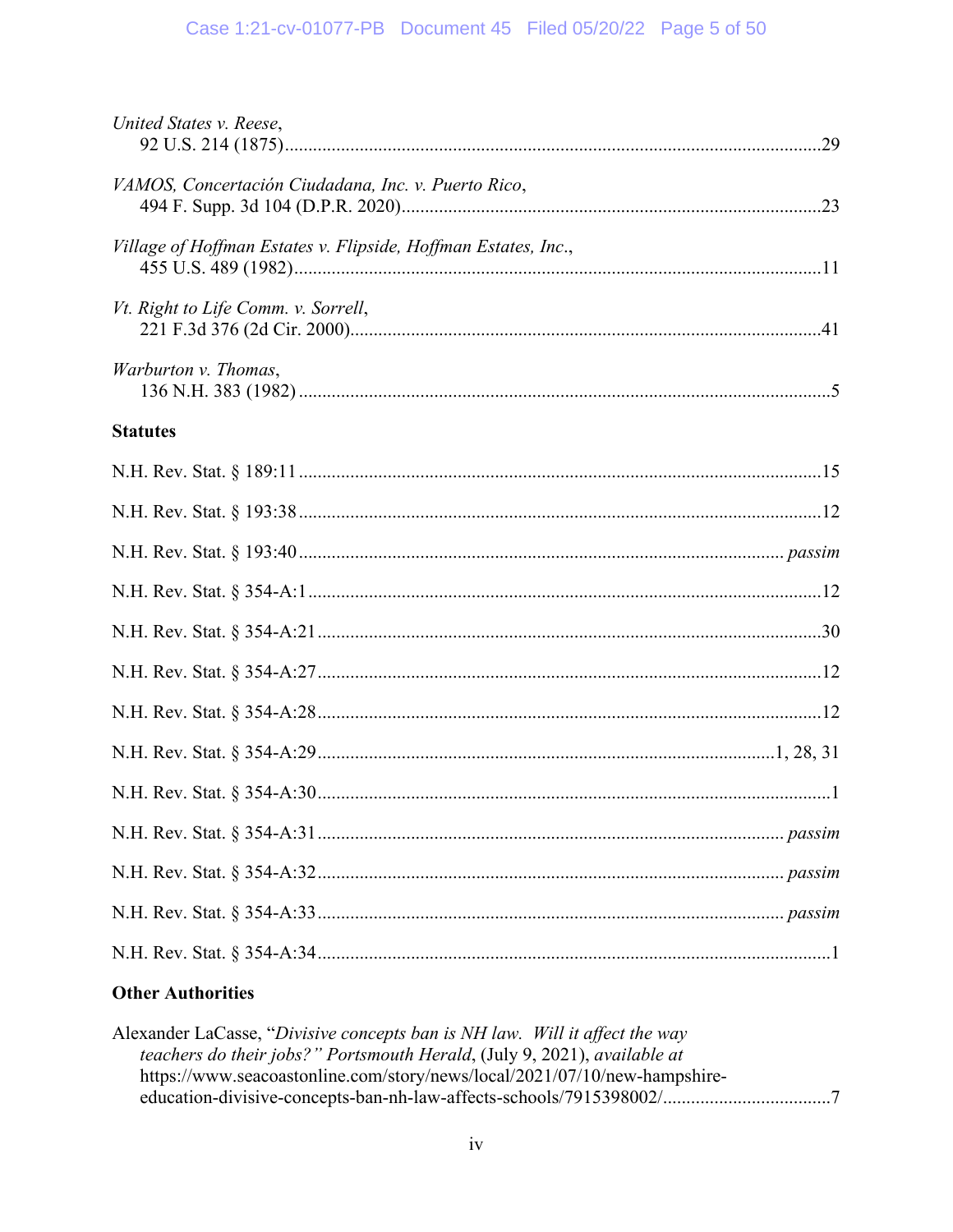| Eileen O'Grady, "N.H lawmakers debate banning schools from teaching about                                                                                                                                                               |
|-----------------------------------------------------------------------------------------------------------------------------------------------------------------------------------------------------------------------------------------|
| Frank Edelblut, "Education's Sacred Trust," (Apr. 15, 2022),                                                                                                                                                                            |
| Governor's Advisory Council on Diversity and Inclusion Letter to the Governor,<br>dated June 2, 2021, available at<br>https://www.governor.nh.gov/sites/g/files/ehbemt336/files/inline-                                                 |
| Merriam-Webster's Collegiate Dictionary (10 ed.), available at<br>https://www.merriam-<br>webster.com/dictionary/creed?utm_campaign=sd&utm_medium=serp&utm_s                                                                            |
|                                                                                                                                                                                                                                         |
|                                                                                                                                                                                                                                         |
| Portsmouth Herald (July 9, 2021), available at<br>https://www.seacoastonline.com/story/news/local/2021/07/10/new-hampshire-<br>education-divisive-concepts-ban-nh-law-affects-schools/7915398002/7                                      |
| Sarah Gibson, "N.H.'s top education official accuses teachers of 'knowingly<br>dismantling' family values," NHPR, Apr. 21, 2021, https://www.nhpr.org/nh-<br>news/2022-04-21/new-hampshires-top-education-official-accuses-teachers-of- |
| Senate Finance Committee, May 27, 2021 HB2 Deliberations (at 27:13),                                                                                                                                                                    |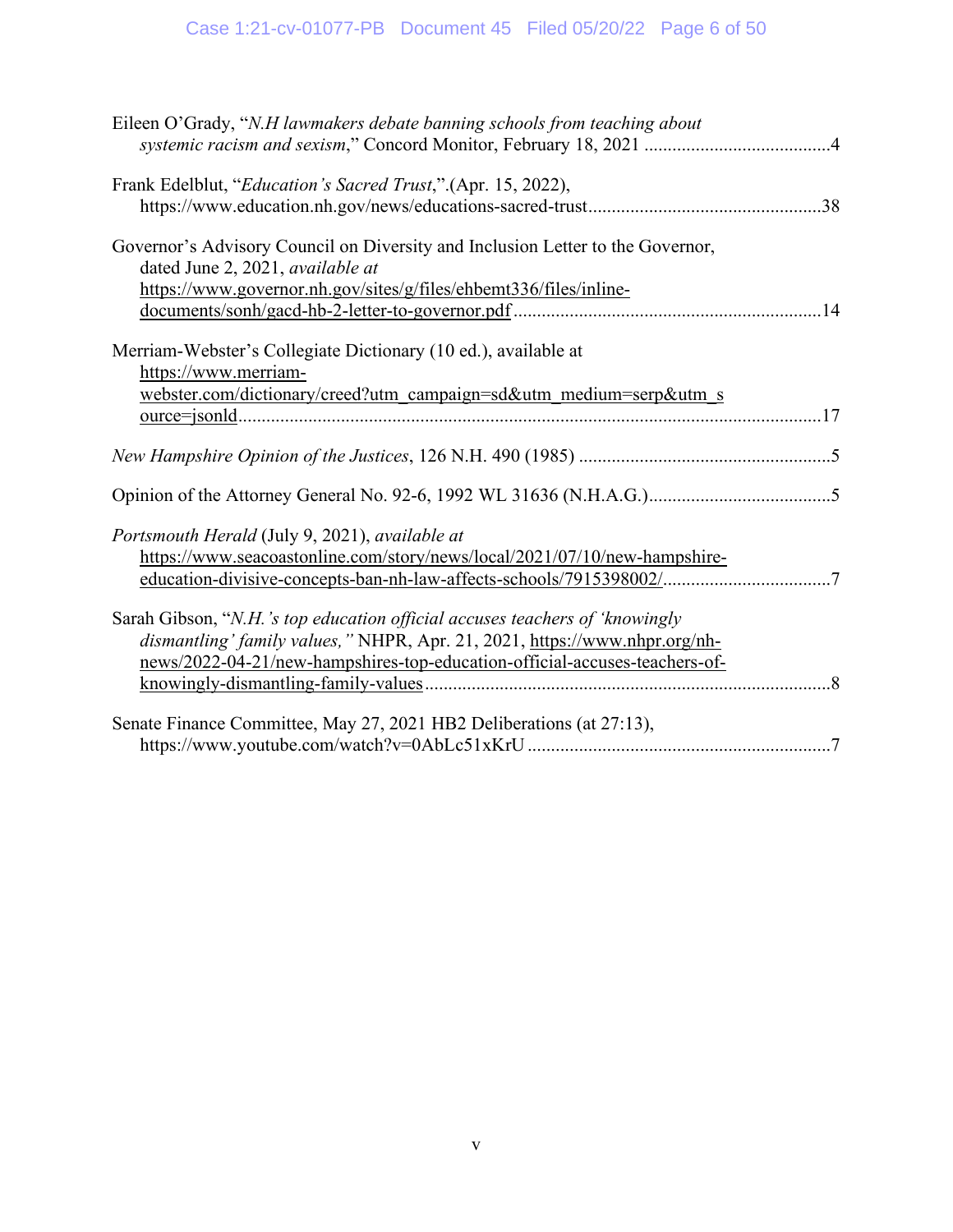#### Case 1:21-cv-01077-PB Document 45 Filed 05/20/22 Page 7 of 50

<span id="page-6-2"></span>Plaintiffs in the first above-captioned action (the "AFT Plaintiffs" or the "AFT action") and Plaintiffs in the second above-captioned action (the "Mejia Plaintiffs," or "Mejia action") each filed separate complaints in this consolidated action seeking declaratory and injunctive relief challenging the provisions of New Hampshire sections 297 and 298 of 2021 House Bill 2 ("HB2"), codified at N.H. Rev. Stat. Ann. ("RSA") 354-A:29, RSA 354-A:30, RSA 354-A:31, RSA 354-A:32, RSA 354-A:33, RSA 354A:34, and RSA 193:40. These provisions, enacted on June 25, 2021, are known as the "Banned Concepts Act" or "Divisive Concepts Act" (herein referred to as the "Statute").<sup>[1](#page-6-6)</sup>

<span id="page-6-5"></span><span id="page-6-4"></span>Each Complaint challenged the Statute as void for vagueness under the Fourteenth Amendment's Due Process Clause. The AFT Complaint has additional counts, including a challenge to the Statute predicated on abridgment of the First Amendment. In consolidating the proceedings on consent, the Court urged Plaintiffs to avoid repetition to the extent possible. This joint submission addresses Defendants' motion to dismiss Plaintiffs' void for vagueness challenge, as pled in the Mejia Complaint and under Count I of the AFT Complaint.

#### <span id="page-6-3"></span><span id="page-6-1"></span><span id="page-6-0"></span>**INTRODUCTION**

The law respecting void for vagueness is clear: A "vague law is no law at all." *United States v. Davis,* 139 S. Ct. 2319, 2323 (2019). When presented with such a law, the role of this Court "is not to fashion a new, clearer law to take its place, but to treat the law as a nullity and invite [the legislature] to try again." *Id.*

The Statute challenged here has all of the hallmarks of an impermissibly vague law. It fails to give a person of ordinary intelligence a reasonable opportunity to know what is

<span id="page-6-6"></span><sup>1</sup> On March 8, 2022, this Court issued an order, on consent of all parties, to consolidate the *Local 8027, AFT-New Hampshire, AFL-CIO et al v. Frank Edelblutt, et al*., before Judge Laplante and the *Andres Mejia et al v. Frank Edelblut et al.* actions into a single proceeding before this Court in the interests of judicial economy.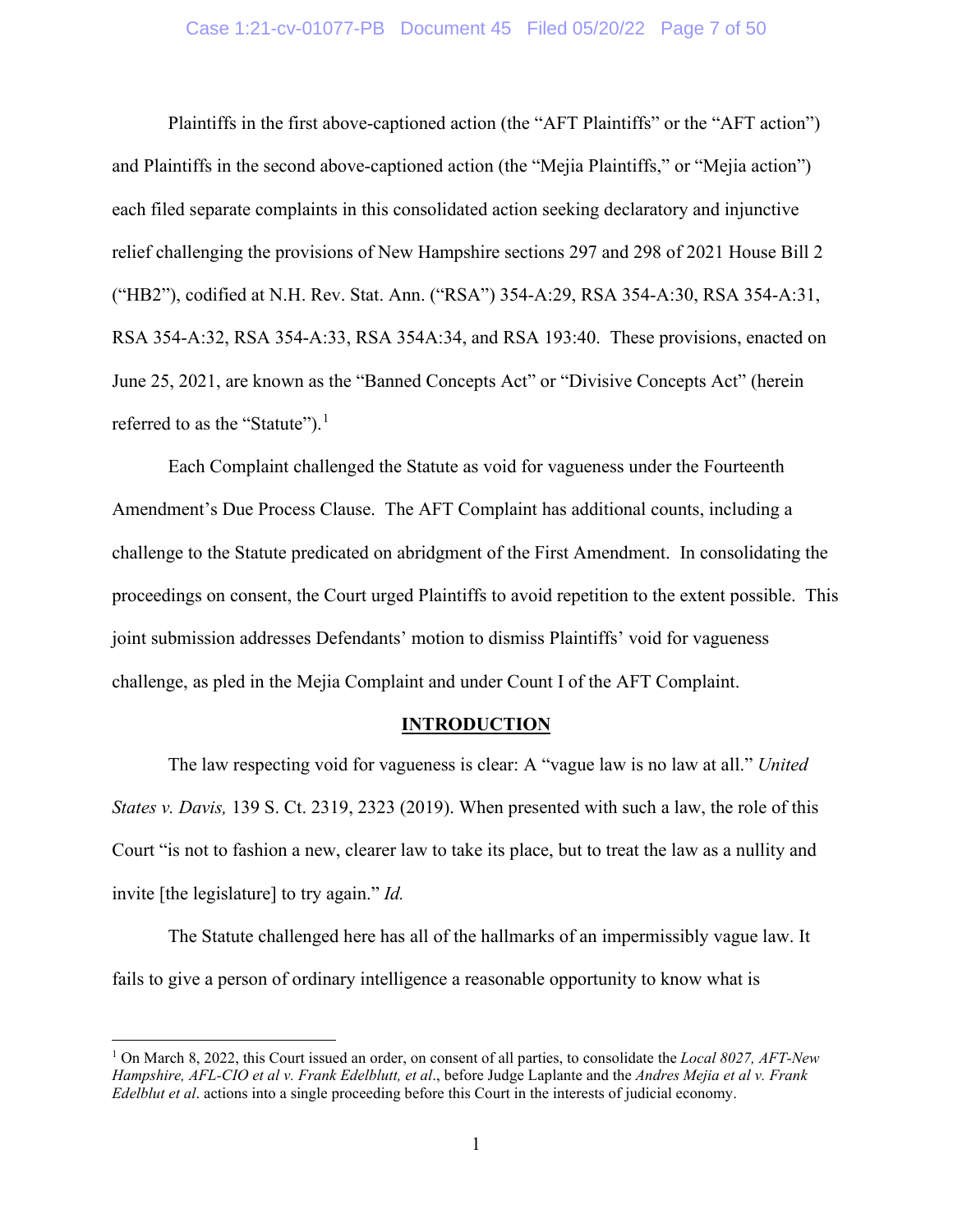#### <span id="page-7-0"></span>Case 1:21-cv-01077-PB Document 45 Filed 05/20/22 Page 8 of 50

prohibited; it invites arbitrary and discriminatory enforcement; and it tramples upon important freedoms and protections of those who must attempt to comply with it. *See Grayned v. City of Rockford*, 408 U.S. 104, 108-09 (1972). Here, these aspects of the Statute are not an accident. They are in many ways the very purpose of the Statute's enactment: to make educators fearful and uncertain in the performance of their jobs, as well as to drive certain viewpoints and ideas (and in some cases, even certain books) from the marketplace of ideas—all while maintaining a veneer of plausible deniability.

The Defendants' motion to dismiss exemplifies the last part of this strategy by calmly assuring the Court that the Statute does next-to-nothing, that the statements of the very legislators who passed the Statute trumpeting its censorious effects can be ignored, that the frantic and clumsy efforts of regulators to make sense of the law should be reassuring, and that everything that educators fear teaching in light of the Statute's vague text is completely untouched. In the process, Defendants scarcely mention the implications of the Statute's enforcement mechanism, which not only threatens to impose revocation of an educator's teaching certificate—a career "death penalty"—but also requires educators to inform on their colleagues for suspected violations lest they face the same penalty. Most troubling, it empowers private parties with no nexus to specific students or schools to file formal complaints and initiate suit. In sum, it places a target on the back of every teacher and, as averred in the challenged pleadings and shown below, has already encouraged politically incentivized "bounty hunters" and other groups to target teachers. *See, e.g*., AFT Compl. ¶¶ 6-10; Mejia Compl. ¶¶ 139-144.

<span id="page-7-1"></span>What Defendants never get around to saying is what the Statute actually *prohibits*. It is a cardinal rule that statutes are not meant to be meaningless. *See Nat'l Ass'n of Mfrs. v. Dep't of Def.*, 138 S. Ct. 617, 632 (2018). And yet Defendants cannot identify a single course, a single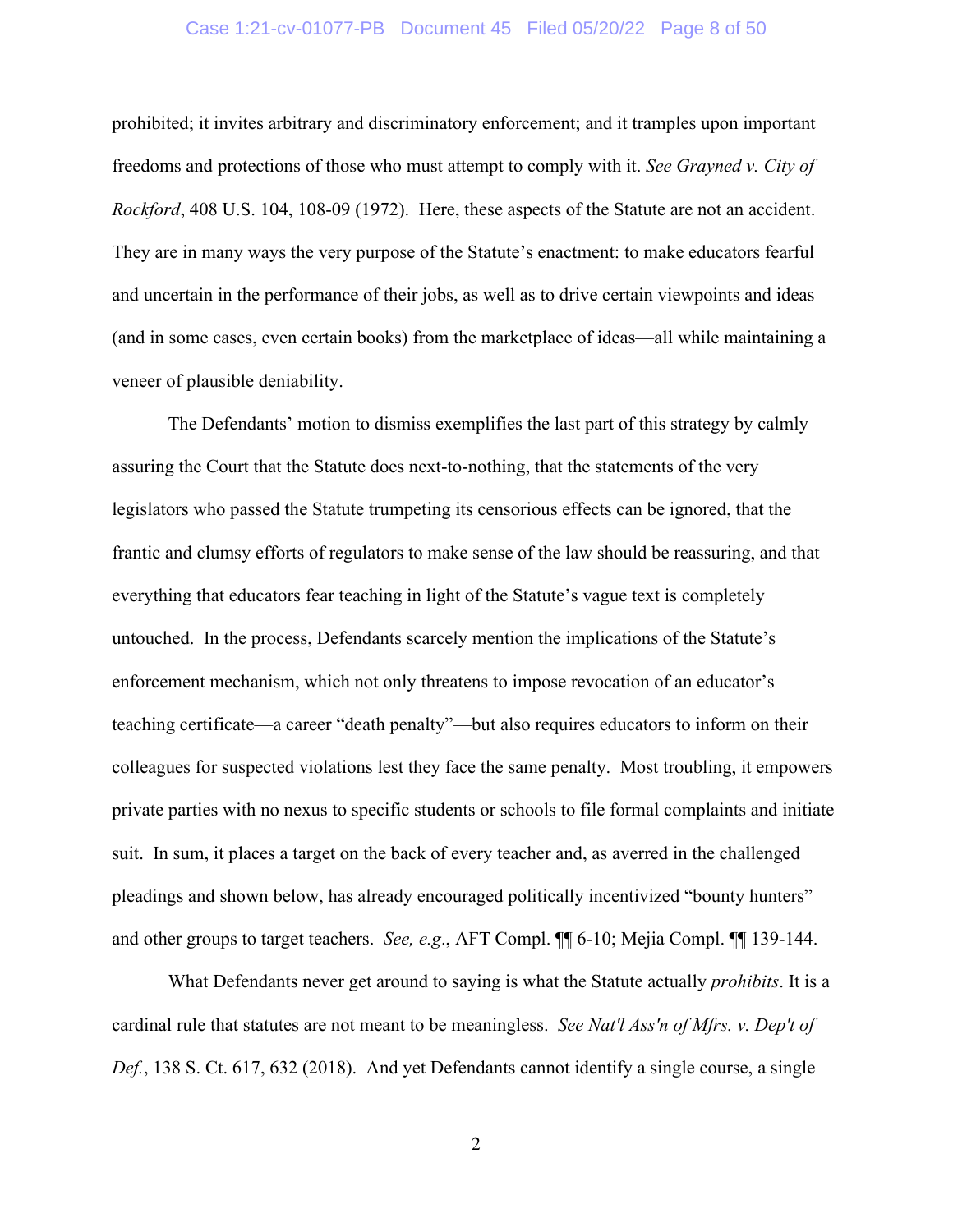#### Case 1:21-cv-01077-PB Document 45 Filed 05/20/22 Page 9 of 50

book, or a single concept currently taught in New Hampshire schools that exemplifies the problem supposedly addressed by the Statute. Why not? Because once they do, the game is up. It will become clear to this Court that identifying what may be banned and punished under the Statute is subject to the standardless, subjective and political whims of regulators.

This Court should deny the Defendants' motion to dismiss. Once this case enters discovery, and the mechanisms for the Statute's interpretation and political enforcement are exposed, the Statute's unconstitutional vagueness will become even more readily apparent.

#### <span id="page-8-0"></span>**STATEMENT OF FACTS**

#### *A. Background and Legislative History*

On December 22, 2020, a federal court issued a nationwide preliminary injunction barring enforcement of a Presidential Executive Order prohibiting workplace training implicating a sweeping list of "divisive concepts" and conditioning federal funding on certification that the recipient would not use the funds to promote "divisive concepts." *Santa Cruz Lesbian and Gay Community Center v. Trump*, 508 F. Supp. 3d 521 (N.D. Calif, Dec. 22, 2020) (hereinafter "*Santa Cruz*"). The Executive Order followed the President's establishment of the "1776 Commission," a group created to oppose Critical Race Theory, the New York Times' 1619 Project, and Howard Zinn's *A People's History of the United States*. AFT Compl. ¶ 27; Mejia Compl., Ex. 6. In effect, the Executive Order sought to restrict speech about systemic racism, sexism, implicit bias, and other topics that shed light on race and gender in the United States. Mejia Compl. ¶ 63. The *Santa Cruz* court squarely rejected that Presidential effort to censor content, finding that the Executive Order was "void for vagueness" and "chilled free speech," warranting injunctive relief. *Santa Cruz*, 508 F. Supp. 3d at 539.

The nationwide injunction and accompanying ruling ignited a storm of protest from the President's supporters, who, within days, pressed like-minded state legislatures in various states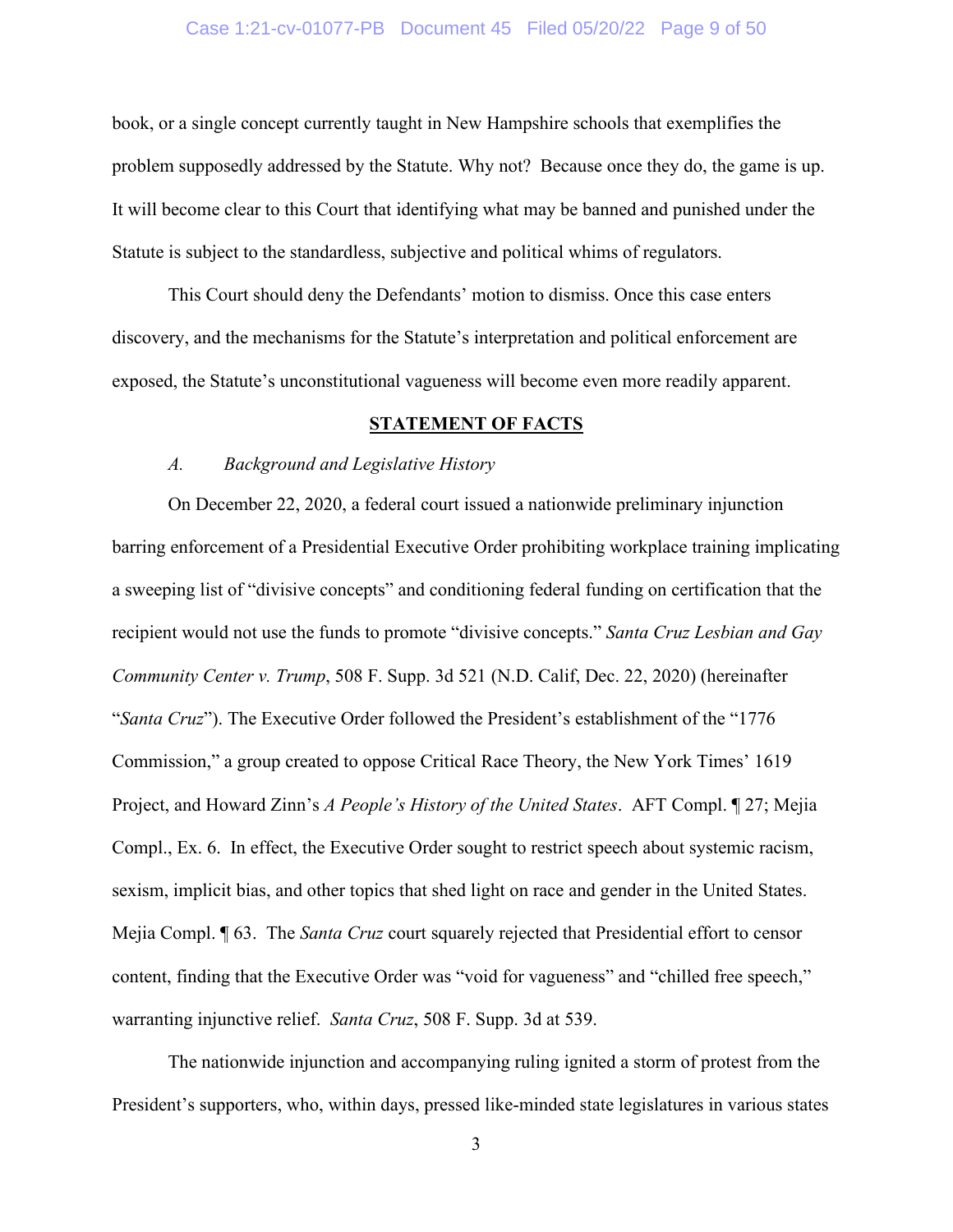#### Case 1:21-cv-01077-PB Document 45 Filed 05/20/22 Page 10 of 50

to enact legislation proscribing the same "divisive concepts," both as to workplace training and education. AFT Compl. ¶¶ 28-30. Substantially similar measures to those challenged in *Santa Cruz*, particularly relating to educational curricula, were promptly proposed in a variety of states, including New Hampshire, and a number of variations were thereafter enacted. *See* Mejia Compl. ¶ 65. This proceeding seeking injunctive and declaratory relief challenges the New Hampshire version.

Shortly following the *Santa Cruz* decision and nationwide injunction, New Hampshire House Bill 544 ("HB544") was introduced on January 12, 2021, as one of several orchestrated "retributive" or "corrective" measures. *See* Filed Legislative History of HB544 at 0002. Lacking the support of Governor Sununu, who had publicly threatened to veto the bill if enacted (*see* Filed Legislative History of HB544 at 0425-26) the measure—which was approved by the House Executive Departments and Administration Committee on March 4, 2021—was later tabled by the House of Representatives on April 6, 2021, after being inserted into the House's proposed budget at around the same time. *See* AFT Compl. ¶ 79; Mejia Compl.69.

<span id="page-9-0"></span>HB544 defined and prohibited the dissemination of "divisive concepts" in much the same way as the Executive Order enjoined by *Santa Cruz*. It prohibited the teaching of so-called "divisive concepts" in all state/local agencies and threatened to financially penalize anyone who taught the exceedingly ambiguous universe of supposed "divisive concepts." Disingenuously framed under the banner of national "unity," the bill's chief sponsor unapologetically indicated at the legislative hearing that he did not believe in systemic racism and likened individuals who conduct diversity and inclusion trainings to "snake oil salesman." Eileen O'Grady, "*N.H. lawmakers debate banning schools from teaching about systemic racism and sexism*," Concord Monitor, February 18, 2021. The chief sponsor further argued that this legislation was necessary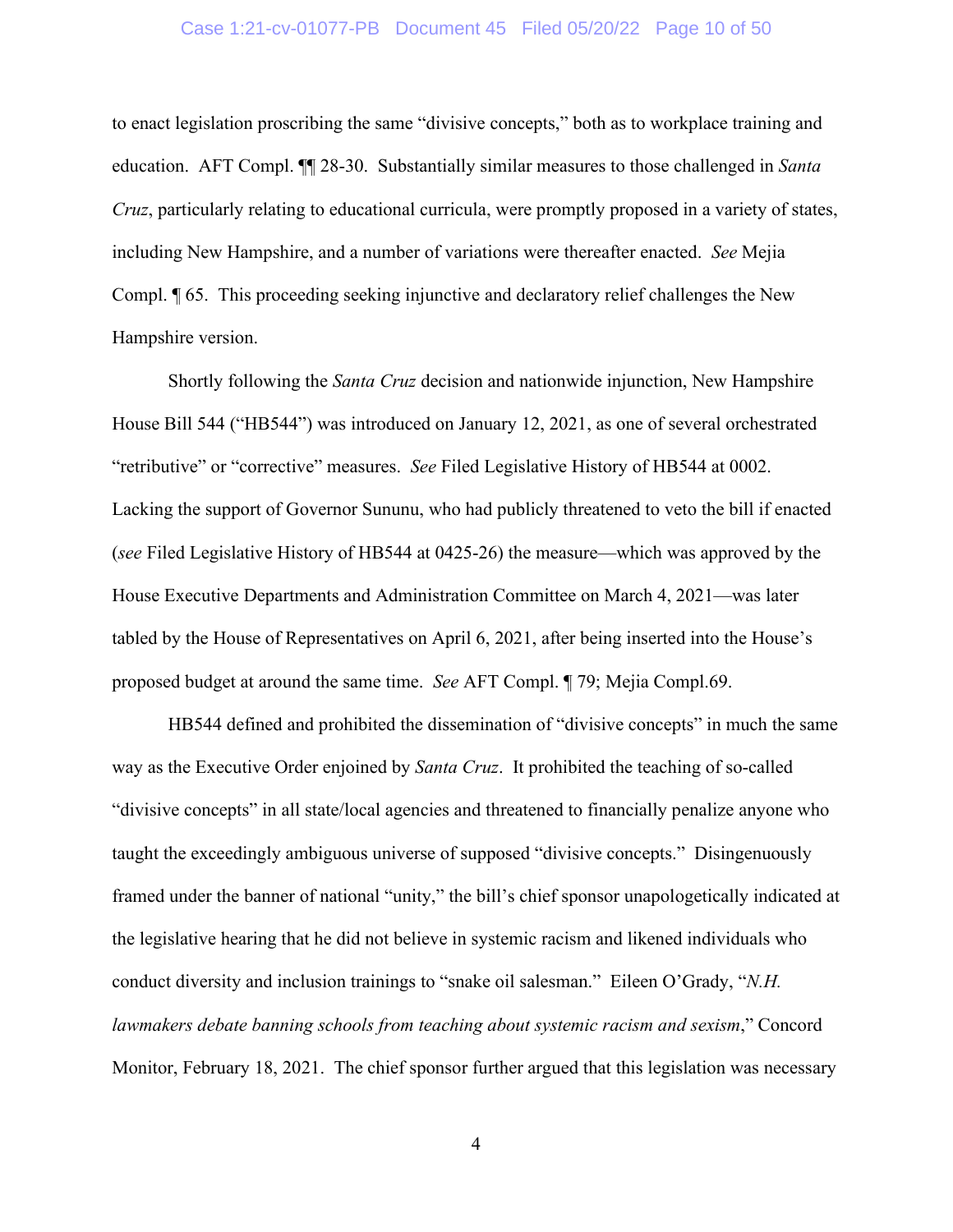#### Case 1:21-cv-01077-PB Document 45 Filed 05/20/22 Page 11 of 50

to address "critical race theory" and, more specifically, to ban certain "diversity training or inclusion training[s]" that "propose to cure a disease but in actuality it's even making it worse." *See* Mejia Compl. ¶¶ 67; *see also id.* at ¶ 70 (another legislator explained that the legislation was needed to address, for example, a staff training in a school district that referenced "white privilege," as well as programs at one New Hampshire university where employers and managers discussed "unconscious bias"). The text of the proposed law, for example, banned any form of "race or sex scapegoating" and any other teaching concept that "[a]ny individual should feel discomfort, guilt, anguish, or any other form of psychological distress on account of his or her race or sex." *See* Filed Legislative History of HB544 at 0005, 06 (HB544 as introduced).

Meanwhile, the 2022-23 State Biennial Budget had to be adopted before the new fiscal year, otherwise state operations would cease. *See* AFT Compl. ¶ 80. Governor Sununu was on record stating that the "divisive concepts" had to be included in the Budget Bill (HB2) to get sufficient House votes to pass HB1 (the Budget measure). See AFT Compl. 1 80.<sup>[2](#page-10-3)</sup> In late May 2021, with the deadline for adopting the Budget Bill looming as the Senate was considering the House's proposed budget containing HB544, a last-minute *quid pro quo* solution suddenly "materialized" to avoid a shutdown of State operations under which HB544's provisions were salvaged for inclusion in the HB2 Budget trailer and expanded upon. *See* AFT Compl. ¶¶ 80-81; Mejia Compl. ¶ 72. The full Senate approved the change on June 3, 2021, which ultimately became law on June 25, 2021 following the Governor's signature approving HB2. *See* Filed Legislative. History of HB2 at 968973, 997-1001 (Senate version).

<span id="page-10-3"></span><span id="page-10-2"></span><span id="page-10-1"></span><span id="page-10-0"></span><sup>2</sup> By way of background only, *see* Opinion of the Attorney General No. 92-6, 1992 WL 31636 (N.H.A.G.); *New Hampshire Opinion of the Justices*, 126 N.H. 490 (1985); *Cf*. *Warburton v. Thomas*, 136 N.H. 383, 394-399 (1982). Presciently, the New Hampshire Constitution (N.H. Const. Pt. 2, arts. 3, 18-a) bars such amendments or footnotes from last minute inclusion in "all sections of all budget bills" recognizing that they are a vehicle for deception. *See id* at art. 18-a.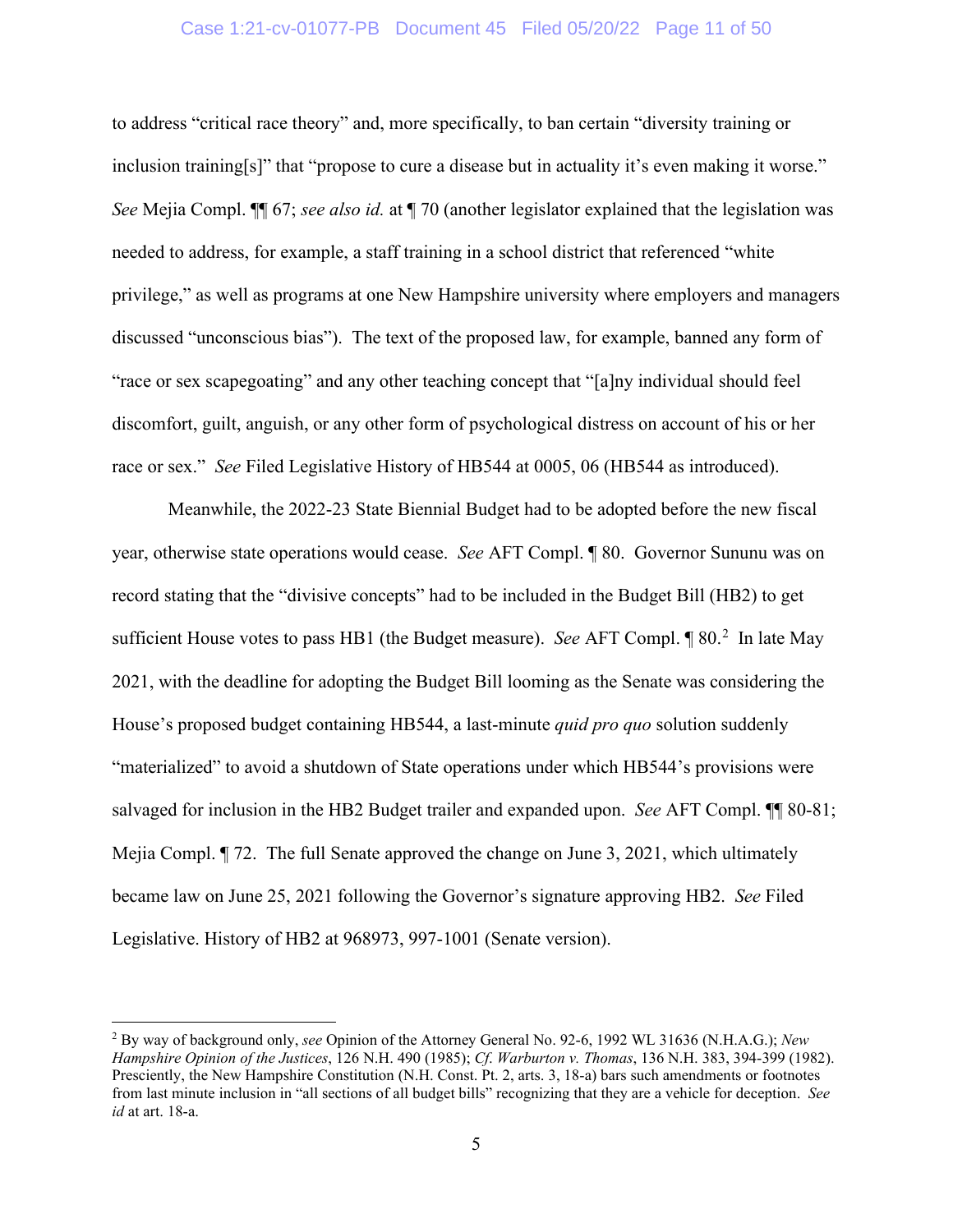Artfully cast in high-minded but deliberately ambiguous terms, the eleventh-hour enactment of the Teaching Discrimination Statute as part of HB2 in the Senate was trumpeted as an "anti-discrimination" measure and captioned "193:40 Prohibition on Teaching Discrimination." The revised language was then joined with the Contemporaneous Amendments, ("354-A:29 Right to Freedom from Discrimination in Public Workplaces and Education," "354-A:31 Prohibition on Public Employers," "354-A:33 Protection for Public Employees," and "354-A:34 Remedies"), into a single Bill (HB2) which not only impacted schools, but all local and state agencies (police departments, prosecutorial trainings, etc.). But the drafters of this new version in the Senate could not conceal its origins. The four banned concepts in this new version were functionally identical to four of the ten "divisive concepts" in the House's version of HB544 in HB2, as well as in the Presidential Executive Order that were later enjoined in *Santa Cruz* on vagueness grounds. And the Senate's version went even further to expand the law's scope to not just include "race and sex" covered in HB544 and the Presidential Executive Order, but also "age, . . . gender identity, sexual orientation, . . . creed, color, marital status, familial status, mental or physical disability, religion or national origin." *See, e.g.*, RSA 354-A:32. The Senate also added more draconian penalty provisions specifically targeting certified educators by mandating that violations of the law *shall* be punishable under the Educator Code of Conduct, even if the violation was inadvertent or negligent. *See* RSA 193:40, IV; Mejia Compl. ¶ 73. The end result was a redundant, unworkable and purposefully ambiguous measure that impermissibly censors what teachers may teach and students can learn.

## *B. Subsequent Attempts to Clarify and Enforce the Statute*

Following the Statute's enactment, Defendants repeatedly validated Plaintiffs' vagueness concerns with unsuccessful attempts to clarify it. Defendants made three distinct attempts to explain the Statute following significant criticism from educators, advocates, and the media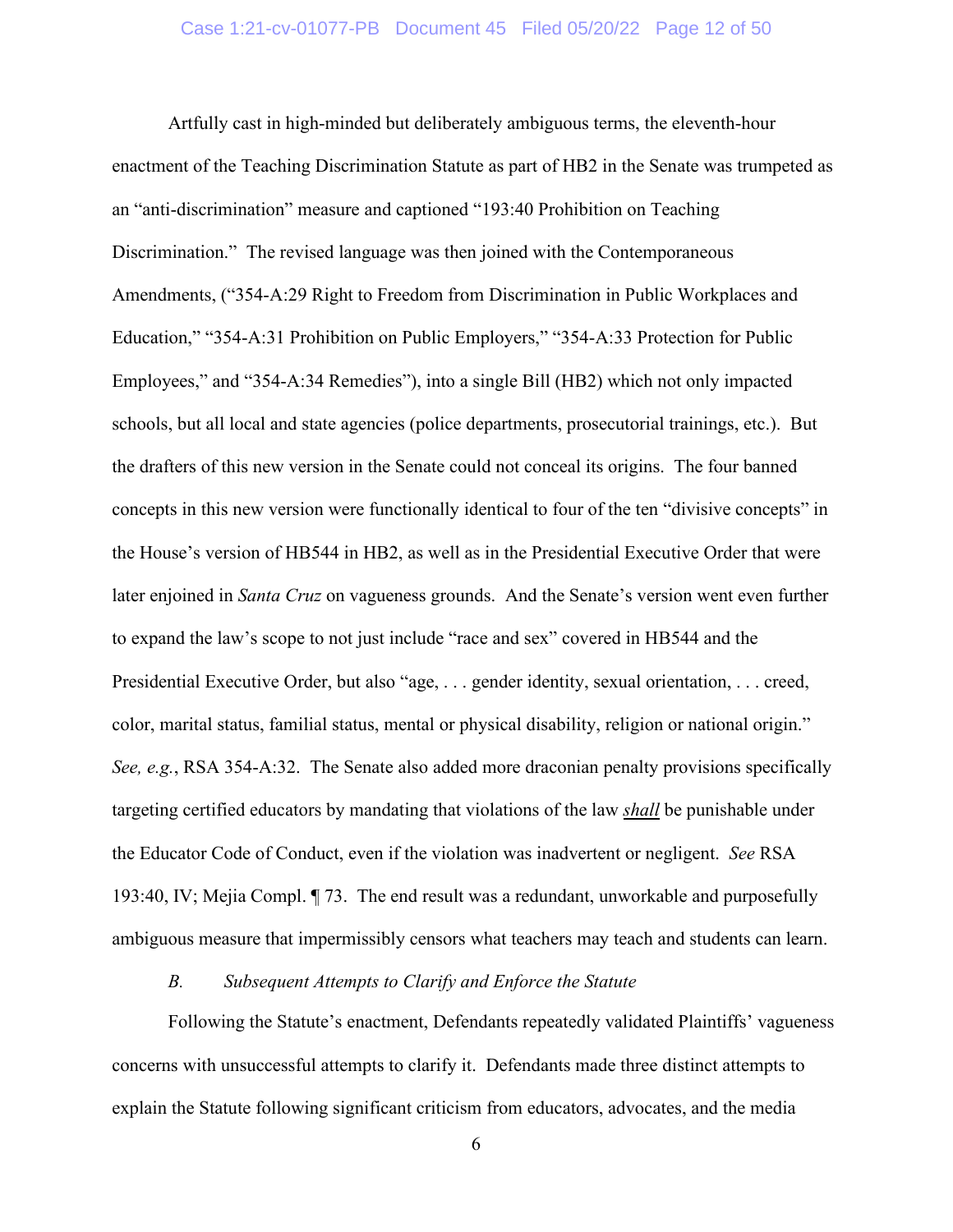#### Case 1:21-cv-01077-PB Document 45 Filed 05/20/22 Page 13 of 50

concerning the Statute's vagueness and its chilling effect on instruction and free speech rights. $3$ When two highly-publicized July 2021 Guidance FAQs issued by Defendants failed to stem the tide of criticism and confusion, *see* Mejia Compl., Ex. 19, the Attorney General on September 7, 2021 issued his one and only formal Opinion of that year, expressly acknowledging that many citizens still "*voiced concerns that these new statutes are confusing and that public employers and schools will struggle to understand the scope of the new prohibitions*." *See* Mejia Compl., Ex. 20 (Opinion No. 2021-01 of the Attorney General) (emphasis added). Respectfully, the above-quoted damning admission of the Attorney General says it all, especially on this earlystage motion to dismiss.

To be clear, notwithstanding this admission of the Statute's confusing nature and the labeling of the Statute as an "anti-discrimination" law, several of the bill's supporters outlined their view that, like HB544 and the Presidential Executive Order enjoined in *Santa Cruz*, the Statute was intended to implicate instruction related to race, diversity, and inclusion. For example, when the Senate version was introduced to the Senate Finance Committee on May 27, 2021, supporter Senator Bob Giuda made clear that "[I]t is designed . . . to ensure that the minds of the future generations of our state are not being unduly influenced by advocacy for such toxins as critical race theory."[4](#page-12-2)

<span id="page-12-2"></span><sup>4</sup> Senate Finance Committee, May 27, 2021 HB2 Deliberations (at 27:13),

<span id="page-12-1"></span><span id="page-12-0"></span><sup>3</sup> *E.g.*, Alexander LaCasse, "*Divisive concepts ban is NH law. Will it affect the way teachers do their jobs?" Portsmouth Herald*, (July 9, 2021), *available at* [https://www.seacoastonline.com/story/news/local/2021/07/10/new](https://www.seacoastonline.com/story/news/local/2021/07/10/new-hampshire-education-divisive-concepts-ban-nh-law-affects-schools/7915398002/)[hampshire-education-divisive-concepts-ban-nh-law-affects-schools/7915398002/.](https://www.seacoastonline.com/story/news/local/2021/07/10/new-hampshire-education-divisive-concepts-ban-nh-law-affects-schools/7915398002/)

[https://www.youtube.com/watch?v=0AbLc51xKrU.](https://www.youtube.com/watch?v=0AbLc51xKrU) Statements from at least one prominent supporter after the enactment of the challenged law further confirm the Statute's intended scope to impact diversity, equity, and inclusion instruction. During the January 11, 2022 testimony of Chairman of the House Education Committee Rick Ladd on a bill designed to expand the challenged law to public colleges, he explained the Statute's intended scope, critiqued "critical race theory," and noted that "any instructor aligning and communicating one's own vision of race's relations with a national narrative that use diversity and inclusion as its platform is unacceptable." <https://www.youtube.com/watch?v=BnurMJaLYJU> (starting at 4:54:04).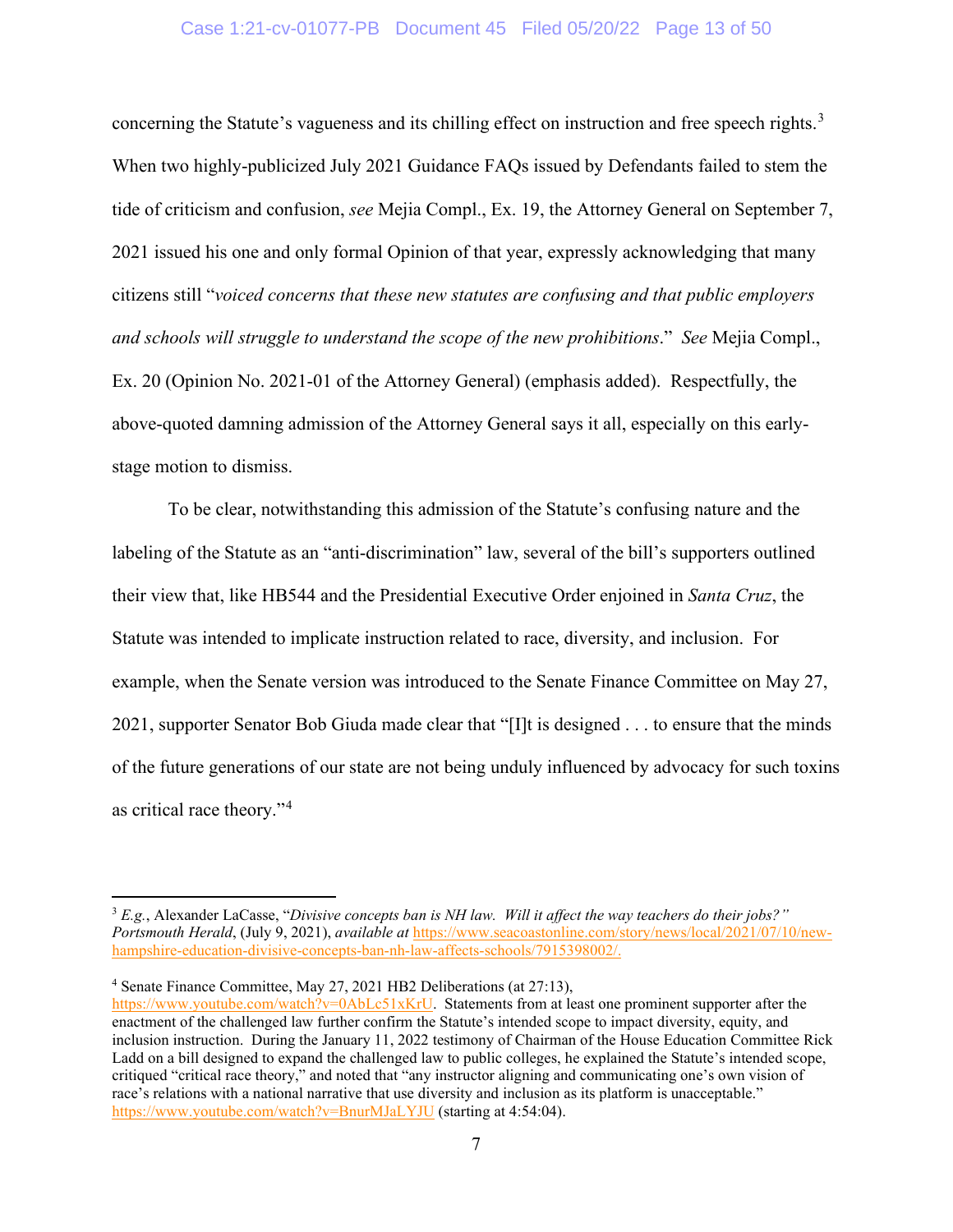#### Case 1:21-cv-01077-PB Document 45 Filed 05/20/22 Page 14 of 50

But, aside from public posturing, Defendants have been unwilling or unable to answer basic questions about whether *specific texts* are prohibited under the Act—a tactic that has the effect of maximizing the law's chill. *See* Mejia Compl. ¶¶ 121-22, Ex. 18 (NEA-NH letters). And, despite having the authority to do so, the Human Rights Commission has declined to release to the public and educators the details of any complaints in which the Commission has concluded that there was no violation—details which would help educate teachers as to what Defendants believe is prohibited under the Act. In short, Defendants have deliberately chosen to leave educators in the dark. In all of this uncertainty, political groups such as "Moms for Liberty" have filled the void of enforcement, publicly offering a \$500 "bounty" to any individual offering information concerning a teacher's violation of the new law. *See* AFT Compl. ¶ 45.

Further, the Department of Education—as one of *five* bodies that has *independent* enforcement authority under the law (along with the state courts, the Department of Justice, Human Rights Commission, and Department of Labor)—has apparently elected to conduct its own investigations under the Statute.<sup>[5](#page-13-1)</sup> This independent enforcement of the Educator Code of Conduct by the Department of Education is consistent with (and mandated by) its own administrative rules, *see infra* note 18, and is inconsistent with Defendants' representation that the Department of Education can only take action after the Human Rights Commission makes "a finding of discrimination." *See* Mov. Br. at 34. Discovery is needed to investigate how this diffusion of responsibility compounds the law's arbitrary and discriminatory enforcement. *See, e.g.,* AFT Compl. ¶¶ 9; Mejia Compl. ¶¶ 34, 147.

<span id="page-13-1"></span><span id="page-13-0"></span><sup>5</sup> Sarah Gibson, "*N.H.'s top education official accuses teachers of 'knowingly dismantling' family values,"* NHPR, Apr. 21, 2021 ("But the Department of Education continues to investigate when parents email or call with complaints about classroom curriculum and teacher bias. In some cases, parents report concerns directly to the Department of Education after having attempted to contact teachers and administrators. Other times, they go straight to Edelblut, who has made a habit of sharing his cell phone number with parents."), [https://www.nhpr.org/nh](https://www.nhpr.org/nh-news/2022-04-21/new-hampshires-top-education-official-accuses-teachers-of-knowingly-dismantling-family-values)[news/2022-04-21/new-hampshires-top-education-official-accuses-teachers-of-knowingly-dismantling-family-values.](https://www.nhpr.org/nh-news/2022-04-21/new-hampshires-top-education-official-accuses-teachers-of-knowingly-dismantling-family-values)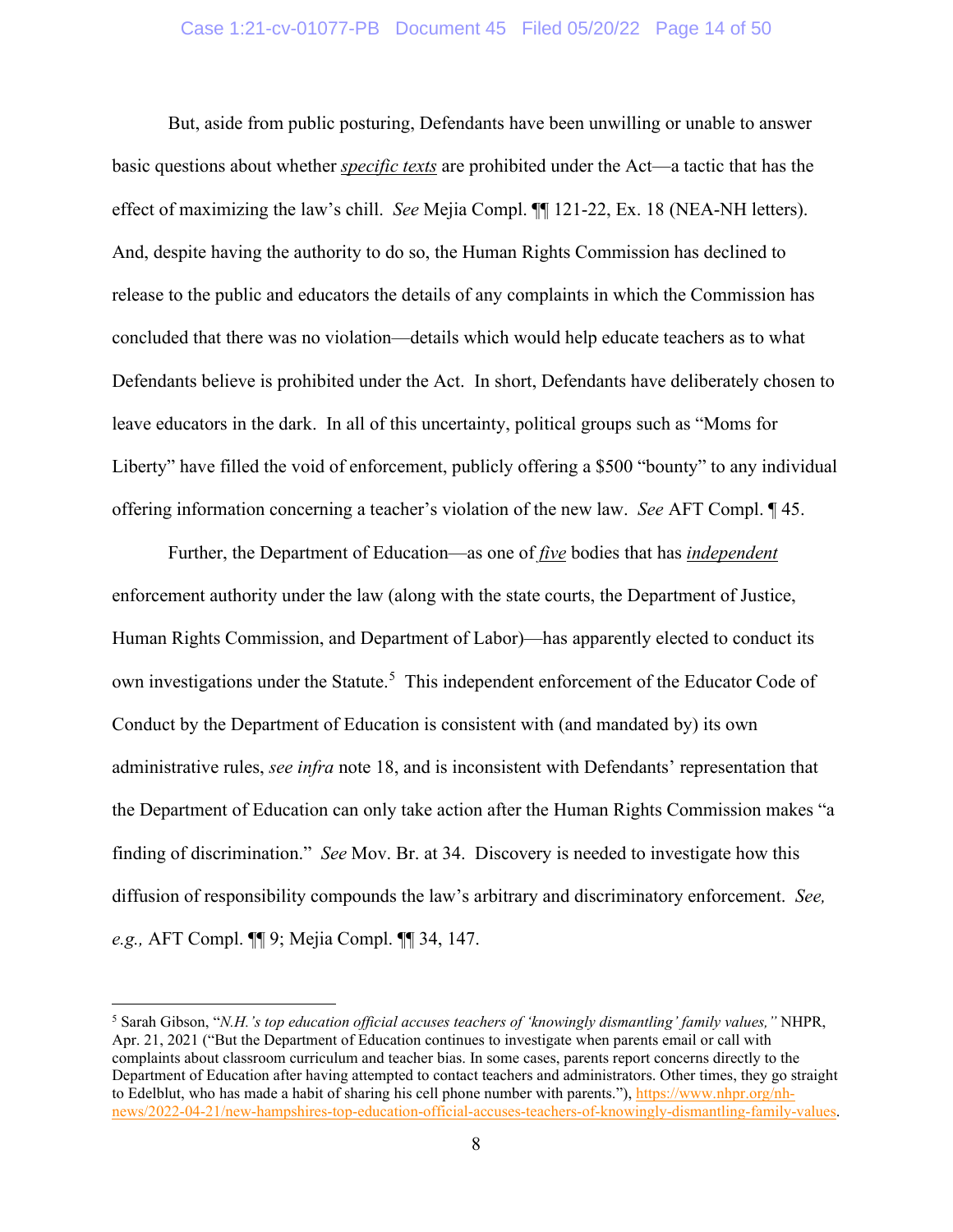### <span id="page-14-0"></span>**STANDARD FOR A MOTION TO DISMISS**

To survive a motion to dismiss under Rule 12(b)(6), a complaint must make factual allegations sufficient to "state a claim to relief that is plausible on its face." *Ashcroft v. Iqbal*, 556 U.S. 662, 678 (2009) (quoting *Bell Atl. Corp. v. Twombly*, 550 U.S. 544, 570 (2007)). "A claim has facial plausibility when the plaintiff pleads factual content that allows the court to draw the reasonable inference that the defendant is liable for the misconduct alleged." *Id*. "In analyzing whether dismissal is appropriate, the court must accept as true all well-pleaded facts set forth in the complaint and must draw all reasonable inferences in the plaintiff's favor." *United States v. Isaacson*, No. 09-cv-332-JL, 2011 WL 2783993, at \*1 (D.N.H. July 15, 2011) (Laplante, J.) (citing *Tasker v. DHL Ret. Sav. Plan*, 621 F.3d 34, 38 (1st Cir. 2010)). Under Rule 12(b)(6), this Court may consider "facts and documents that are part of or incorporated into the complaint," as well as "documents incorporated by reference in [the complaint], matters of public record, and other matters susceptible to judicial notice." *Giragosian v. Ryan*, 547 F.3d 59, 65 (1st Cir. 2008) (citations omitted).

#### <span id="page-14-3"></span><span id="page-14-2"></span><span id="page-14-1"></span>**ARGUMENT**

An enactment is void for vagueness if its "prohibitions are not clearly defined." *Grayned*, 408 U.S. at 108. A statute can be impermissibly vague for either of several independent reasons, including, failure to "give the person of ordinary intelligence a reasonable opportunity to know what is prohibited, so that he may act accordingly" and "if arbitrary and discriminatory enforcement is to be prevented, laws must provide explicit standards for those who apply them." *Id.* (internal citations omitted). Of these requirements, Justice O'Connor observed for the Court in *Kolender v. Lawson*, "the more important aspect of vagueness doctrine is . . . the requirement that a legislature establish minimal guidelines to govern law enforcement." 461 U.S. 352, 358 (1983) (quoting *Smith v. Goguen*, 415 U.S. 566, 574 (1974)) (internal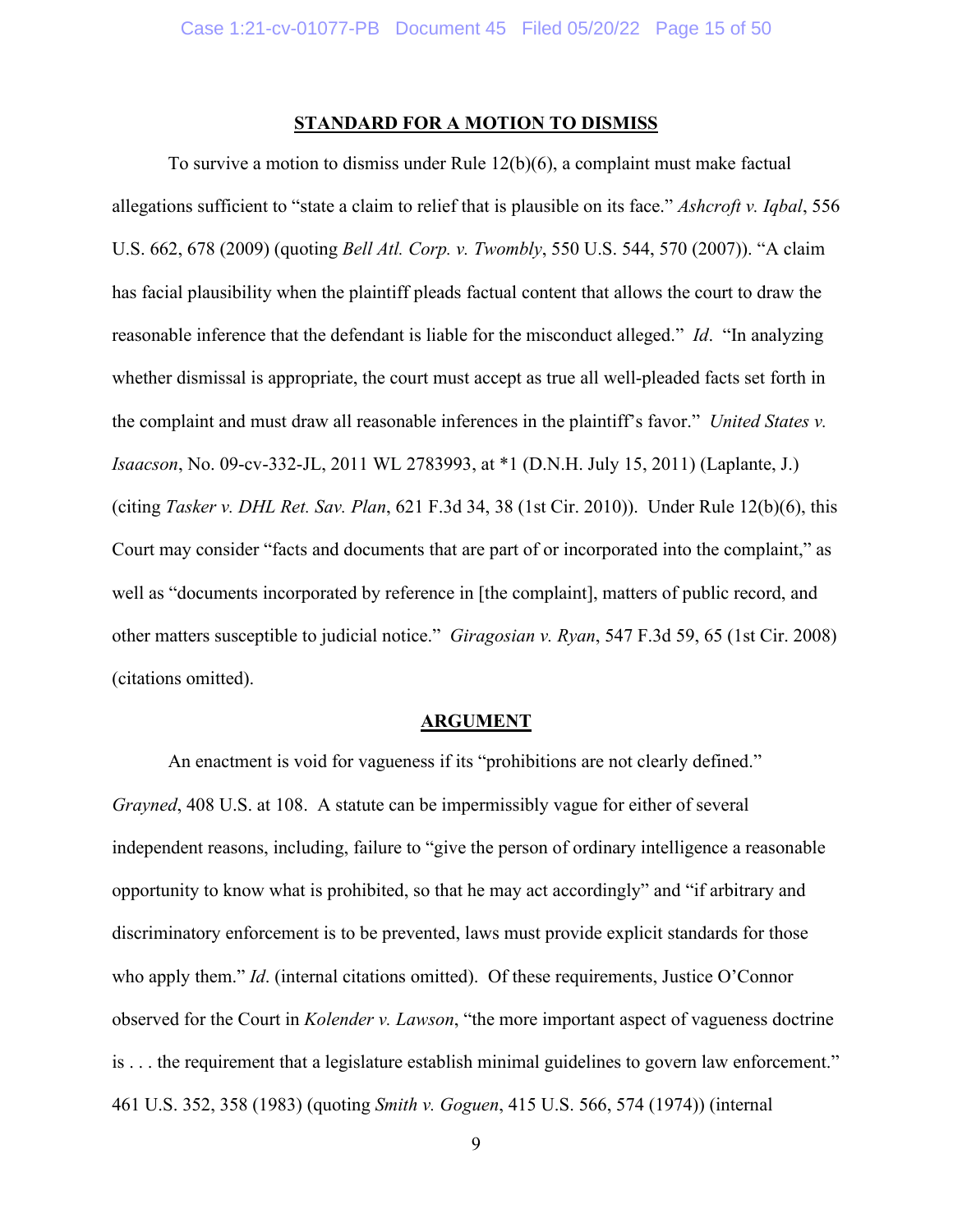#### <span id="page-15-4"></span>Case 1:21-cv-01077-PB Document 45 Filed 05/20/22 Page 16 of 50

quotation marks omitted). Thus, even a law that is not formally vague may violate due process if it is too easily susceptible to abuse by government officials. In sum, "[a]s one court put it, all laws ought to be expressed in such a manner as that its meaning may be unambiguous, and in such language as may be readily understood by those upon whom it is to operate." *Sessions v. Dimaya*, 138 S. Ct. 1204, 1226 (2018) (Gorsuch, J., concurring) (quoting *McConvill v. Mayor and Aldermen of Jersey City*, 39 N.J.L. 38, 42 (1876)) (internal quotation marks and citations omitted); *see also Smith v. Goguen*, 415 U.S. at 573.[6](#page-15-6)

<span id="page-15-5"></span><span id="page-15-2"></span>Though the existence of protected speech is not a requirement for the applicability of the vagueness doctrine, where—as argued in AFT's contemporaneous filing—speech and expression are implicated, "[t]he general test of vagueness applies with particular force." *Hynes v. Mayor of Oradell*, 425 U.S. 610, 620 (1976); *see also Smith v. Goguen*, 415 U.S. at 573. This is because "[u]ncertain meanings inevitably lead citizens to steer far wider of the unlawful zone than if the boundaries of the forbidden areas were clearly marked." *Grayned*, 408 U.S. at 109.

Notably, Defendants recite the relevant "vagueness" principles but argue that the Statute should enjoy a "more tolerant" standard of review because the statute is civil, not criminal and that it must be vague in all of its applications to be constitutionally infirm. *See* Mov. Br. at 22 (citing *Village of Hoffman Estates v. Flipside, Hoffman Estates, Inc*., 455 U.S. 489, 498-99 (1982)). Defendants are wrong.

<span id="page-15-6"></span><span id="page-15-3"></span><span id="page-15-1"></span><span id="page-15-0"></span><sup>6</sup> The Supreme Court has frequently concluded that certain terms in common usage are vague and their inclusion voids the relevant law. *See, e.g*., *Johnson v. United States,* 576 U.S. 591 (2015) ("conduct that presents a "serious potential risk of physical injury to another" held void for vagueness*"*); *Kolender v. Lawson*, 461 U.S. 352 (1983) ("credible and reliable" held void for vagueness); *Smith v. Goguen,* 415 U.S. 566 (1974) (Massachusetts' "contemptuous" treatment of flag statute held void for vagueness); *Connally v. General Const. Co*., 269 U.S. 385 (1926) ("*locality*" for purposes of determining prevailing wages); *Bouie v. City of Columbia*, 378 U.S. 347 (1963). Any number of terms of common usage in the Statute have ambiguous and uncertain meanings in the law, as discussed *infra* at Part A, particularly in the classroom setting.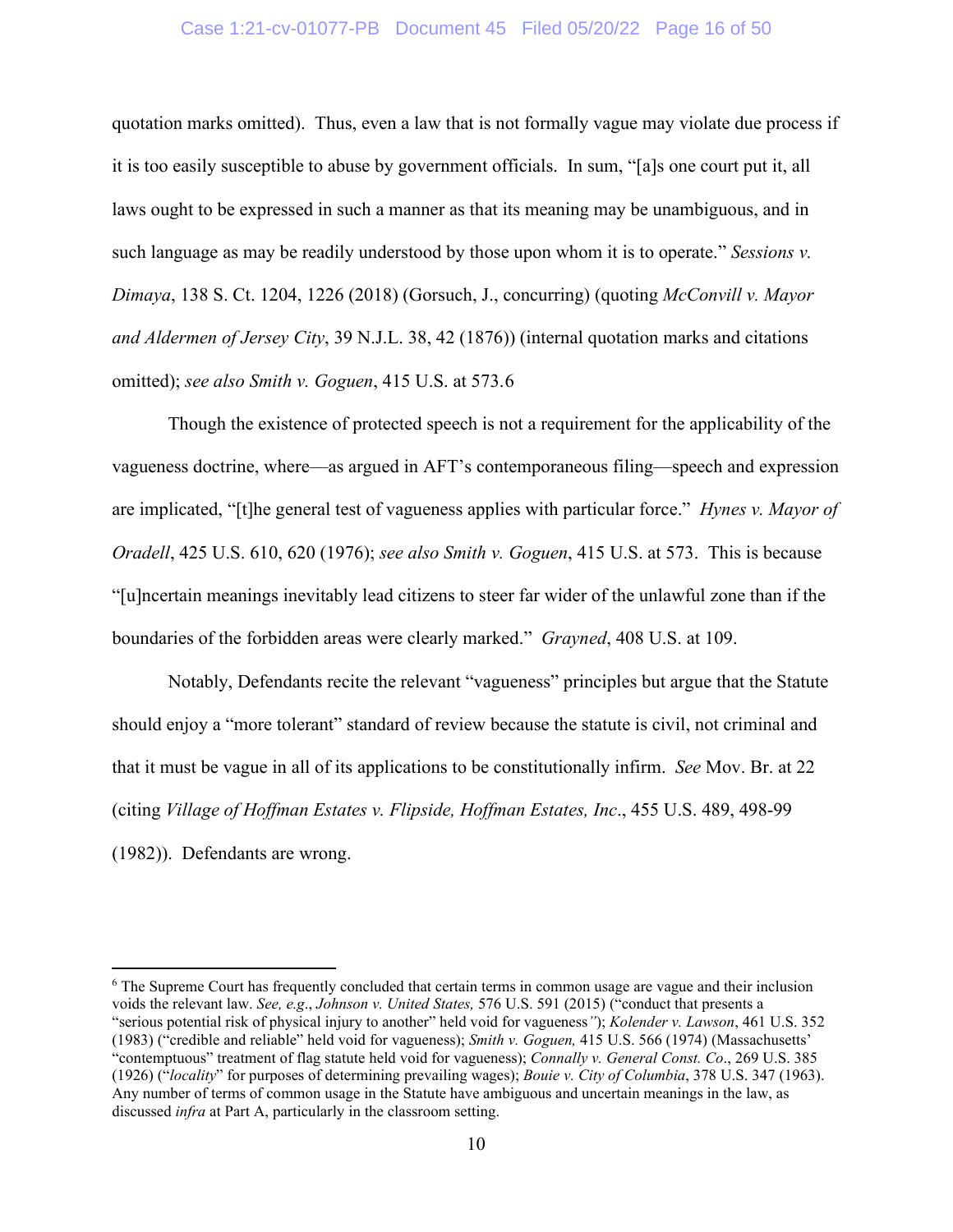#### <span id="page-16-1"></span>Case 1:21-cv-01077-PB Document 45 Filed 05/20/22 Page 17 of 50

First, as Justice Gorsuch observed in his concurrence in *Sessions*, historical analysis of the void for vagueness doctrine demonstrates that the vagueness precept has long been applied equally in civil and criminal contexts since "civil laws regularly impose penalties far more severe than those found in many criminal statutes." *Sessions*, 138 S. Ct. at 1228-31. These civil penalties include, like those in the challenged Statute here, "remedies that strip persons of their professional licenses and livelihoods"—livelihoods for which there is also a property interest protected under the Fourteenth Amendment's Due Process Clause where state law provides a process for termination or decertification. *See id*. at 1229; *Perkins v. Bd. of Dirs. of Sch. Admin. Dist*., 686 F.2d 49, 52 (1st Cir. 1982).

<span id="page-16-2"></span><span id="page-16-0"></span>Second, in *Johnson v. United States*, 576 U.S. 591, 602-03 (2015), decided decades after *Village of Hoffman*, the Supreme Court rejected *Village of Hoffman*'s premise, namely, that "[t]o succeed [on a vagueness claim] . . . the complainant must demonstrate that the law is impermissibly vague in all of its applications. . . ." *Village of Hoffman*, 455 U.S. at 497 (emphasis added). To quote Justice Scalia's majority opinion in *Johnson*, "our holdings squarely contradict the theory that a vague provision is constitutional merely because there is some conduct that clearly falls within the provision's grasp." 576 U.S. at 602. As the Court held, "[i]t seems to us that the dissent's supposed requirement of vagueness in all applications is not a requirement at all, but a tautology: If we hold a statute to be vague, it is vague in all its applications. . . ." *Id*. at 603.

Aside from advocating for a less vigorous vagueness standard that is inconsistent with case law, Defendants fail to distinguish, discuss or even cite to the most applicable recent vagueness decision, *Santa Cruz*, with statutory language that is virtually identical in key respects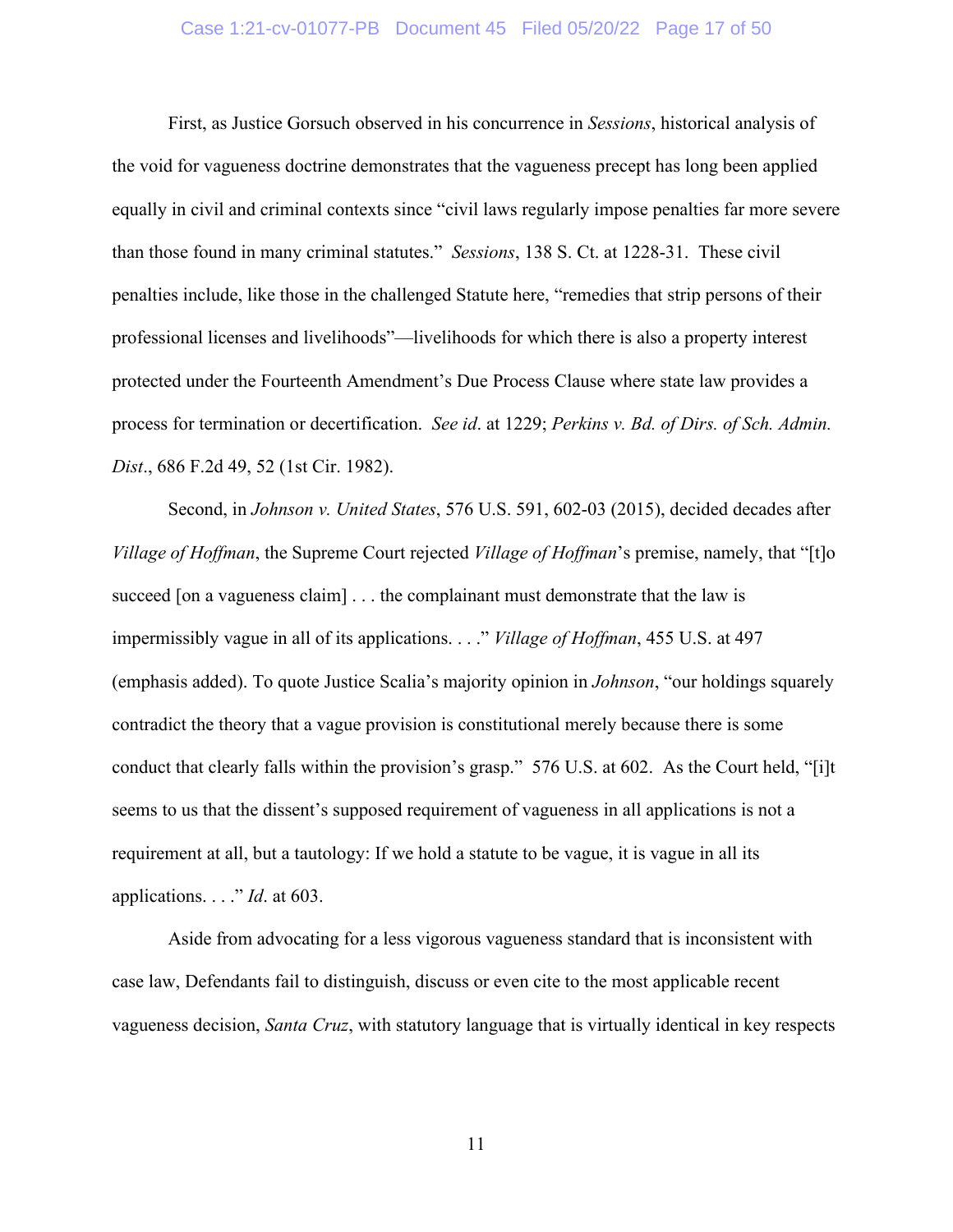to the Statute. As in *Santa Cruz*, the banned concepts here are "so vague that it is impossible for Plaintiffs to determine what conduct is prohibited." *Santa Cruz*, 508 F. Supp. 3d at 539.

Some of the confusion deliberately baked into the Statute stems from the fact that the Statute purports to be aimed at banning discrimination. But discrimination against suspect classes is already illegal under New Hampshire law, including the proscription against discrimination in the classroom. Thus, New Hampshire law has long demanded, including through a recent 2019 law, that discrimination be barred from New Hampshire's public schools, mandating instead that schools and education are neither the vehicles for nor a means by which discrimination may lawfully be advanced. RSA 354-A:27 unequivocally bars:

> <span id="page-17-4"></span><span id="page-17-3"></span><span id="page-17-0"></span>[D]iscrimination in public schools because of . . . age, sex, gender identity, sexual orientation, race, color, marital status, familial status, disability, religion, or national origin.

<span id="page-17-1"></span>RSA 354-A:27. Indeed, a statutory mechanism has already long been in place to address claims of discriminatory conduct and content in a public-school context. *See* RSA Chapter 354-A; RSA 354-A:28; RSA 193:38; *Petition of Dunlap,* 134 N.H. 533, 539 (1991). [7](#page-17-5) The Statute cannot honestly be construed in harmony with existing non-discrimination laws without an interpretation and recognition that there is clearly additional, politically-driven content that the Legislature intended to proscribe. *See also* AFT Opposition Brief, Point I.

The Statute suffers from the same constitutional defects as in *Santa Cruz*. It casts a chill on Plaintiffs' instruction through ambiguous and unworkable language that fails to put Plaintiffs on notice of precisely what is barred under the Statute. Defendants' efforts to cure the Statute's vagueness with three separate, subsequently issued guidance documents only amplifies the

<span id="page-17-5"></span><span id="page-17-2"></span><sup>7</sup> Discrimination against students by educators is also already a violation of the Educator Code of Conduct. *See* N.H. Code Admin. R. Ed ("Ed"). 510.02(b)(1) ("Unprofessional conduct shall include, but not be limited to . . . Discrimination against a student as specified in RSA 354-A:1").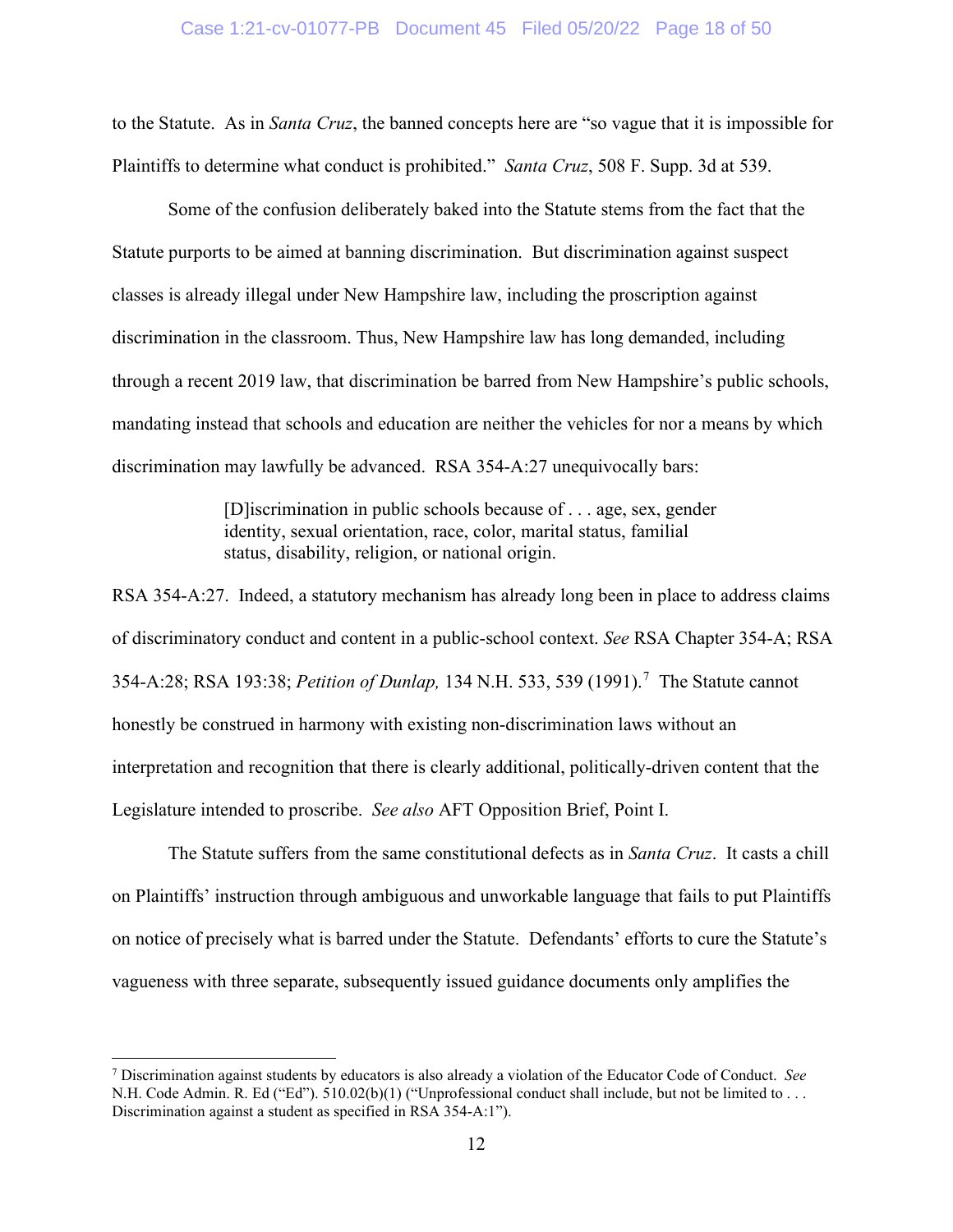#### Case 1:21-cv-01077-PB Document 45 Filed 05/20/22 Page 19 of 50

ambiguity. The Statute is also void for vagueness on the independent ground that its arbitrary enforcement inappropriately jeopardizes New Hampshire educators' livelihood and ability to teach and work by reason of its lack of clarity.

## **A. The Statute Fails To Provide People of Ordinary Intelligence a Reasonable Opportunity To Understand The Conduct It Prohibits**

<span id="page-18-0"></span>The Statute is unconstitutionally vague on its face because it fails to provide fair notice of what educators can and cannot include in their courses. Where, as here, a vague law is open to multiple interpretations or people may disagree on its meaning, the law's constitutionality is undermined since what matters is whether people of reasonable intelligence *agree* on its meaning. *See Connally v. Gen. Constr. Co.*, 269 U.S. 385, 391 (1926) (a law must be "sufficiently explicit to inform those who are subject to it what conduct on their part will render them liable to its penalties," as opposed to being "so vague that men of common intelligence must necessarily guess at its meaning and differ as to its application"). Defendants' main argument is that the statutory text "coupled with" subsequently issued guidance documents provides sufficient clarity. *See* Mov. Br. At 3. Yet, that heavy reliance on material outside the text of the law underscores how the Statute's text itself fails to provide ordinary people of reasonable intelligence fair notice of what is prohibited. *See Johnson,* 576 U.S. at 598-99.

In one such guidance document, the Attorney General recognizes that the public is legitimately confused about the text of the Statute's meaning. *See* AFT Compl. ¶ 53; Mejia Compl., Ex. 20 at 1. The Attorney General's Opinion opens with the following significant acknowledgment:

> Some have voiced concerns that these new statutes are confusing and that public employers and schools will struggle to understand the scope of the new prohibitions.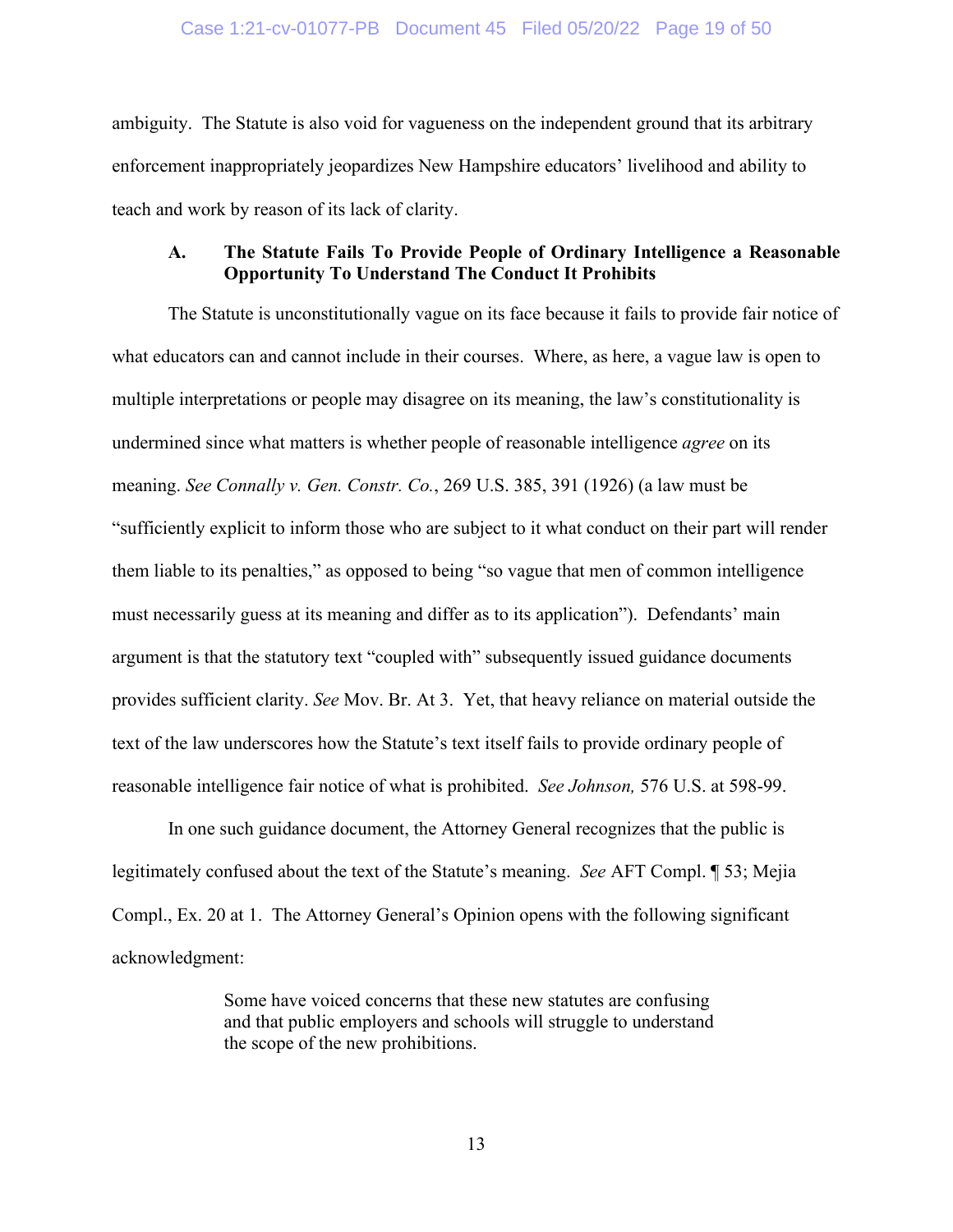*See* Attorney General Opinion, at 1 (citing *Governor's Advisory Council on Diversity and Inclusion,* dated June 2, 2021); *see also* Mejia Compl., Ex. 17 at 5 (June 2, 2021 Advisory Council letter to Governor noting that various provisions create "confusion over what is permitted and what is prohibited"). Importantly, the Governor's Advisory Council—the State entity charged with advising the Governor on addressing discrimination—concluded that HB2 was "ambiguous and contradictory" and likely to censor New Hampshire schools.<sup>[8](#page-19-2)</sup> That these presumably sophisticated and intelligent Gubernatorial appointees recognized, in the Attorney General's words, the "confusion" wrought by the Statute and thought the law was "ambiguous" speaks volumes. After all, it is fundamentally unfair to punish "ordinary citizens" who do not, and cannot, have reasonable warning as to what is prohibited by the Statute, especially where those responsible for guiding executive action proclaim it to be confusing. *See Nat'l Org. for Marriage v. McKee*, 649 F.3d 34 (1st Cir. 2011). Indeed, ten Advisory Council members resigned in protest against enactment of the Statute. *See* Mejia Compl., ¶ 79; *see id.*; Ex. 17.

<span id="page-19-0"></span>The vague provisions of the Statute leave Plaintiffs with an unconstitutional Hobson's choice: either avoid important topics in classroom discussions and instructions related to race, gender, gender identity, sexual orientation, and disability—including topics like systemic racism and even current events, such as the oppression of the Ukrainian people—or risk losing their licenses and livelihoods for violating the Statute. *See* AFT Compl. ¶ 38.

This forced and impossible decision is neither theoretical nor inconsequential. *See* AFT Compl. ¶¶ 7, 9-11. Consider the quandary faced by social studies teachers just *this week* confronted with student questioning after the contemporary racism-fueled massacre in Buffalo

<span id="page-19-2"></span><span id="page-19-1"></span><sup>8</sup> Mejia Compl., Ex. 17 (Governor's Advisory Council on Diversity and Inclusion Letter to the Governor, dated June 2, 2021, *available at* [https://www.governor.nh.gov/sites/g/files/ehbemt336/files/inline-documents/sonh/gacd-hb-2](https://www.governor.nh.gov/sites/g/files/ehbemt336/files/inline-documents/sonh/gacd-hb-2-letter-to-governor.pdf) [letter-to-governor.pdf\)](https://www.governor.nh.gov/sites/g/files/ehbemt336/files/inline-documents/sonh/gacd-hb-2-letter-to-governor.pdf).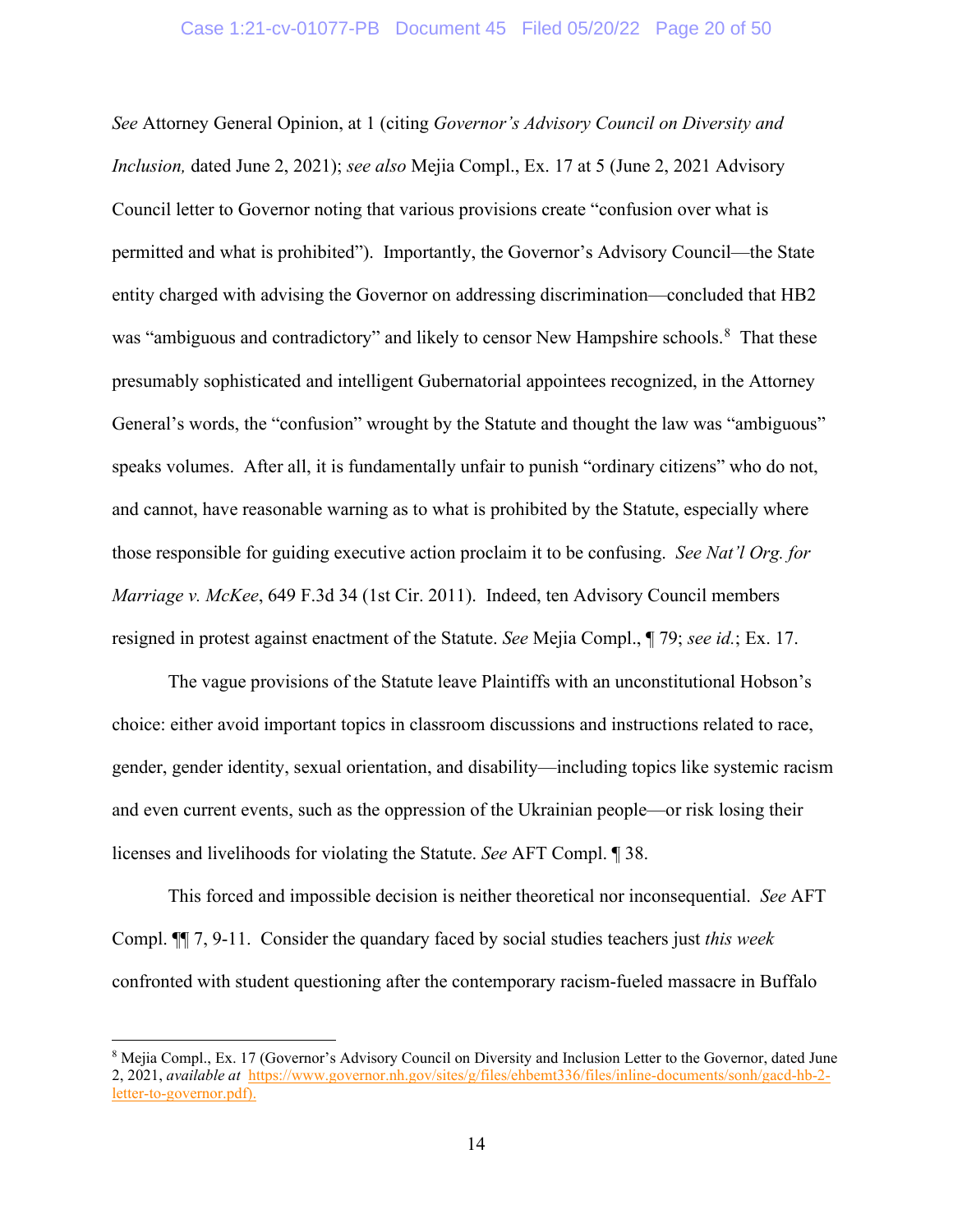#### <span id="page-20-0"></span>Case 1:21-cv-01077-PB Document 45 Filed 05/20/22 Page 21 of 50

on May 14, 2022. Teachers may be asked "why did the shooter believe he was superior to the victims?" "What is white supremacy, what are its origins, and what are the arguments advanced for and against it?" "What is the replacement theory?" "Has anything like this happened before and, if so when and why?" "What can be done to stop events like this?" Imagine the lesson plan that teachers would have to prepare to address the subject or even prepare for these questions following this horrible event. And what teacher, despite the mandates of New Hampshire's Instruction in National and State History and Government statute (*see* RSA 189:11(I)(j)), would risk responding to such questions or addressing the underlying concerns in light of the ambiguity of the Statute, particularly on issues of contemporary racism and oppression, and the draconian penalties they would face (both by the text of the Statute and from the politically charged "bounty hunters" looking to ostracize teachers and charge supposed violators of the Statute). *See*, *e.g.*, *infra* Part C.

Because of the Statute's vagueness, educators across the State have pulled books from curricula and avoided discussing and instructing on concepts that are necessary for students preparing to take their place as full participants in our increasingly complex and diverse society. Defendants offer no response to Plaintiffs' well-pled allegations that the Statute has caused New Hampshire teachers to shy away from instruction and training on race and other topics. *See, e.g.,* AFT Compl. ¶¶ 9, 10; Mejia Compl. ¶¶ 34, 147.

#### (i) The First And Second Banned Concepts

A closer review of the statutory language in light of the *Santa Cruz* decision further underscores the confusion wrought by the Statute's plain language. Take, for example, the Statute's first two banned concepts. The first banned concept provides that: "[n]o pupil in any public school in this state shall be taught"—and "[n]o public employer . . . shall teach, advocate, instruct, or train"—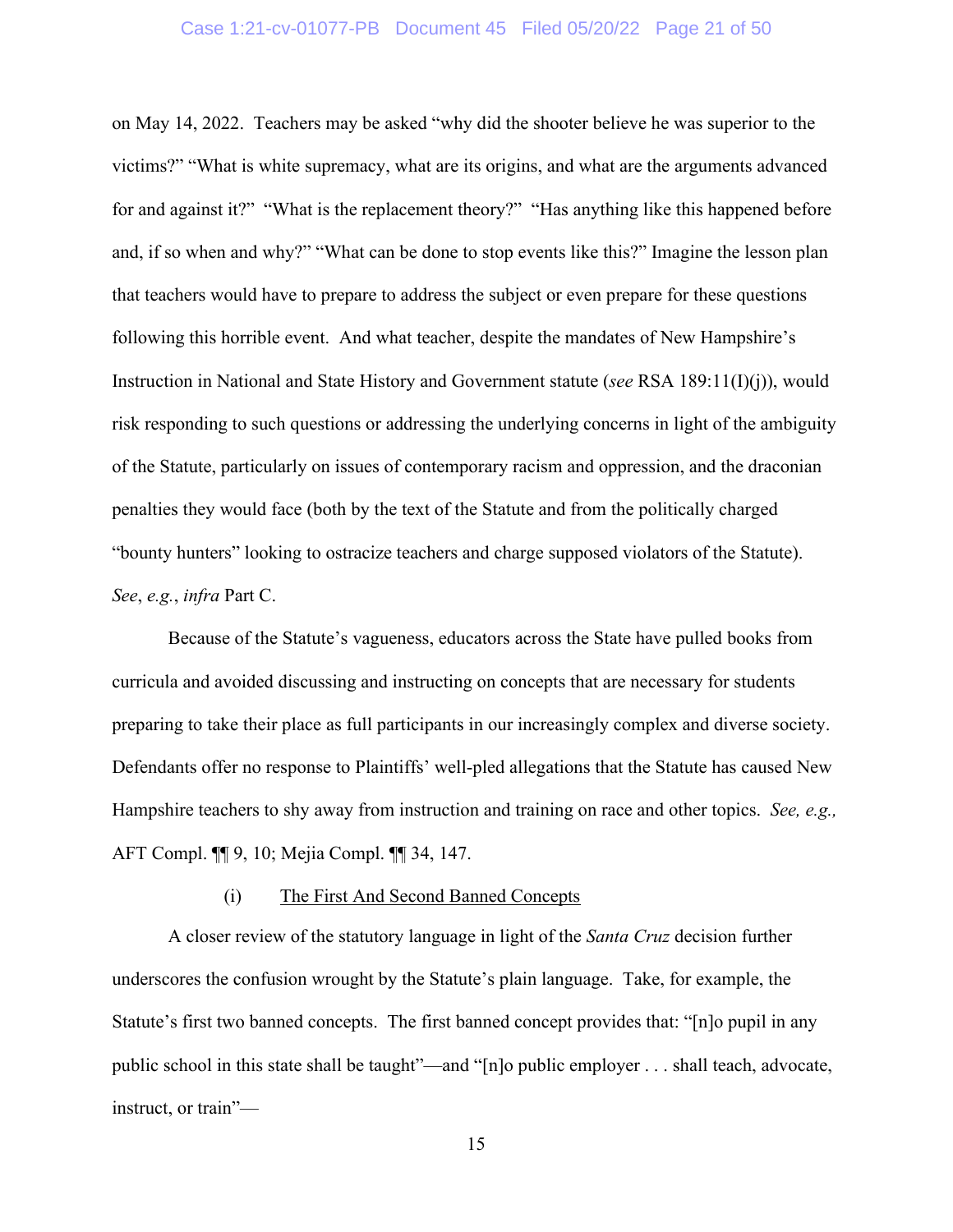[t]hat people of one age, sex, gender, identity, sexual orientation, race, creed, color, marital status, familial status, mental or physical disability, religion or national origin *are inherently superior or inferior* to people of another age, sex, gender identity, sexual orientation, race, creed, color, marital status, familial status, mental or physical disability, religion, national origin.

*See* RSA 193:40, I(a); RSA 354-A:31, I; RSA 354-A:32, I; RSA 354-A:33, I (emphasis added).

Similarly, the second banned concept provides that: "[n]o pupil in any public school in this state shall be taught"—and "[n]o public employer . . . shall teach, advocate, instruct, or train"—"[t]hat an individual, by virtue of his or her age, sex, gender identity, sexual orientation, race, creed, marital status, familial status, mental or physical disability, religion or national origin is inherently racist, sexist, or oppressive, whether consciously or unconsciously." *See* RSA 193:40, I(b); RSA 354-A:31, II; RSA 354-A:32, II; RSA 354-A:33, II. The *Santa Cruz* court determined that analogous provisions in President Trump's Executive Order were vague on their face given Plaintiffs' allegations that "training on unconscious bias is critical" to their work, and Plaintiffs "do not know whether they can continue with this critical training" under the Executive Order. *See Santa Cruz*, 508 F. Supp at 543-44.

Plaintiffs and teachers in the classroom are now confronting the same dilemma in their day-to-day work. For example, Plaintiff Christina Kim Philibotte, the Chief Equity Officer for the Manchester School District, and Andres Mejia, the Director of Diversity, Equity, Inclusion, and Justice at the Exeter Region Cooperative School District have no idea whether this specific prohibition in the Statute's text includes concepts like "unconscious" or "implicit bias" that have (i) become important components to trainings and education addressing diversity, equity, and inclusion, and (ii) been targeted by proponents of the law. *See* Mejia Compl. ¶¶ 17, 25, 89. Likewise, English teacher Plaintiff Jocelyn Merrill "has avoided any discussion of racism's systemic impact with her students." *See* AFT Compl. ¶ 9. And the chill extends beyond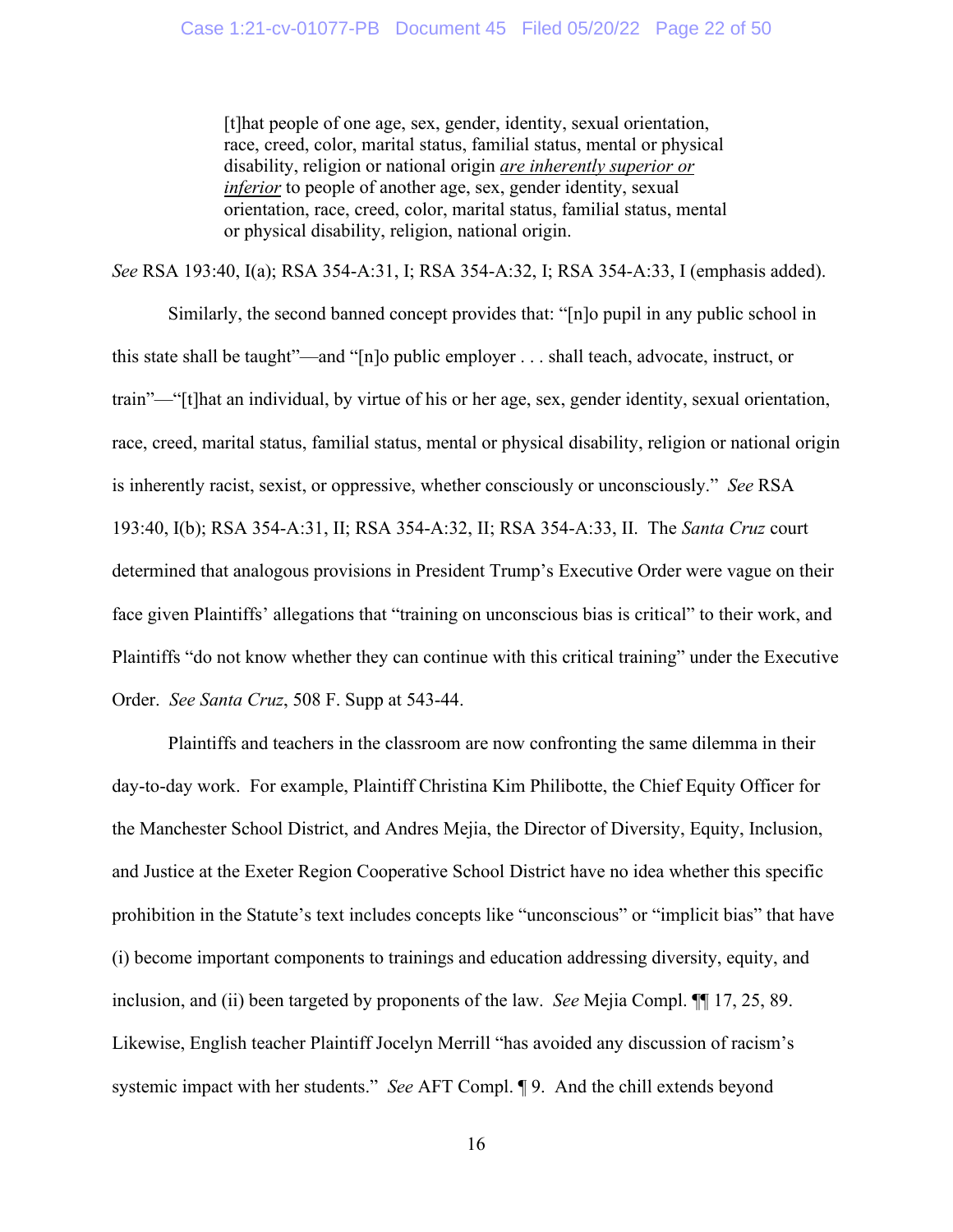## Case 1:21-cv-01077-PB Document 45 Filed 05/20/22 Page 23 of 50

diversity and inclusion to current world events. Plaintiff Ryan Richmond, for example, often asks his students to bring stories in from the news for discussion, and "[n]ine times out of 10, they are stories about oppression," and include discussion about whether one group of people have oppressed another group of people. *See* AFT Compl. ¶ 39. This type of instruction can be vital for the provision of a quality education and thriving democracy for all Granite Staters, and particularly Granite Staters of color. *See* Mejia Compl. ¶ 153. However, it is unclear based on the Statute's terms whether it goes so far as to potentially bar such discussion. Under the first and second banned concepts, teachers and educators remain likewise uncertain about whether a teacher can:

- Discuss Ukraine's martial law requiring men to stay in the country and potentially face conscription in the war against Russia, while women may leave Ukraine? Or why similar distinctions between men and women in the military exist in the United States and worldwide?;
- Discuss the failure of all states to ratify the Equal Rights Amendment, and whether other measures should be taken to ensure women are treated equally with their male counterparts? Perhaps more simply, can a teacher posit that women today, by virtue of their gender, are inappropriately paid less than men?;
- Explain to elementary school children that the maturity and acquired skills of adults is superior to theirs and that explains why they cannot get drivers licenses or get married;
- Explain that an 18-year-old public school student or graduating PhD having finished his/her studies of various levels of mathematics, will be superior in his/her understanding of certain mathematical concepts to that of an entry level child learning how to count or like basics.

It merits noting that the Statute prohibits teaching that an individual by virtue of his *creed*

is oppressive. "Creed" is commonly defined simply as a "set of fundamental beliefs."<sup>[9](#page-22-1)</sup>

Particularly relevant today, can educators teach that Vladimir Putin, by virtue of his inherent

<span id="page-22-1"></span><span id="page-22-0"></span><sup>&</sup>lt;sup>9</sup> "Creed", in Merriam-Webster's Collegiate Dictionary (10 ed.), available a[t https://www.merriam](https://www.merriam-webster.com/dictionary/creed?utm_campaign=sd&utm_medium=serp&utm_source=jsonld)[webster.com/dictionary/creed?utm\\_campaign=sd&utm\\_medium=serp&utm\\_source=jsonld](https://www.merriam-webster.com/dictionary/creed?utm_campaign=sd&utm_medium=serp&utm_source=jsonld)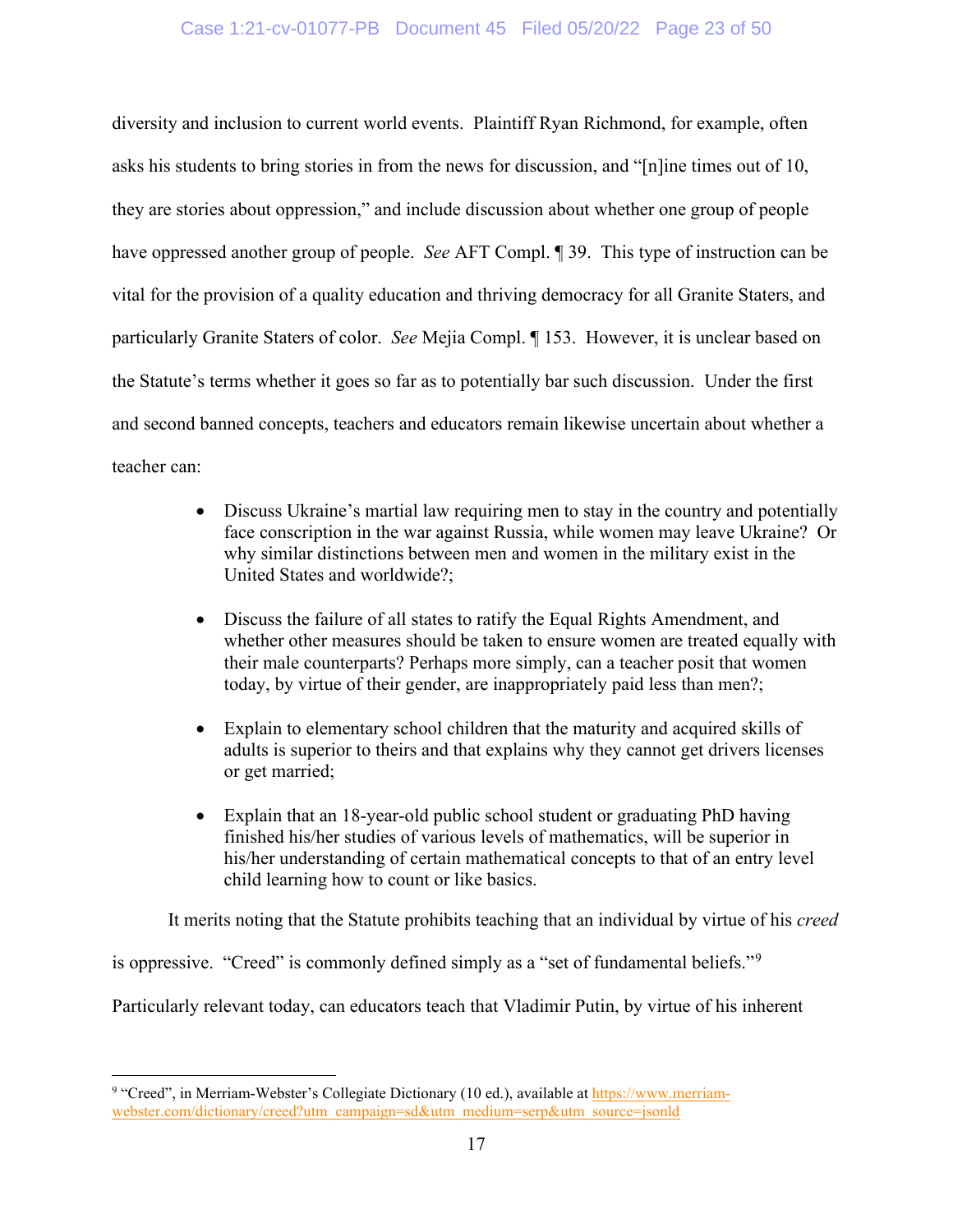#### Case 1:21-cv-01077-PB Document 45 Filed 05/20/22 Page 24 of 50

anti-democratic or autocratic belief system (or "creed") is oppressing the Ukrainian people? Or is that topic now banned? None of these scenarios have been answered in the Defendants' moving papers.

#### (ii) The Third And Fourth Banned Concepts

Under the Statute's third banned concept, "[n]o pupil in any public school in this state shall be taught"—and "[n]o public employer … shall … train"—"[t]hat an individual *should be discriminated against or receive adverse treatment solely or partly* because of his or her age, sex, gender identity, sexual orientation, race, creed, color, marital status, familial status, mental or physical disability, religion, or national origin." *See* RSA 193:40, I(c); RSA 354-A:31, III; RSA 354-A:32, III; RSA 354-A:33, III (emphasis added). Similarly, under the Statute's fourth banned concept, "[n]o pupil in any public school in this state shall be taught"—and "[n]o public employer . . . shall . . . train"—"[t]hat people of one age, sex, gender identity, sexual orientation, race, creed, color, marital status, familial status, mental or physical disability, religion, or national origin *cannot and should not attempt to treat others equally and/or without regard to* age, sex, gender identity, sexual orientation, race, creed, color, marital status, familial status, mental or physical disability, religion, or national origin." *See* RSA 193:40, I(d); RSA 354- A:31, IV; RSA 354-A:32, IV; RSA 354-A:33, IV (emphasis added).

Both of these bans plausibly encompass a massive amount of teaching and instruction implicating, race, gender, age, sexual orientation, and disability, among other things, including instruction on the following:

• An educator discussing and engaging in instruction on whether New Hampshire's mandatory 70-year-old retirement age (since 1792) for judges and like requirements in other states should be lowered or increased. *See* AFT Compl. ¶ 36. This instruction plausibly violates the third banned concept banning teaching that an individual "should be discriminated against" on the basis of age and the fourth banned concept banning teaching that people of one group should not attempt to treat others without regard to age. *See* RSA 193:40, I(c)-(d).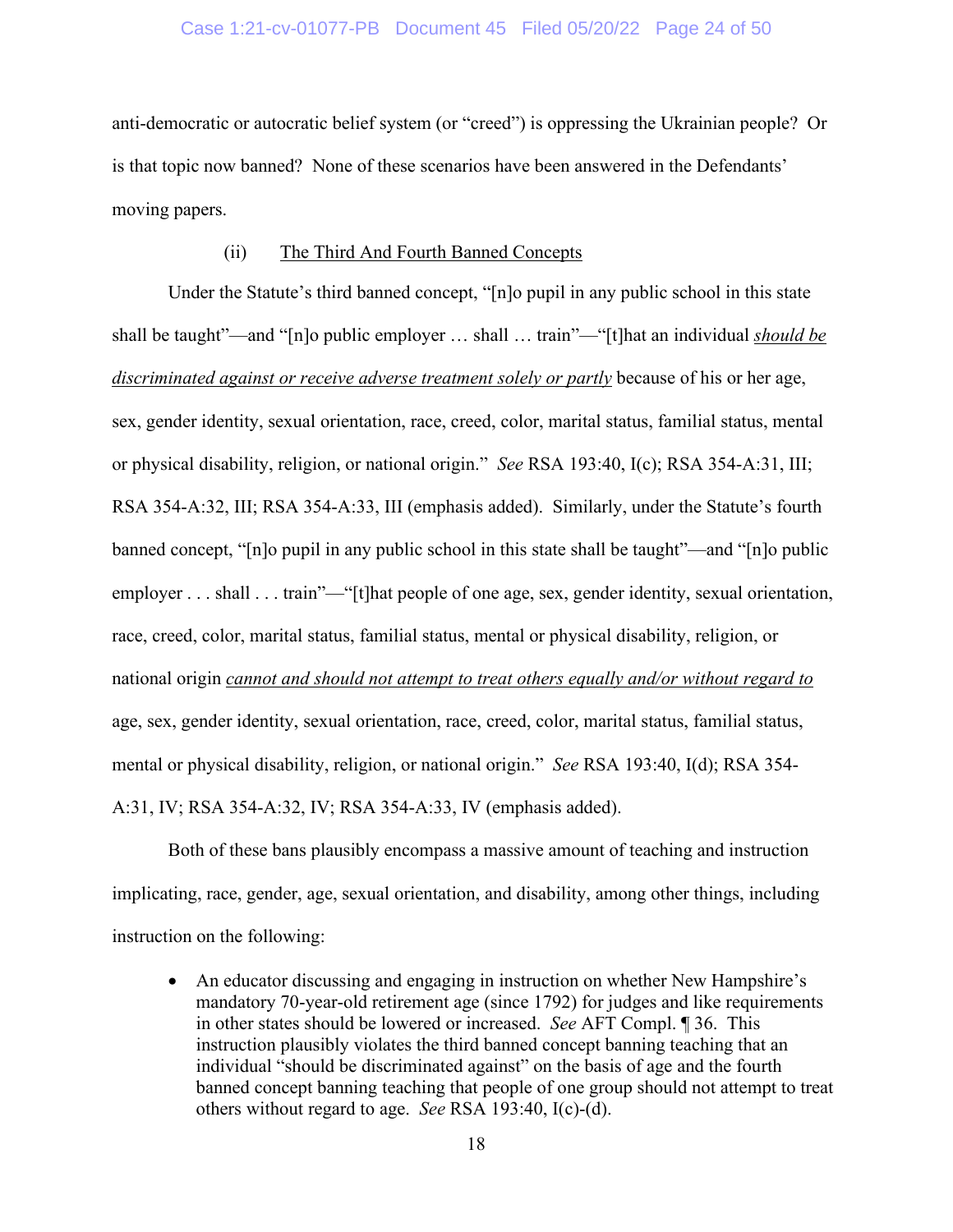- An educator discussing and engaging the question of affirmative action—which asks for one racial group to be treated differently from another to remedy the results of prior discrimination. *See* AFT Compl. ¶ 36. This instruction plausibly violates the third banned concept banning teaching that an individual "should be discriminated against" on the basis of race and the fourth banned concept banning teaching that people of one group should not attempt to treat others without regard to race. *See*  RSA 193:40, I(c)-(d).
- An educator discussing, in the context of the history of the Americans with Disability Act, individuals with disabilities being entitled to reasonable accommodations so they can more equitably live in society. *See* AFT Compl. ¶ 36. Thus, this instruction plausibly violates the third banned concept banning teaching that an individual "should be discriminated against" on the basis of disability (in this case, favorably) and the fourth banned concept banning teaching that people of one group should not attempt to treat others without regard to disability. *See* RSA 193:40, I(c)-(d).
- A teacher discussing or engaging in instruction on the reasons why in our country's entire history—including historical and current systemic racism—it took until 2022 for a Black woman to become a United Supreme Court Justice.
- A teacher discussing or engaging in instruction on the reasons why in our country's entire history—including historical and current systemic sexism—no woman has ever been President.

Defendants do not meaningfully engage with the examples in the AFT or Mejia

Complaints. Instead, they offer interpretations of their own that deflect and default to the portion of the Statute stating that nothing in the Statute "prohibit[s] discussing, as part of a larger academic instruction, the *historical existence* of ideas and subjects" in the RSA 193:40, I. (emphasis added). *See* 354-A:29, I; *see also* Mov. Br. at 28. On more focused review, however, all that the precise language of the Statute does is permit the discussion of the "historical existence" of (or what historically existed or occurred at such and such a point in time) respecting sensitive topics like Jim Crow and other types of discrimination. Even under Defendants' interpretation emphasizing the "historical existence of ideas," it plausibly does not allow for discussion of its scope and painful impact at that juncture or thereafter, its effect on our nation's moral fiber by dehumanizing people, or the measures available to address ongoing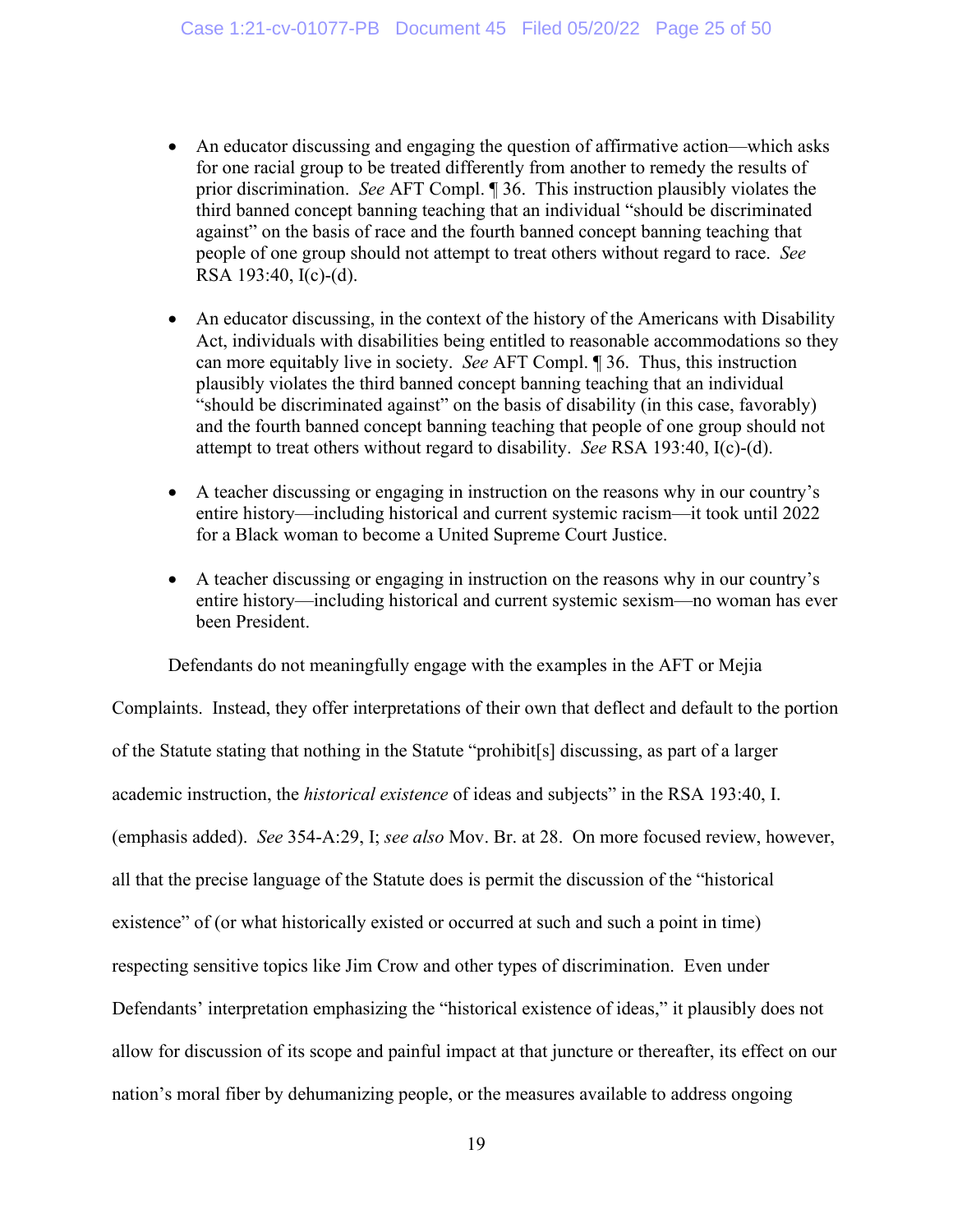#### Case 1:21-cv-01077-PB Document 45 Filed 05/20/22 Page 26 of 50

inequity. This is precisely where the danger of the Statute's ambiguity lies. Teachers in New Hampshire know that effective education is not merely about the "historical existence of ideas and subjects." Rather, effective education is about guiding students to apply the lessons of the past to the world of the present, their hopes for the future, and their own personal experiences. Students not only learn about the world around them in this way, but also acquire a sense of belonging and the ability to project the lessons taught to help address an uncertain future. Yet, this is precisely the type of instruction that the Statute chills. Teachers must now attempt to discern where instruction crosses the line between permissible instruction about the past existence of discrimination and present reality.

Moreover, Defendants' attempt to salvage the broad statutory language providing that "[n]o pupil in any public school in this state *shall be taught*, instructed, inculcated, or compelled to express belief in or support for [the banned concepts]" by arguing that it narrowly applies to instruction taught by teachers lacks merit. *See* Mov. Br. at 23. The Legislature is capable of using active language limiting the Statute's reach to instruction specifically taught by teachers, but refused to do so in the portion of the Statute governing teacher conduct. *See* RSA 354-A:31 ("[n]o public employer . . . shall teach. . . ."); RSA 354-A:32 ("[n]o government program shall teach. . . ."). Instead, lawmakers intentionally used the passive voice, "shall be taught," plausibly covering a myriad of circumstances where teacher-led instruction veers into a student discussion on banned topics, or broad homework assignments that result in the student reaching for a book containing proscribed material or even a discussion with a librarian as to what publication addresses a specific proscribed subject. *See* Mejia Compl. ¶ 134.[10](#page-25-0) After all, classroom discussions where students are giving presentations and instructing others are coordinated by

<span id="page-25-0"></span> $10$  The Legislature also chose not to define teaching at all, purposefully leaving a gaping hole of ambiguity for educators to try to decipher whether even casual conversation with students could be interpreted as "teaching."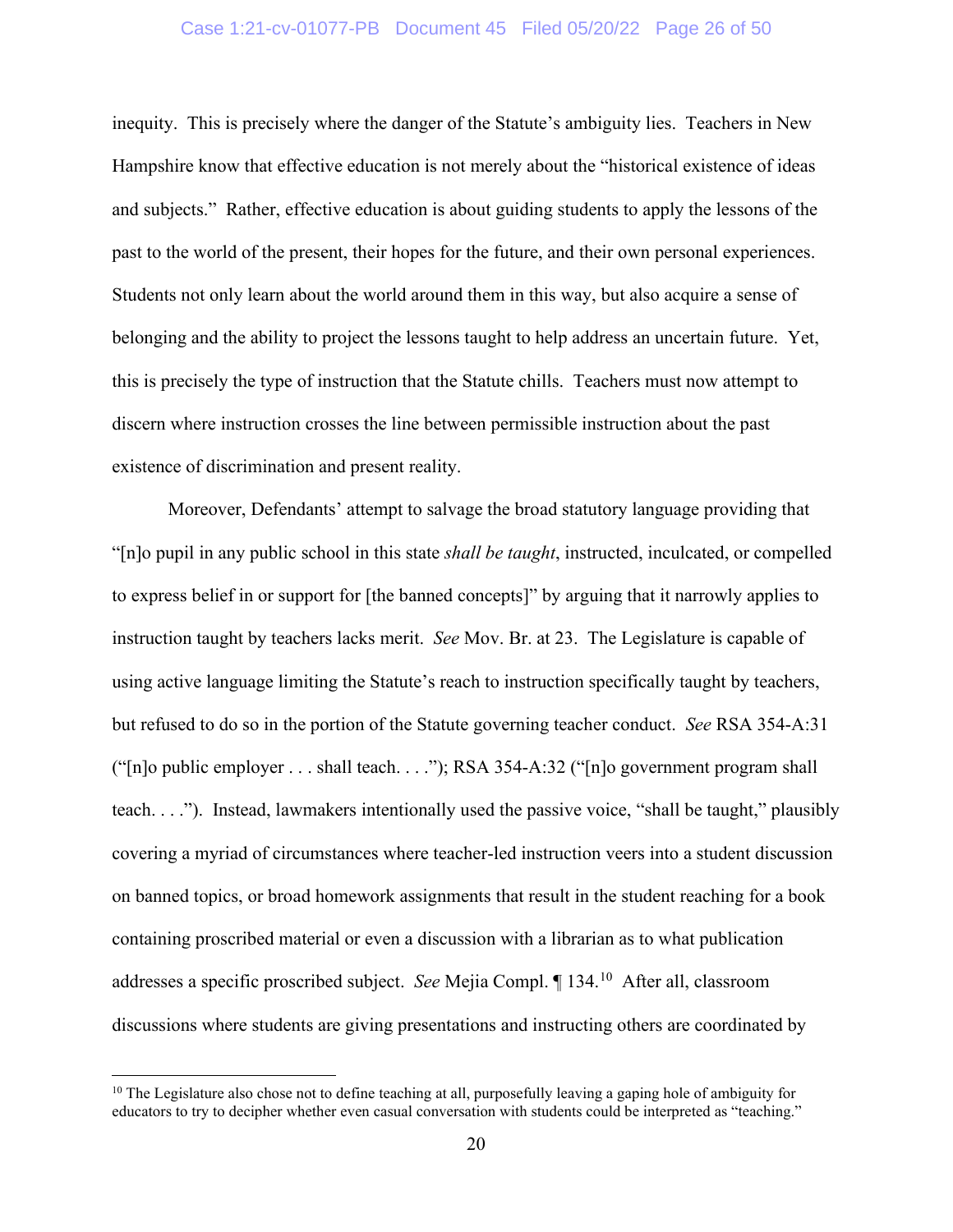#### Case 1:21-cv-01077-PB Document 45 Filed 05/20/22 Page 27 of 50

educators who are arguably now crossing a line when classroom discourse covers any of the banned concepts. As one prominent education expert recently observed in describing the statute's ambiguity:

> Classroom discussions present a particular risk because a teacher cannot predict what students might say and because the definition of 'taught' is so broad. . . . [I]f a student were to assert that the prohibitions and penalties in the new law are motivated by racism or sexism, which some critics have argued, permitting such discussion to continue could be construed as a violation of the statute.

*See* Mejia Compl. ¶¶ 134-35, 136.

<span id="page-26-0"></span>RSA 193:40's most plausible interpretation is that it is not textually limited to classroom instruction exclusively spoken by educators. RSA 193:40 places no limitation on who provides the information to students. It does not even clearly fix the situs of such communication. While Defendants may wish this Court to bless their rewrite of the Statute, this is something this Court may not do. It is "up to" the New Hampshire legislature "to narrow the language of" the Statute "if it so chooses." *See U.S. v. Dávila-Reyes*, 23 F.4th 153, 193 (1st Cir. 2022); *see also United States v. Davis*, 139 S. Ct at 2323. Indeed, the use of the active voice elsewhere in RSA 354- A:31 ("[n]o public employer . . . shall teach. . . .") and RSA 354-A:32 ("[n]o government program shall teach. . . .") shows that the legislature was fully capable of using more active language to limit the Statute's reach to instruction taught specifically by teachers, but refused to do so in the portion of the Statute specifically governing teacher conduct.

## <span id="page-26-1"></span>**B. Subsequent Guidance By The Attorney General Does Not And Cannot Cure the Unconstitutionally Vague Terms Of The Statute**

Recognizing the Statute's ambiguity, Defendants pin their hopes for dismissal on three "guidance" documents that attempt—but fail—to clarify the Statute. *See, e.g.,* Mov. Br. at 3. On July 21, 2021, Department of Education Commissioner Edelblut, Commission for Human Rights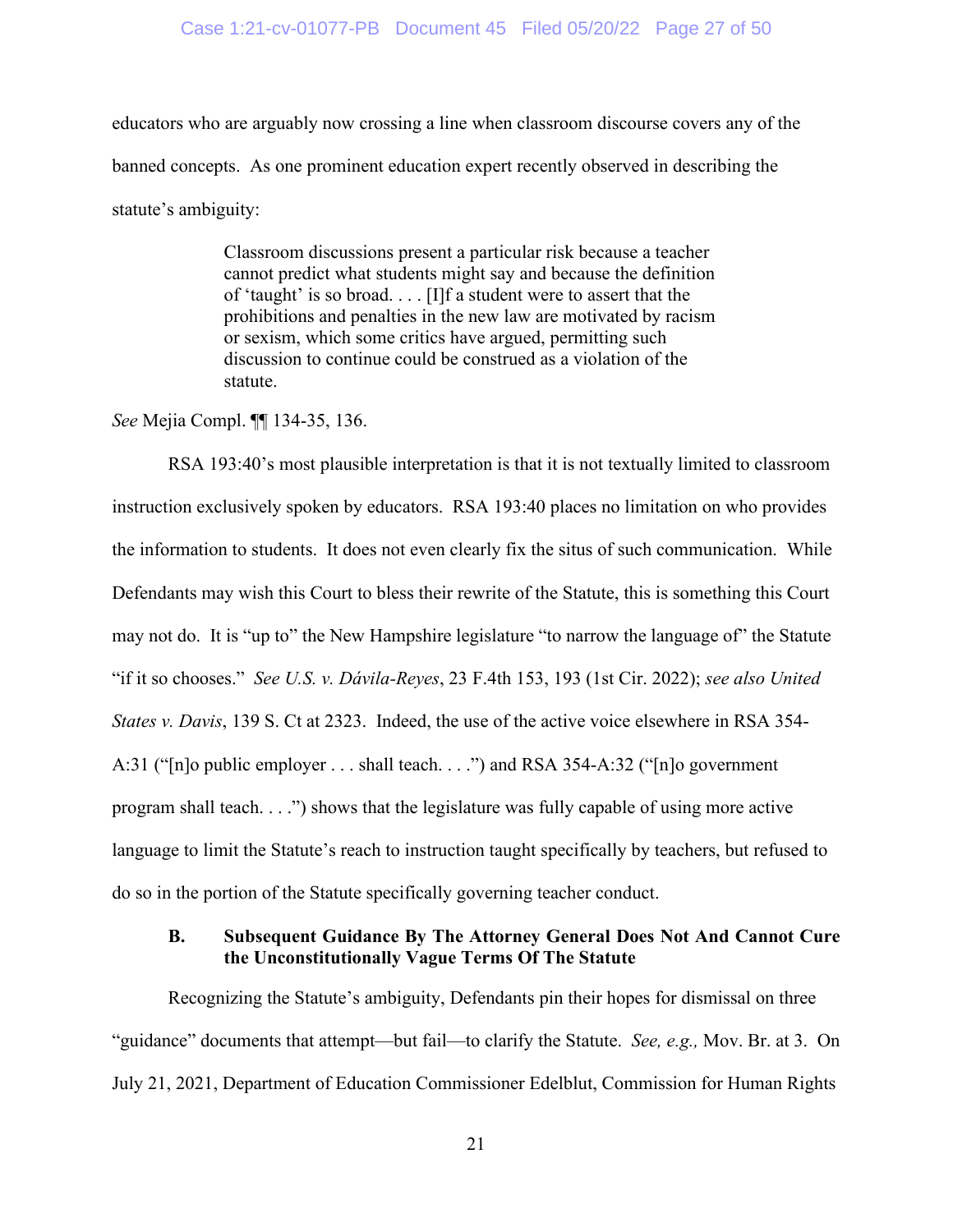#### Case 1:21-cv-01077-PB Document 45 Filed 05/20/22 Page 28 of 50

Executive Director Ahni Malach, and the Department of Justice announced the release of two FAQs related to House Bill 2. *See* Mejia Compl., Ex. 19. Two months later, the Attorney General issued Opinion No. 2021-01, which attempted (but failed) to further clarify the Statute in light of concerns that the "new statutes [still] are confusing and that public employers and schools will struggle to understand the scope of the new prohibitions." *See* Mejia Compl., Ex. 20 at 1. Significantly, the Attorney General Opinion has not been posted to Defendant Edelblut's Department of Education website, though complaint forms and other missives designed to facilitate complaints have been published.<sup>[11](#page-27-3)</sup>

#### <span id="page-27-2"></span>(i) The "Guidance" Documents Carry No Authoritative Weight

Defendants' "guidance" is entitled to no authoritative weight because, as is the case here, state courts are also independently charged with enforcing the Statute and any person may bring a private action under the Statute in Superior Court. *See Stenberg v. Carhart*, 530 U.S. 914, 940 (2000) (Breyer, J.) ("[O]ur precedent warns against accepting as authoritative an Attorney General's interpretation of state law when the Attorney General does not bind state courts or local law enforcement authorities.") (internal quotation marks and citations omitted). As another district court in the First Circuit put it, "[t]his is a nation of laws, not legislative history or attorney general opinions." *Rhode Island Med. Soc. v. Whitehouse*, 66 F. Supp. 2d 288, 294 (D.R.I. 1999), *aff'd*, 239 F.3d 104 (1st Cir. 2001); *see also New England Greyhound Lines v. Powers,* 108 F. Supp. 953, 955 (D.R.I. 1952) ("The opinion of the Attorney General on this point was advisory only and not conclusively binding upon the parties.").

<span id="page-27-3"></span><span id="page-27-1"></span><span id="page-27-0"></span> $<sup>11</sup>$  Indeed, the Department of Education's omission of the Attorney General opinion suggests the distinct possibility</sup> that regulators are not speaking with a cogent and consistent voice, but offering differing interpretations of the Statute based on their understandings and policies. All of this compounds the confusion.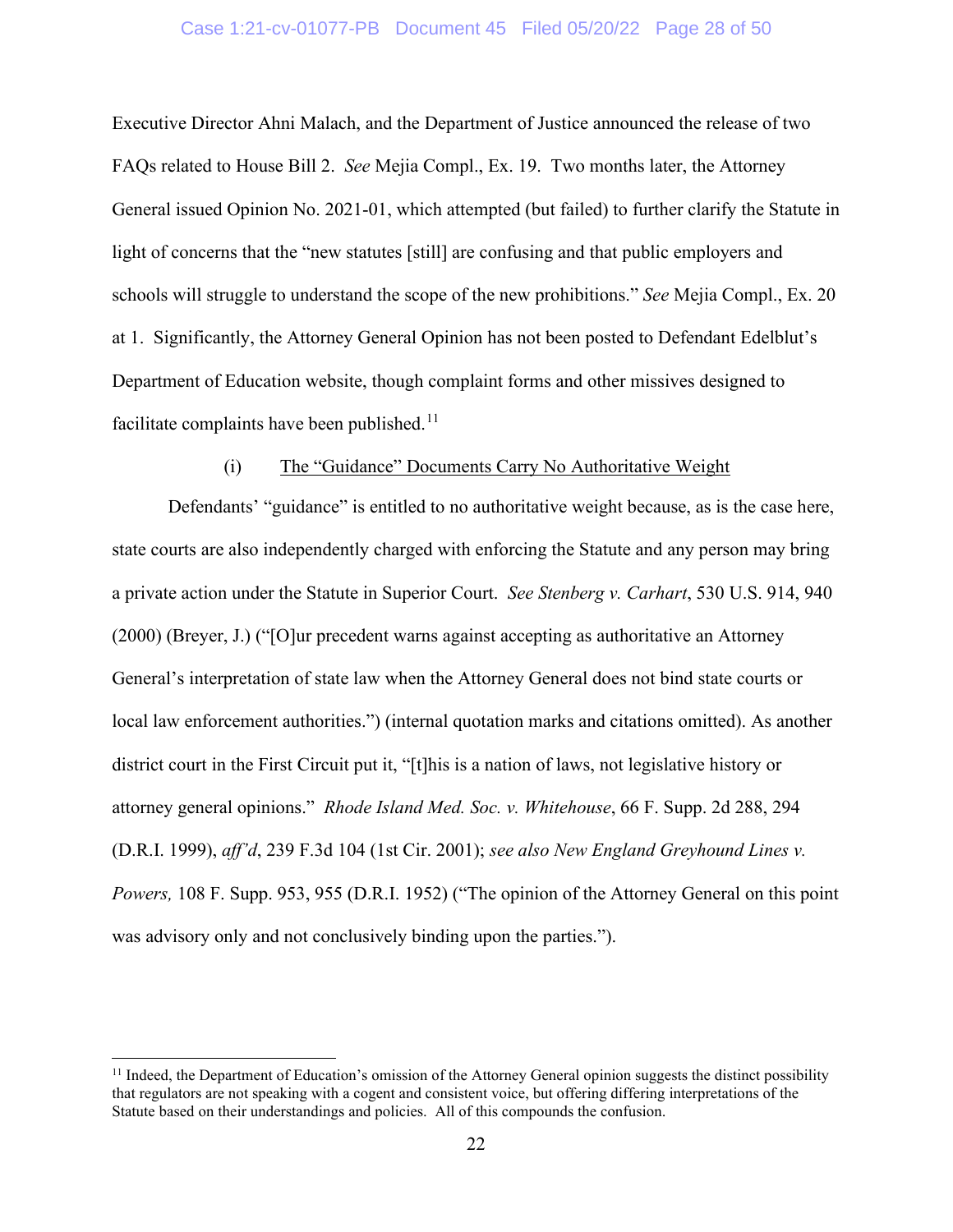<span id="page-28-0"></span>In fact, in *Hess v. Turner*, 129 N.H. 491, 492 (1987), the New Hampshire Supreme Court expressly rejected the argument advanced here, namely, that an Attorney General's Opinion in New Hampshire can be read into, or substitute for, the judicial interpretation of a statute. In a case involving similar statutory interpretation, the New Hampshire Supreme Court held that "the way the attorney general chooses, in his discretion, to implement RSA 265:87, does not determine for us what the statute compels the State to do." *Id*. Thus, the weight of authority shows that the plain reading of the Statute alone, not the guidance documents, should be considered when interpreting the Statute. What Defendants cannot do is use subsequent regulation or guidance authority to save a law that, on its face, "flouts the constitution." *VAMOS, Concertación Ciudadana, Inc. v. Puerto Rico*, 494 F. Supp. 3d 104, 126-27 (D.P.R. 2020); *see also Dávila-Reyes*, 23 F.4th at 193 ("we have no license to rewrite [the statute] to satisfy constitutional requirements"). Indeed, as the Supreme Court has directed, the task then is "to treat the law as a nullity. . . ." *United States v. Davis*, 139 S. Ct. at 2323*; see also Sessions,*  138 S. Ct at 1223, 1226-29 (Gorsuch, J., concurring).

#### <span id="page-28-4"></span><span id="page-28-3"></span><span id="page-28-2"></span><span id="page-28-1"></span>(ii) The "Guidance" Documents Amplify the Ambiguity

Setting aside Defendants' efforts to re-write the Statute through the FAQs and the Attorney General Opinion, the "guidance" documents only amplify the Statute's ambiguity rather than set forth an objectively discernible standard of conduct, as Defendants suggest. *See*  Mov. Br. at 23.<sup>[12](#page-28-5)</sup> In *Johnson*, Justice Scalia found that "persistent efforts" by administrative

<span id="page-28-5"></span> $12$  For the most part, the guidance merely parrots or paraphrases the Statute. It also provides some examples (that are also found in the Statute itself) of conduct that is permitted. But it fails to provide even a single example of specific conduct prohibited by the law. The Defendants' Motion similarly misses the mark by providing numerous examples of permitted activities, *see, e.g*., Mov. Br. at 24 (lessons that merely make students or parents "uncomfortable" are permitted), but when it comes time to explain what is prohibited, the Defendants merely repeats the vague statutory text, *id*. at 24 and 27 (quoting the statute to describe prohibited conduct). Quoting the statute's vague text is insufficient to cure its vagueness.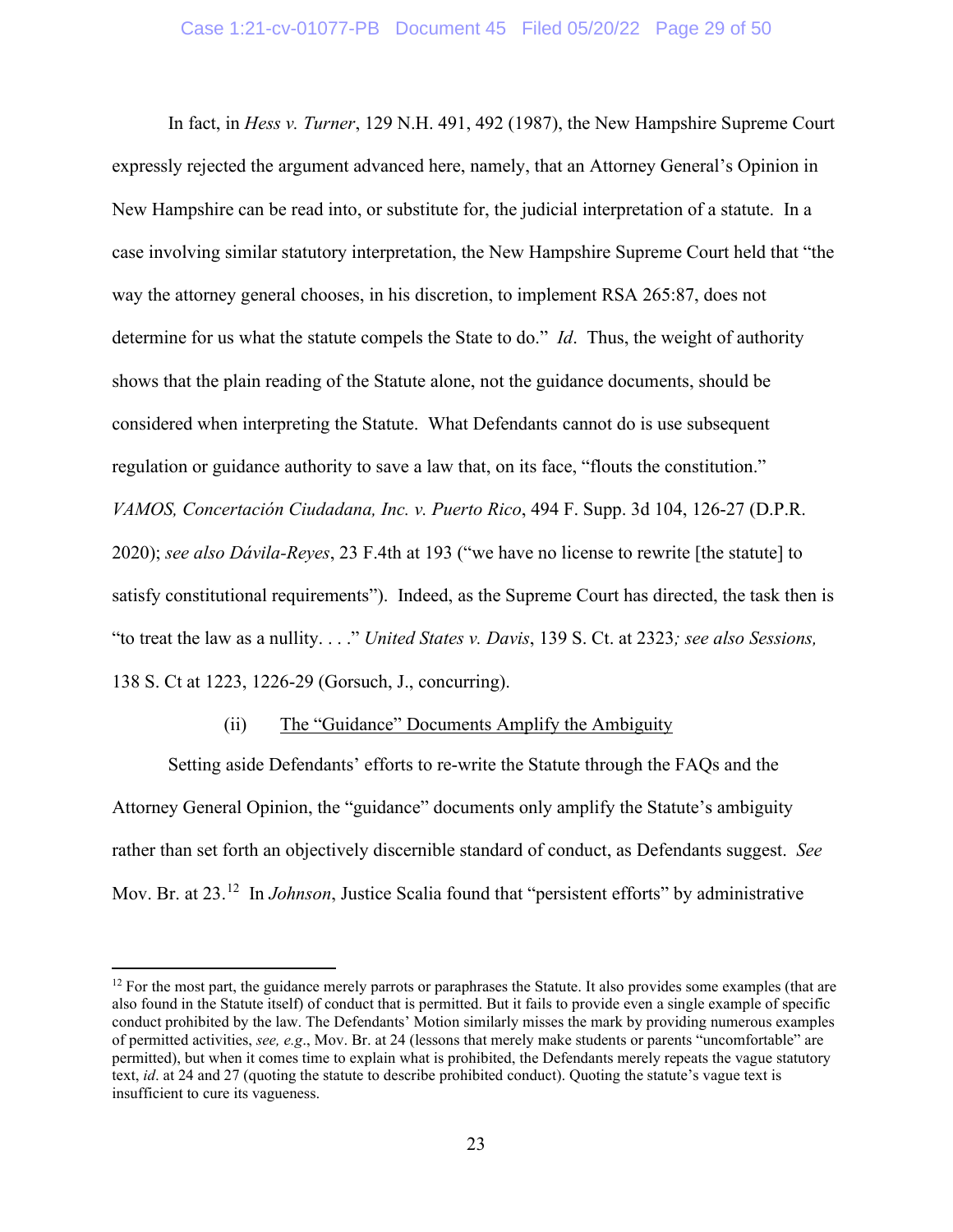#### Case 1:21-cv-01077-PB Document 45 Filed 05/20/22 Page 30 of 50

officers to establish standards for an indeterminate immigration statute "can provide evidence of [the statute's] vagueness." 576 U.S. at 598.

In fact, repeated efforts "trying to derive meaning" from a statute have been said to convince the court "that we have embarked upon a failed enterprise." *Id.* at 601-02. The *Santa Cruz* court reached the same conclusion, holding that subsequently issued DOL FAQs similar to the guidance documents at issue here blurred the line between prohibited and not prohibited conduct, thereby "pos[ing] a danger of arbitrary and discriminatory application." *Santa Cruz* at 544. The court emphasized that the DOL FAQs prohibited unconscious or implicit bias training "to the extent it *teaches or implies* that an individual, by virtue of his or her race, sex, and/or national origin, is racist, sexist, oppressive, or biased whether consciously or unconsciously." *Id.* (quoting DOL FAQs) (emphasis in original). However, the FAQs confusingly permitted the same training where it is designed to "*inform* workers, or foster discussion, about preconceptions, opinions, or stereotypes. . . ." *Id.* (emphasis in original).

The Statute's FAQs similarly obscure the line between teaching, instructing, inculcating or compelling (prohibited) and discussing (not prohibited). *See* Mejia Compl., Ex. 19 at 2. They permit "discussing" the "historical existence of ideas and subjects identified in RSA 193:40, I" or "the historical existence of ideas and subjected [sic] identified in the new law." *See id.* at 2-4. However, the statutory language does not distinguish between discussion of these topics and prohibited conduct—like "taught [teach]," "instruct[]," "inculcat[e]," or "compel."

The Attorney General's September 7, 2021 Opinion fares no better. *See* Mejia Compl., Ex. 20. The Opinion states that the Statute does not prohibit "discussing or teaching students about the historical existence of ideas related to the four prohibited subjects, such as the history of discrimination." *Id.* at 6. But, just like the Statute and July 2021 FAQs, the Opinion fails to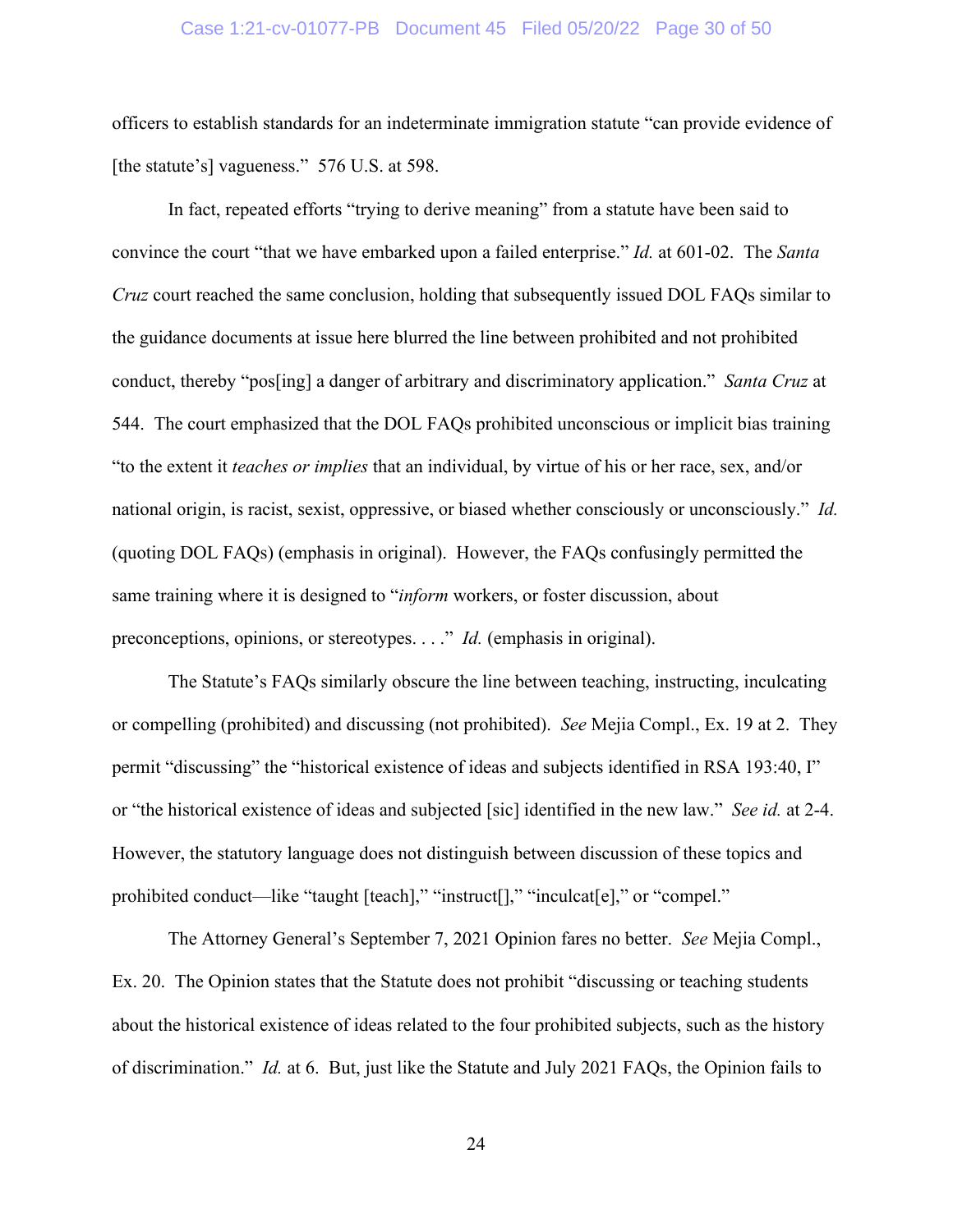#### Case 1:21-cv-01077-PB Document 45 Filed 05/20/22 Page 31 of 50

help teachers understand when a "discussion" of the history or racism could cross the line into teaching, instructing, inculcating banned by the Statute. Indeed, the guidance does not offer one specific example of a book, lesson or training that is banned under the Statute. Teachers are therefore left entirely unsure when "discussions" cross the line into prohibited "instruct[ions]," or "inculat[ions]." What if student-led discussion about the Black Lives Matter movement or the oppression of Ukrainians begins, and a teacher is asked a direct question about systemic racism or Russian oppression by a student? Does answering the student's question cross the prohibited line into "instruct[ing]"? Should the teacher refuse to answer the question? Visibly absent from Defendants' guidance documents is any clarity on these subjects, perhaps because its authors were similarly unable to agree on appropriate guidance. *See supra* n. 11*.* 

As another clear example of added confusion, the FAQ issued by the Department of Education, Commission on Human Rights and Department of Justice suggests that material imparted during extra-curricular activities is included among the coverage of the Statute's prohibitions (whether on school premises or outside of the school property). *See* Mejia Compl., Ex. 19 at 5 ("*The prohibitions apply to all activities carried out by public schools in their role as public schools, including extracurricular activities that are part of the public school's work*."). There is no such suggestion in the Statute. RSA 193:40(I) starts by limiting its proscriptions to "pupil[s] in any public school" being "taught, instructed, inculcated or compelled to express belief in. . . ." How can it be said with any degree of certainty that extra-curricular activities ranging from baseball games, swimming or other sports to chess or orchestra are covered by the law, as the FAQ suggests? Instead, the FAQ tells educators that the regulated activities (teaching, instructing, inculcating, or compelling to express belief in) sweep in a breathtaking range of conduct inside and outside the classroom, directly contradicting assurances by the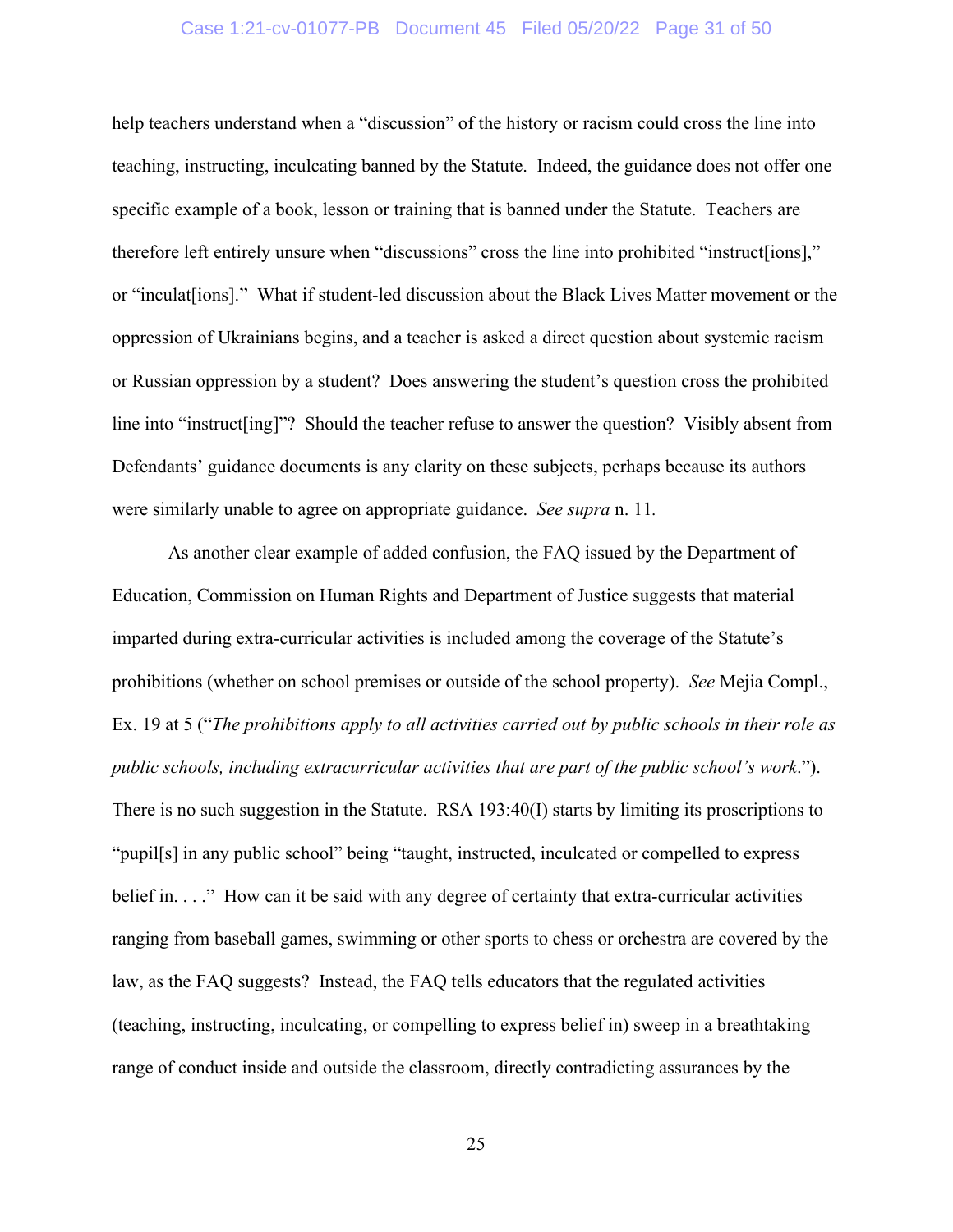#### Case 1:21-cv-01077-PB Document 45 Filed 05/20/22 Page 32 of 50

Defendants that the scope of the Statute is narrowly drawn. The impact of the broadened application has real world consequences. Two of the AFT Plaintiffs have been accused of violating the Statute simply because they signed a Petition outside the classroom supporting the right of teachers to teach and students to learn. *See* AFT Compl. ¶ ¶ 8,9; *see also* Ex. A (No Left Turn Letter in Education Letter)<sup>[13](#page-31-1)</sup>.

Moreover, the Attorney General's opinion exacerbates the vagueness and chilling effect of the Act by declaring that a violation may occur, not just because of the content of a lesson or instructional material, but also because of implications and inferences that a student or trainee may *subjectively* draw from the material. For example, the opinion explains that, while it may be permissible to provide "Anti-Racist Resources," those resources may not be offered in a way that "may imply that white people . . . are in need of anti-racist resources." This creates an impossible standard for educators to comply with, and requires them to censor their lessons based on implications that may be subjectively drawn from what they teach.

In its moving brief, Defendants point to the language of the FAQs and Attorney General Opinion as providing "ample guidance" with respect to the question, for example, of whether teachers can teach about the Rohingya and Uighur genocides, because the guidance documents suggest that Statute does not prohibit the "historical existence of ideas and subjects." *See* Mov. Br. at 28. The Attorney General's response does not answer the question. The point of the Rohingya genocide example in the AFT Complaint—and the genocide is not historical, but rather still ongoing—is whether a teacher can teach, in this context, that one group of people is inherently oppressive over another. To be clear, can a teacher teach *today*, *yesterday or*

<span id="page-31-1"></span><span id="page-31-0"></span><sup>&</sup>lt;sup>13</sup> As recognized by Defendants, a court ruling on a motion to dismiss may consider "documents the authenticity of which are not disputed by the parties"; "official public records"; "documents central to the plaintiffs' claims"; and "documents sufficiently referred to in the complaint." *Ironshore Specialty Ins. Co. v. United States*, 871 F.3d 131, 135 (1st Cir. 2017) (citation and quotation marks omitted).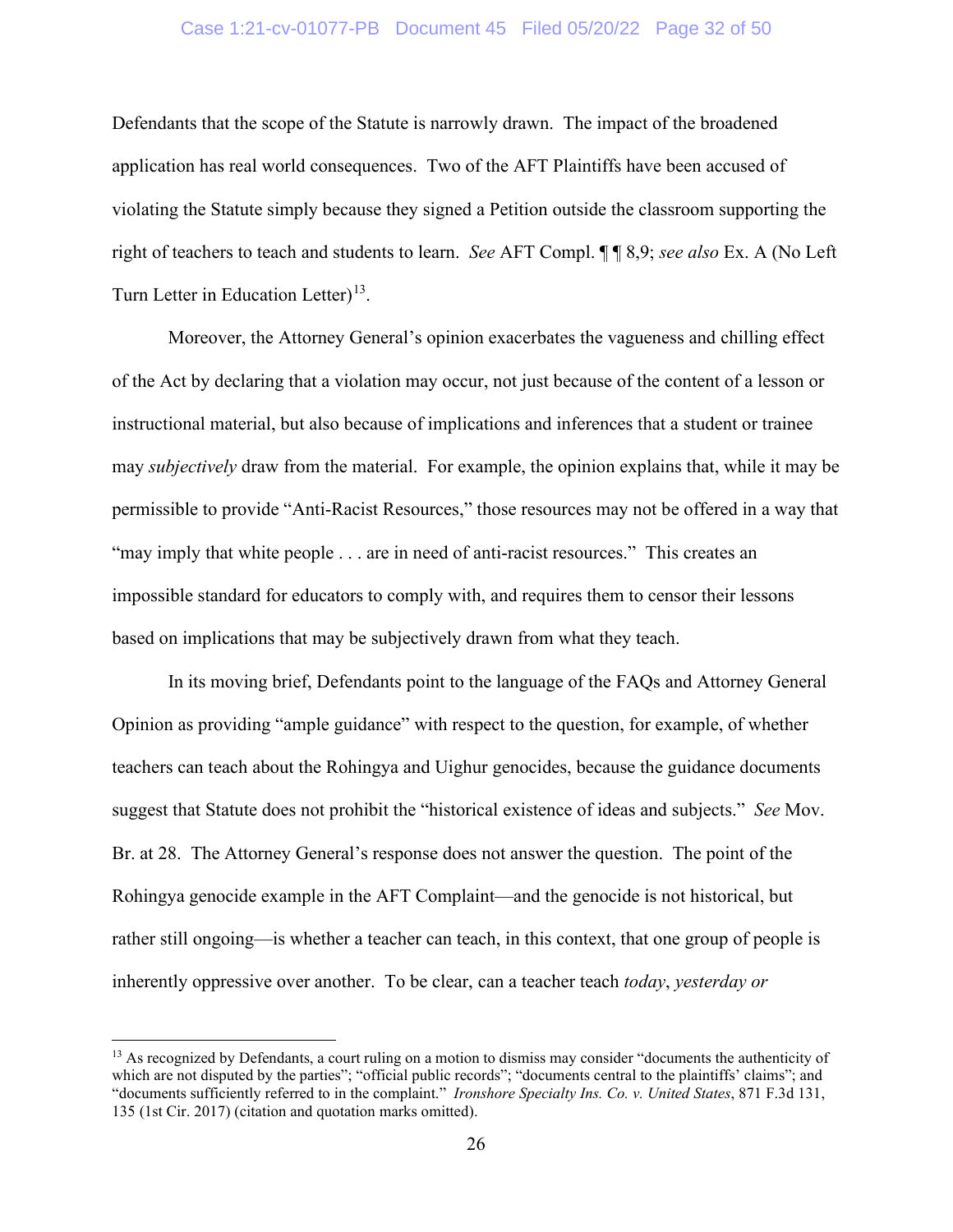#### Case 1:21-cv-01077-PB Document 45 Filed 05/20/22 Page 33 of 50

*tomorrow* the nature, scope, impact of or prospects for solution of the Rohingya and Uighur genocides (or even address the foregoing points with respect to Russian atrocities against Ukrainian citizens or Russia's seeming view that its peoples and policies are superior to those of the Ukrainians and therefore inherently entitled to dominate)? Yet again, Defendants' silence on this point is telling. By refusing to answer direct questions raised about conduct that appears to be captured by the Statute's sweeping vague prohibitions, Defendants reinforce the basis for the claim that educators cannot distinguish permissible discussion from unlawful instruction.<sup>[14](#page-32-3)</sup>

The closest Defendants get to answering whether teachers can connect historical wrongs of the past with current problems of the present, let alone potential solutions, is when it points to language in the FAQs that a teacher may teach about "the role that discrimination may play in creating disparities among different identified groups." That "instruction" creates as many questions as it answers. *See* Mov. Br. at 29.

Defendants' reliance on guidance documents to narrow the term "inherent" to its dictionary definition also highlights the Statute's ambiguity. *See* Mov. Br. at 25-26; Mejia Compl., Ex. 20 at 6. Setting aside that the divisive concepts in *Santa Cruz* also used the term "inherent," Defendants' reliance on multiple definitions of "inherent" to rewrite (and narrow) the scope of the Statute fails and, at best, highlights how the Statute is susceptible to multiple, conflicting interpretations. The July 21, 2021 FAQs provided that the term "means

<span id="page-32-3"></span><span id="page-32-2"></span><span id="page-32-1"></span><span id="page-32-0"></span> $14$  The "historical existence" exception to the Statute is also illustrative of the Statute's impermissibly broad sweep. *Expressio unius est exclusio alterius*, the familiar rule of statutory construction directly applicable here, makes clear that the express citation of a single exception to a statutory proscription (here the "historical existence" exception), limits that safe harbor solely to that cited item. *See Gallo Motor Center Corp. v. Mazda Motors of America, Inc.*, 172 F. Supp 2d 292, 294 (D. Mass. 2001) ("*Expressio unius est exclusio alterius* literally means that to include one thing implies the exclusion of the alternative"). *See also [Raleigh](https://1.next.westlaw.com/Link/Document/FullText?findType=Y&serNum=1871198670&pubNum=0000780&originatingDoc=Ibde896819c2511d9bc61beebb95be672&refType=RP&fi=co_pp_sp_780_270&originationContext=document&transitionType=DocumentItem&ppcid=b1220fffe42c4d2281e72866d0d528bd&contextData=(sc.Search)#co_pp_sp_780_270) & Gaston R. Co. v. Reid,* 80 U.S 269, 270 (1872) (" When a statute limits a thing to be done in a particular mode, it includes a negative of any other mode"); *United States v. Hernandez-Ferrer*, 599 F.3d 63, 67-68 (1st Cir. 2010). More simply stated, if the Statute *permits* the teaching of the "historical existence" of discrimination, established and accepted canons of construction direct that such permission be read to *prohibit* the teaching of discrimination beyond mere historical existence.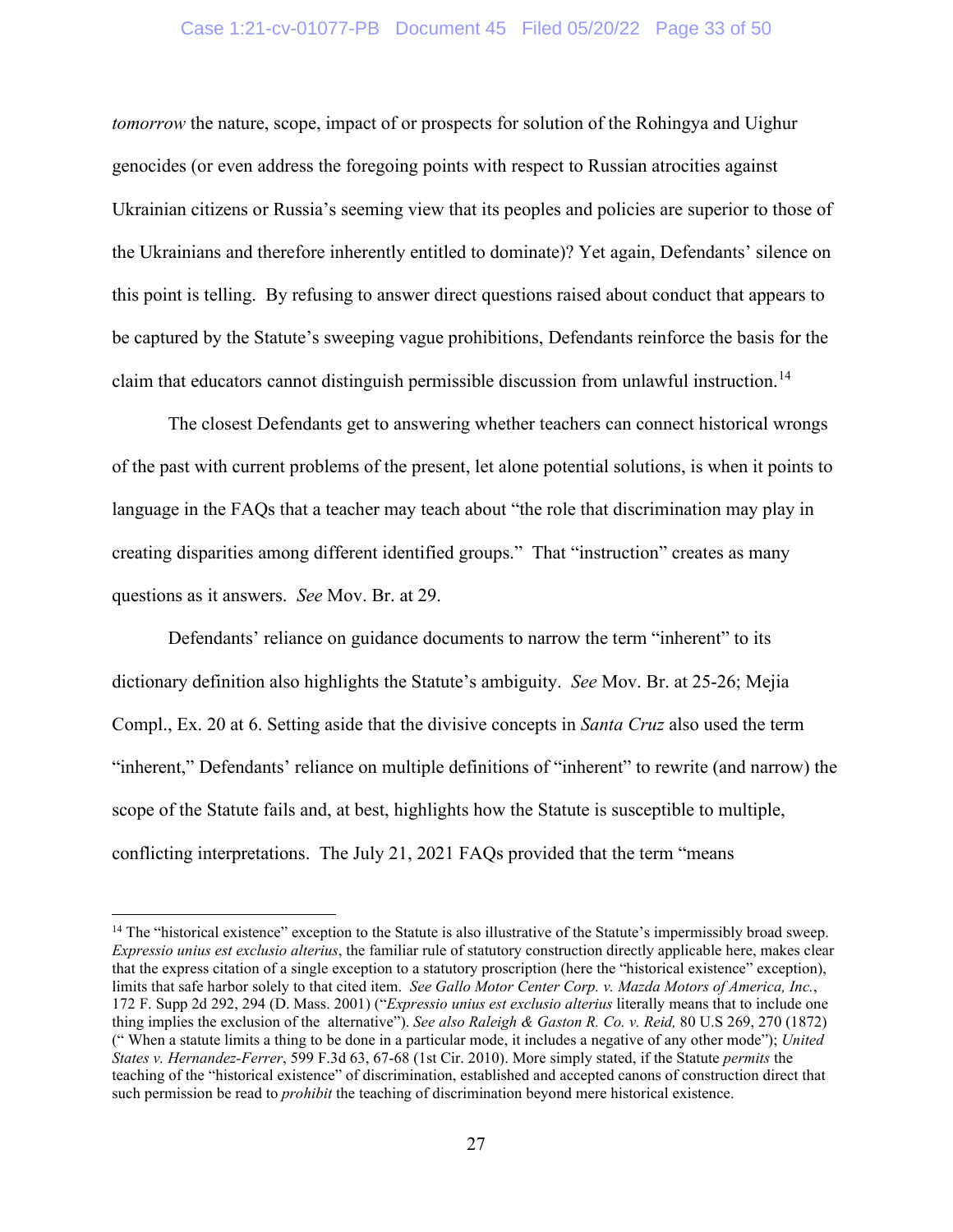#### Case 1:21-cv-01077-PB Document 45 Filed 05/20/22 Page 34 of 50

characteristics that are natural, biological or innate as opposed to characteristics that are merely apparent, accidental, or based on external factors." *See* Mejia Compl., Ex. 19. Recognizing that this definition still remained unclear, the Attorney General's Opinion subsequently expanded on the definition. The Attorney General stated that "inherent" means "structural or involved in the construction or essential character of something: belonging by nature *or settled habit*: intrinsic, essential." In other words, the Attorney General acknowledges that the dictionary definition of "inherent" includes a characteristic—whether it be racism, sexism, or otherwise—that is not "intrinsic" or "essential" but, supposedly, also developed by "settled habit." But how can one seriously expect educators to distinguish between racist or sexist beliefs that are developed through "settled habit" (or even know what those "settled habits" are) and those developed through external factors?

Finally, Defendants' "rewrite" of the Statute – disallowed by Supreme Court precedent – also leaves teachers and DEI educators confused about the Statute's provision stating that "sensitivity trainings" are allowed but only if based on "the inherent humanity and equality of all persons. . . ." RSA 354-A:29, II (emphasis added). Can educators interpret the Statute to allow for discussions of "white privilege" or "implicit bias" and whether they are connected to historical events? See Mejia Compl.  $\P$  119 (noting that the guidance does not include or reference classroom instruction to students, nor does the "guidance" reference specific concepts like "systemic racism" and "anti-racism" that have become staples in DEI instruction). Nothing in the statutory language or Defendants' guidance answers this question directly. What does "inherent humanity" teach under the circumstances?<sup>[15](#page-33-0)</sup> Educators are therefore left to guess about

<span id="page-33-0"></span><sup>&</sup>lt;sup>15</sup> And is the term "inherent humanity" sufficiently definite when in the cases cited in fn. 6, *supra*, the Supreme Court ruled similar broad terms were not?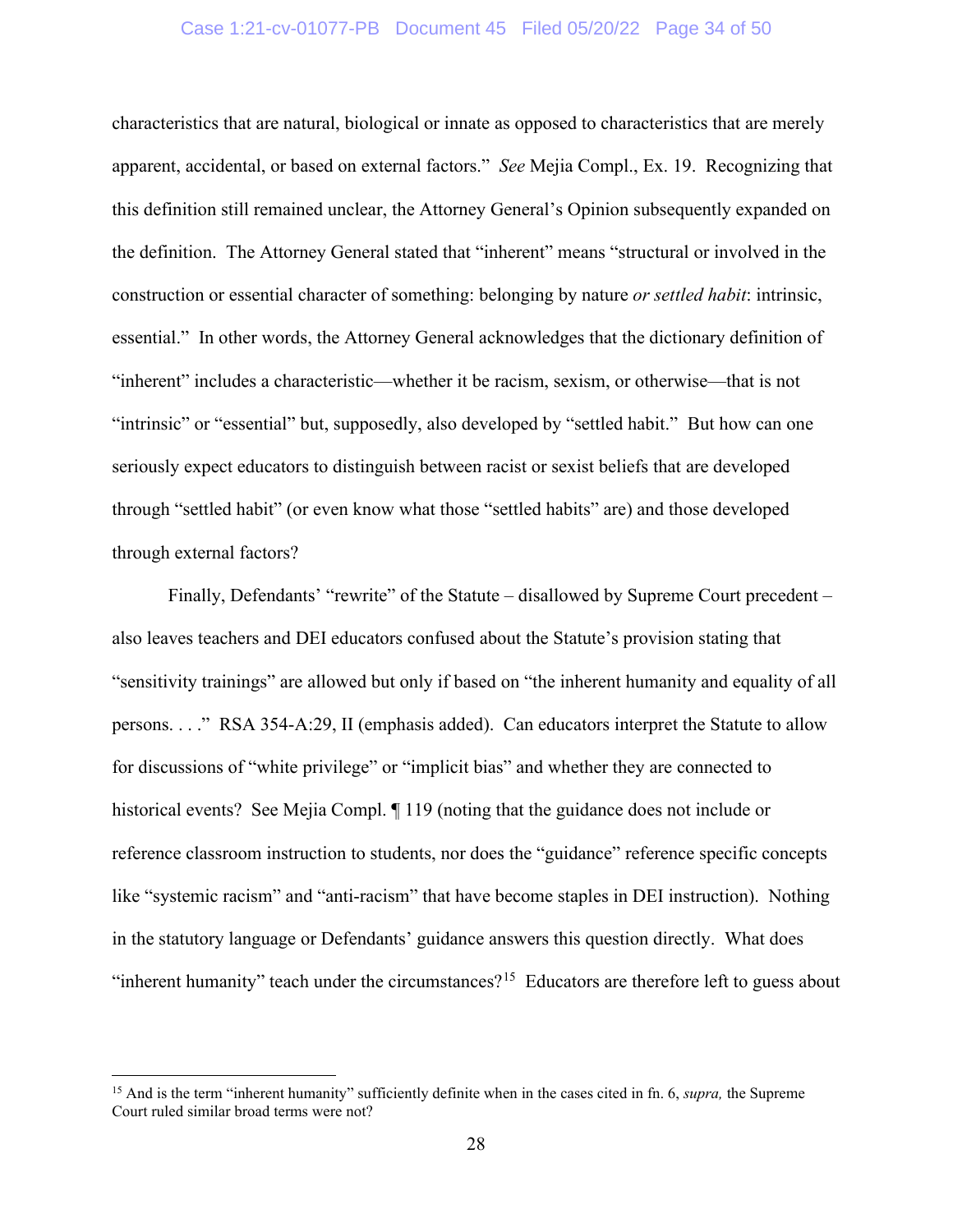when permitted "sensitivity training" crosses the line by straying into ideas now prohibited by the second banned concept.

## **C. The Statute Independently Violates Due Process Because It Will Be (And Has Been) Arbitrarily and Discriminatorily Enforced**

The gravamen of Defendants' argument is that "speculative danger of arbitrary enforcement does not render the Statute void for vagueness" because "unsubstantiated fears" are insufficient to support a claim that a statute creates such a risk. *See* Mov. Br. at 33. Not only is that not the law, <sup>[16](#page-34-1)</sup> the harassment launched at teachers under this Statute is, tragically, far from hypothetical. *See* AFT Compl. ¶¶ 8-9; *see also* Ex. A (No Left Turn in Education Letter). Indeed, the Statute delegates enforcement authority to multiple political entities and private actors *without any standards or procedures to guide their enforcement. See* Mov. Br. at 33; *see also Kolender,* 461 U.S. at 358. Commissioner Edelblut and, importantly, private citizens are now empowered to exploit the Statute's intentionally vague language to expand the scope of proscribed conduct and to harass teachers without any of the constraints demanded in *Kolender*.

#### (i) The Statute Lacks Any Enforcement Standards or Procedures

Defendants make much of the fact that there are "multiple layers of adjudicatory review" for alleged violations of the Statute. *See* Mov. Br. at 33. That may be true, but it is not the pertinent legal question. To avoid unconstitutional vagueness, within the layers of adjudicatory review, there must be "narrow, definite and objective standards" to guide agency discretion. *See Grayned*, 408 U.S. at 108 ("If arbitrary and discriminatory enforcement is to be prevented, laws must provide explicit standards for those who apply them."); *see also Kolender*, 461 U.S. at 357- 58 (finding that of principal concern in the void for vagueness doctrine is that the legislature

<span id="page-34-1"></span><span id="page-34-0"></span><sup>&</sup>lt;sup>16</sup> "The Constitution does not permit a legislature to set a net large enough to catch all possible offenders, and leave it to the courts to step inside and say who could be rightfully detained, and who should be set at large." *United States v. Reese,* 92 U.S. 214, 221 (1875).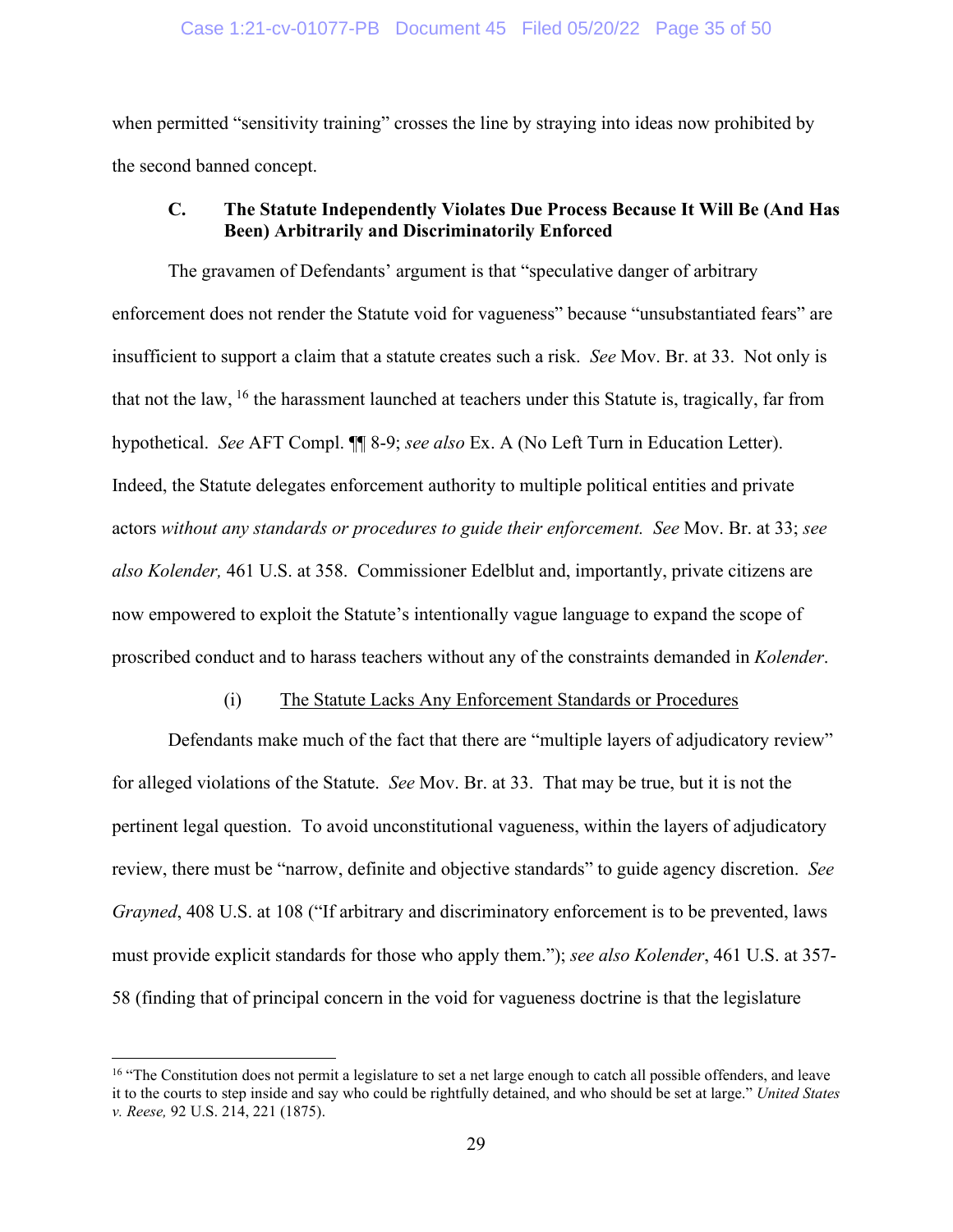#### Case 1:21-cv-01077-PB Document 45 Filed 05/20/22 Page 36 of 50

establish "minimal guidelines" to govern enforcement). Far from "protect[ing] *against* arbitrary and discriminatory enforcement," as Defendants suggest, the fragmented and multiple layers of enforcement only serve to create many more opportunities for arbitrary and discriminatory enforcement. *See Grayned*, 408 U.S. at 108 ("[I]f arbitrary and discriminatory enforcement is to be prevented, laws must provide explicit standards for those who apply them.").

As set forth below, the Statute leaves teachers' fates at the whim of various political agencies and private actors who lack clear standards to guide their decision-making.

<span id="page-35-0"></span>Defendants do not specify—or provide Plaintiffs with sufficient tools to determine—what books, lesson plans, or trainings violate the Statute. Despite repeated requests, Defendants have been unwilling or unable to answer basic questions about whether specific texts are covered under the Statute. Are the books *Stamped (For Kids): Racism, Antiracism, and You* (which was adapted by Sonja Cherry-Paul from the work of Dr. Ibram X. Kendi) and *This Book is Anti-Racist* by Tiffany Jewell covered under the Statute? Defendants have declined to answer such questions including in their Motion—a tactic, whether deliberate or not, that has the effect of maximizing the Statute's chill. *See* Mejia Compl. ¶¶ 121-122 (noting that neither Attorney General Formella nor Commissioner Edelblut directly responded to the NEA-NH August 5, 2021 request asking whether *Stamped* or any other specific texts were covered under the Statute). Despite having the authority to do so, the Human Rights Commission has also declined to release to educators and the public under New Hampshire's Right-to-Know Law the details of any complaints in which the Commission has concluded that there was no violation—details which would obviously be useful for teachers and help guide them in the context of specific examples as to what is not covered under the Statute. *See* RSA 354-A:21, II(a) ("the commission may publish the facts in the case of any complaint which has been dismissed"); *see also* N.H. Admin.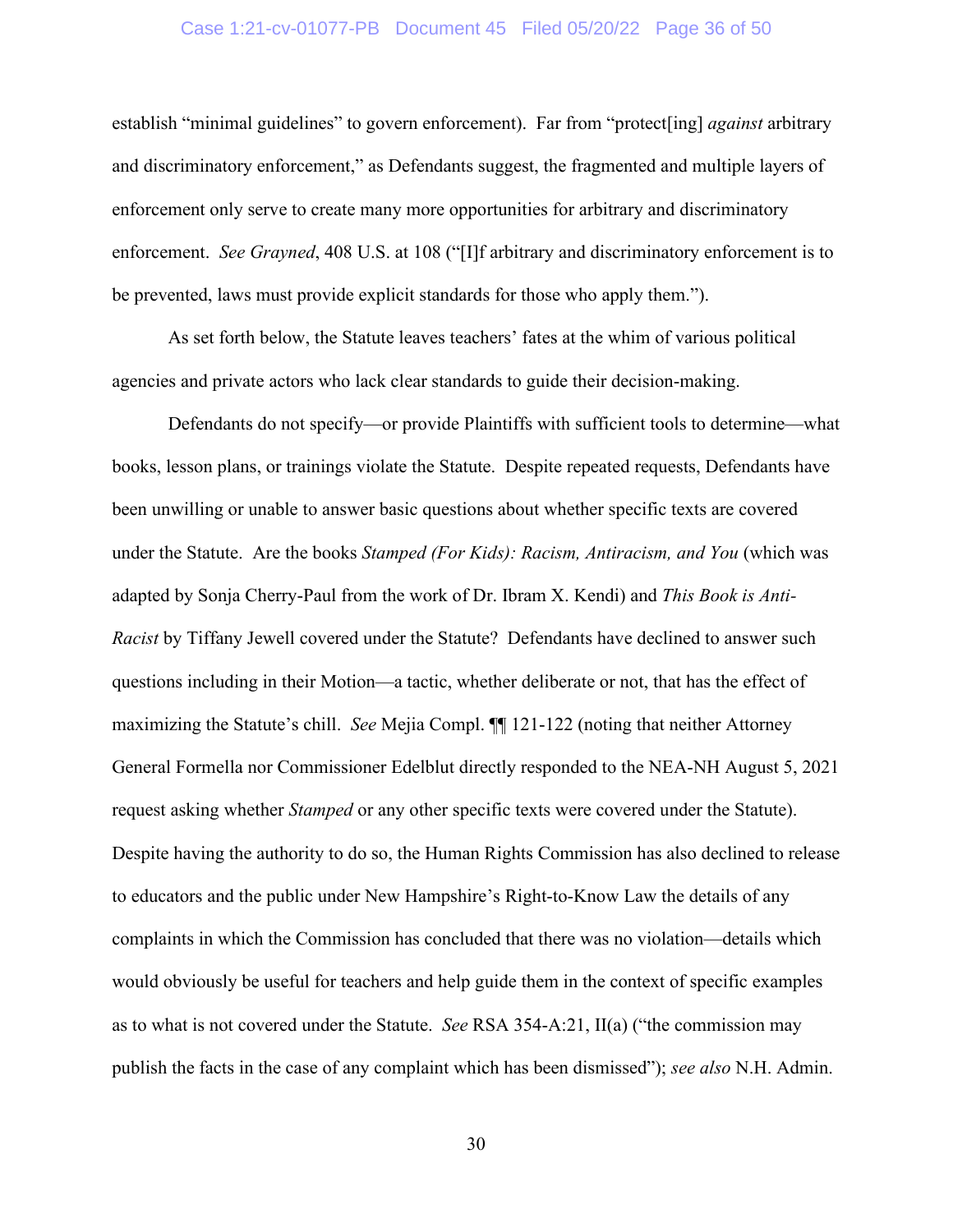R. Hum 219.04(b). These examples, standing alone, demonstrate that the Statute does not, as claimed, "set forth an objectively discernible standard of conduct." *See* Mov. Br. at 23.When analyzed in connection with the Statute's other deficiencies, *supra* Parts A-B, the potential for arbitrary and discriminatory enforcement is obvious.<sup>[17](#page-36-0)</sup>

Those risks are compounded by the various political entities that have been delegated enforcement authority under the Statute. The Statute empowers multiple entities—the Department of Justice, the Human Rights Commission, the Department of Education, and the Department of Labor—to enforce the Statute independently from one another. But each entity has different priorities influencing their views of what can and cannot be taught under the statute. *See supra* n. 11. For example, notwithstanding any informal process Defendants have created (under which the Commission is the initial arbiter of complaints), there is nothing in the Statute that prohibits the Commission from rejecting a complaint under RSA 354-A:29-34, with the Department of Education electing to proceed with a decertification action under RSA 193:40, IV for the same complaint.

Indeed, notwithstanding whatever nonbinding and *ad hoc* enforcement regime the Defendants have attempted to cobble together in representing that complaints will first be processed by the Human Rights Commission, regulations make clear that the Department of

<span id="page-36-0"></span><sup>&</sup>lt;sup>17</sup> To be clear, Plaintiffs have not had discovery or access to records relevant to their challenge. However, several documents discussed herein, *see infra,* pp. 36-40, already indicate that troves of material exist in Defendants' nonprivileged records, including public statements, communications made to and by Defendant Edelblut, and official agency documents released by Defendant Edelblut. Thus, Dr. Michael Breen submitted his formal complaint against 4 teachers for alleged violation of the Statute and a copy was sent to the AFT-Plaintiffs. Together with the outrageous "Bounty" on assertedly offending teachers (*see infra,* pp. 37-38), the complaint portends the existence of a hoard of Department of Education non-privileged records supporting Plaintiffs' claims herein. Additionally, one of dozens of documents released by Defendant Edelblut on or about April 14, 2022 show investigative activities concerning such complaints. *See* Ex. B (Edelblut Opinion Piece). Despite the foregoing, Plaintiffs are limited at this stage by the lack of discovery and cannot fully document their "as applied" claim, which is preserved. Additionally, just as Defendants' make repeated reference to New Hampshire statutory and decisional authorities for illustrative, comparative or like purposes in support of their motion to dismiss (*See e.g.*, Mov. Br. at 31-32), reference is similarly made herein to the New Hampshire Constitution, regulation and caselaw.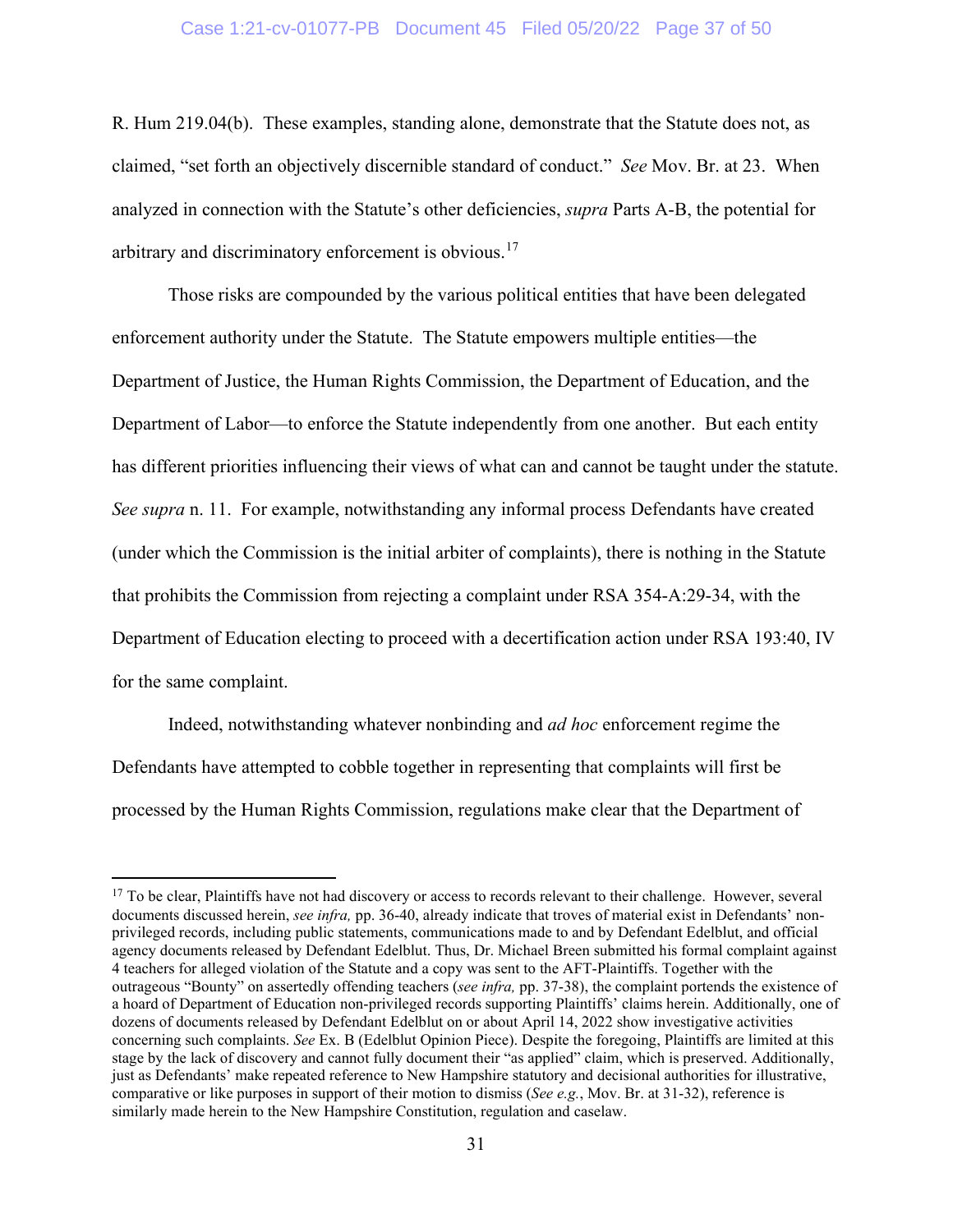#### Case 1:21-cv-01077-PB Document 45 Filed 05/20/22 Page 38 of 50

Education has the unique and independent authority—and, in fact, is required—to investigate violations of the Educator Code of Conduct. In other words, contrary to the Defendants' conclusion that the Department of Education can only take action "after a finding of discrimination becomes final," *see* Mov. Br. at 34-35, the Department of Education can take action independent of any decision the Human Rights Commission may make.<sup>[18](#page-37-0)</sup>

The Statute also expressly permits the Department of Justice to take court action on its own, independent of any decision of the Human Rights Commission or Department of Education. *See* RSA 193:40, III. Empowering various entities to enforce the Statute without any governing standards makes educators susceptible to politically motivated and arbitrary enforcement. The absence of clear guidance assumes added significance given the distinct possibility that those charged with enforcement may not address relevant issues in the same fashion. *See supra* n. 11.

More troubling, the enforcement process outlined by the Defendants with purported "procedural safeguards" is not the only method to enforce the Statute. *See* Mov. Br. at 35. By its plain terms, any individual can bring a private cause of action in Superior Court. Section 354- A:34 provides that: "*Any person* aggrieved by an act made unlawful under this subdivision may pursue all remedies available under RSA 354-A, RSA 491." In turn, RSA 193:40, III provides

<span id="page-37-0"></span><sup>&</sup>lt;sup>18</sup> The Department of Education has the *sole* authority to enforce the Educator Code of Conduct, and it has little discretion in investigating a possible violation of the challenged Statute and issuing a sanction if there is a perceived violation. As Ed 511.01(a) states, "[a] case *shall* be opened when a complaint of possible misconduct against a credential holder has come to the attention of the department either through direct reporting or other means." (emphasis added). Further, an investigation *shall* be opened under the challenged Statute if there is a "possible violation." *See* Ed 511.01(b) (emphasis added) (also attached at Mejia Compl., Ex. 2). And if a violation is found it *shall* be a violation of the Educator Code of Conduct under RSA 193:40, IV. "If the investigation finds a credential holder in violation of a rule of the code of conduct as specified in Ed 510.01 through Ed 510.04, the department *shall* propose a form of discipline as follows: a. Suspension; b. Revocation; or c. Reprimand." Ed 511.01(j)(2) (emphasis added). In sum, this all means that the Department of Education cannot turn a blind eye to a report under the Statute. The Department is required to investigate it and conclude whether a violation has occurred no matter how minor or trivial the offense.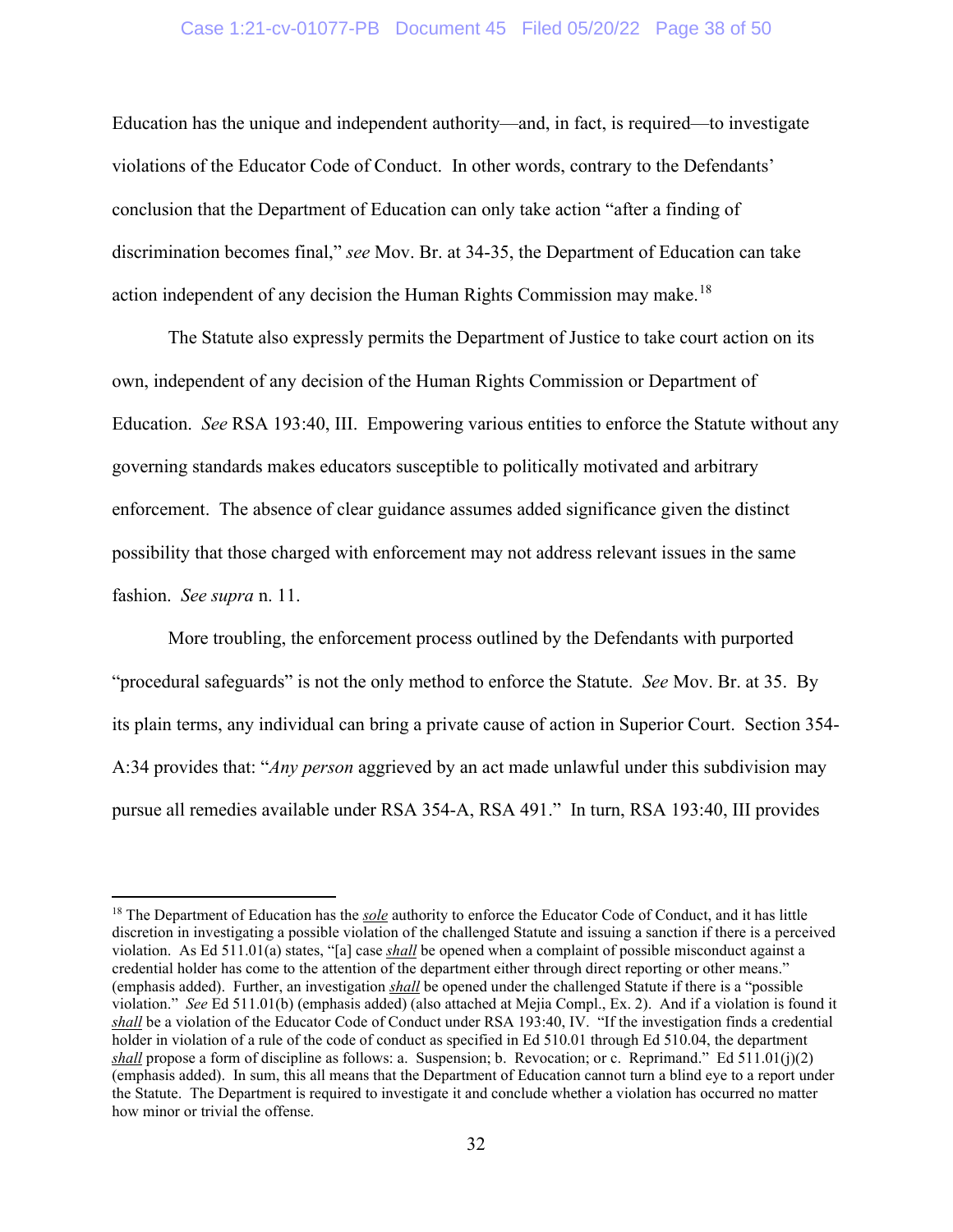#### Case 1:21-cv-01077-PB Document 45 Filed 05/20/22 Page 39 of 50

that: "*Any person* claiming to be aggrieved by a violation of this section [governing teaching banned concepts in schools], including the attorney general, may initiate a civil action against a school or school district in superior court." Thus, anyone can report a school, school district, or even teacher, for teaching history, economics or civics that references systemic discrimination or subjects that do not conform to their own personal views of the world. AFT Compl. ¶ 96.

Commissioner Edelblut added fuel to the fire by publishing a website on November 12, 2021 that invites members of the public to easily file online complaints against teachers under the Statute. See AFT Compl. [19](#page-38-0)6; Mejia Compl. 199.<sup>19</sup> Immediately following the website's release, an extremist group called "Moms for Liberty" offered a \$500 bounty for any teacher violating the Statute. *See* Mejia Compl. ¶ 144. None of the procedural safeguards or "multiple layers of adjudicatory review" outlined by Defendants will protect (indeed, none has protected) a school or teacher from self-censoring to avoid being the subject of these complaints. *See* AFT Compl. ¶¶ 7, 9.

The Statute also invites teachers to turn against their colleagues as government informants and enforcers of the Statute's vague restrictions. A licensed educator's failure to report a suspected violation of the Code of Conduct is itself punishable as a violation of the Code. *See* Ed 510.05(a) (stating that "[a]ny credential holder shall report any suspected violation of the code of conduct following the school, school district, or SAU reporting procedures"); *id.*  510.05(f) (stating that, "[i]f the department has reason to suspect that any violation of the code of conduct enumerated in Ed 510.01 through Ed 510.04 was known by a credential holder and not reported, the department shall undertake an investigation, as enumerated in Ed 511.01, against

<span id="page-38-0"></span> $19$  One pertinent area for needed discovery is thus illustrated: what complaints were filed, what was done in response, what role did Commissioner Edelblut play in connection with the complaints, what results were discerned and reported, and what action was taken.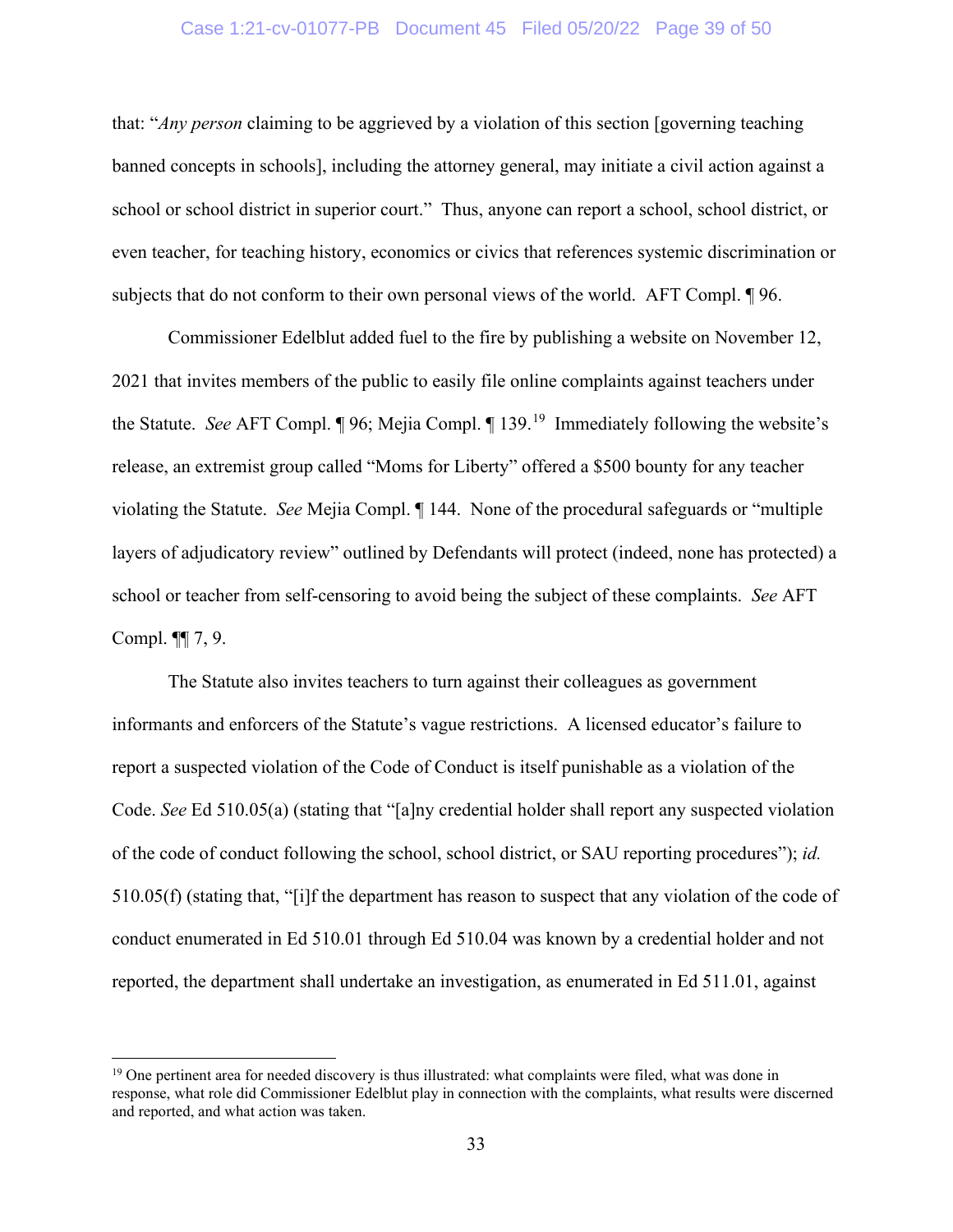#### Case 1:21-cv-01077-PB Document 45 Filed 05/20/22 Page 40 of 50

that credential holder as required by Ed 510.05(a), (b), or (c)"). As a result, educators must risk their livelihood on their best guess of the Statute's inscrutable restrictions—not only when it comes to their own teaching, but also in deciding whether to report and jeopardize the career of a fellow teacher.

Further, the prospect of an educator needing to file a report will be constant, especially considering that educators cannot parse the Statute with enough specificity to be sure that they have no suspicion of any conduct which violates the Statute. All of these remedies are costly and time consuming for educators to defend. But Defendants' response is to simply ignore the harassment, obscenities, and vicious attacks that Plaintiffs continue to endure. *See* AFT Compl. ¶¶ 3, 8. The result is considerable personal burden and added expense.

Faced with daunting legal proceedings and impending public scrutiny, educators will shy away from topics or material that could be misinterpreted as violations of the Statute. Even if a complaint in any of these venues is ultimately dismissed, educators will still be subjected to the process of defending themselves. The threat of lengthy legal proceedings and public scrutiny influences educator choices and causes them to shy away from any topic or material which could be misinterpreted as a violation of the Statute.

This is all to say nothing of the occupational and professional "death penalty" now facing teachers: having their educators' licenses revoked for non-compliance with the law. In particular, the Statute states that: "[v]iolation of this section by an educator *shall* be considered a violation of the educator code of conduct that justifies disciplinary sanction by the state board of education." RSA 193:40, IV (emphasis added); *see also* RSA 193:40, V (establishing that this section extends to "[a]dministrators, specialists, and teachers"). Violations of the Educator Code of Conduct can lead to the revocation of an educator's license to work in the state (and impact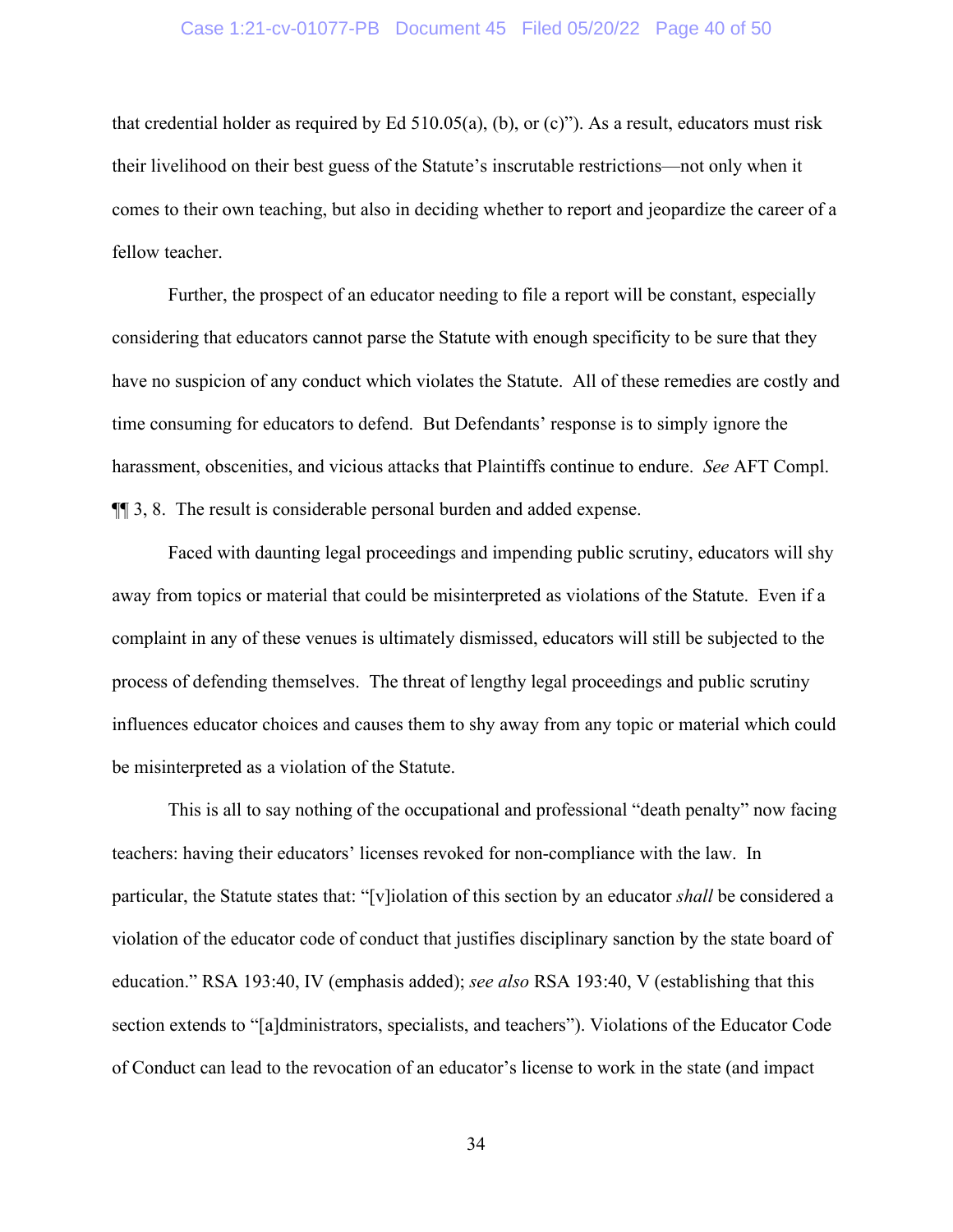#### Case 1:21-cv-01077-PB Document 45 Filed 05/20/22 Page 41 of 50

the likelihood they could obtain a license in another state). *See* Mejia Compl., at Exhibit 2 (N.H. Code Admin. R. Ed 511.02 addressing sanctions). A teacher's entire professional life therefore depends on interpreting an indecipherable statute to avoid a myriad of enforcement regimes arbitrarily applying the law.

<span id="page-40-0"></span>All of this only confirms the appropriateness of denying Defendants' motion to dismiss and allowing the parties to proceed to discovery in this case. Courts cannot effectively evaluate a constitutional challenge by abstracting the challenged statute from the broader procedural context in which it is enforced. Thus, even in the context of a purely facial vagueness challenge, courts must be free to evaluate the challenged statutory provisions "in their context and with a view to their place in the overall statutory scheme." *Manning v. Caldwell for City of Roanoke*, 930 F.3d 264, 273 (4th Cir. 2019) (holding that the challenged statute permitting civil interdiction of "habitual drunkards" must be considered quasi-criminal in nature, even though the statute itself did not define criminal penalties, because it was a necessary predicate for imposing the increased criminal penalties) (quoting *Davis v. Mich. Dep't of Treasury*, 489 U.S. 803, 809 (1989)). The instant case is not an academic exercise. The Statute must be viewed in the context of the overall enforcement scheme, which only enhances the likelihood of arbitrary and discriminatory enforcement given the Statute's multiple and independent enforcement mechanisms.

The Supreme Court itself has rested its analysis of facial excessive discretion claims on extrinsic enforcement evidence. In *Johnson v. United States*, 576 U.S. 591 (2015), the Court cited a string of Supreme Court and lower court decisions inconsistently applying the Armed Career Criminal Act to support its conclusion that the ACCA's residual clause invites arbitrary or discriminatory enforcement. *See id.* at 597–602. And in *Kolender*, 461 U.S. at 360, the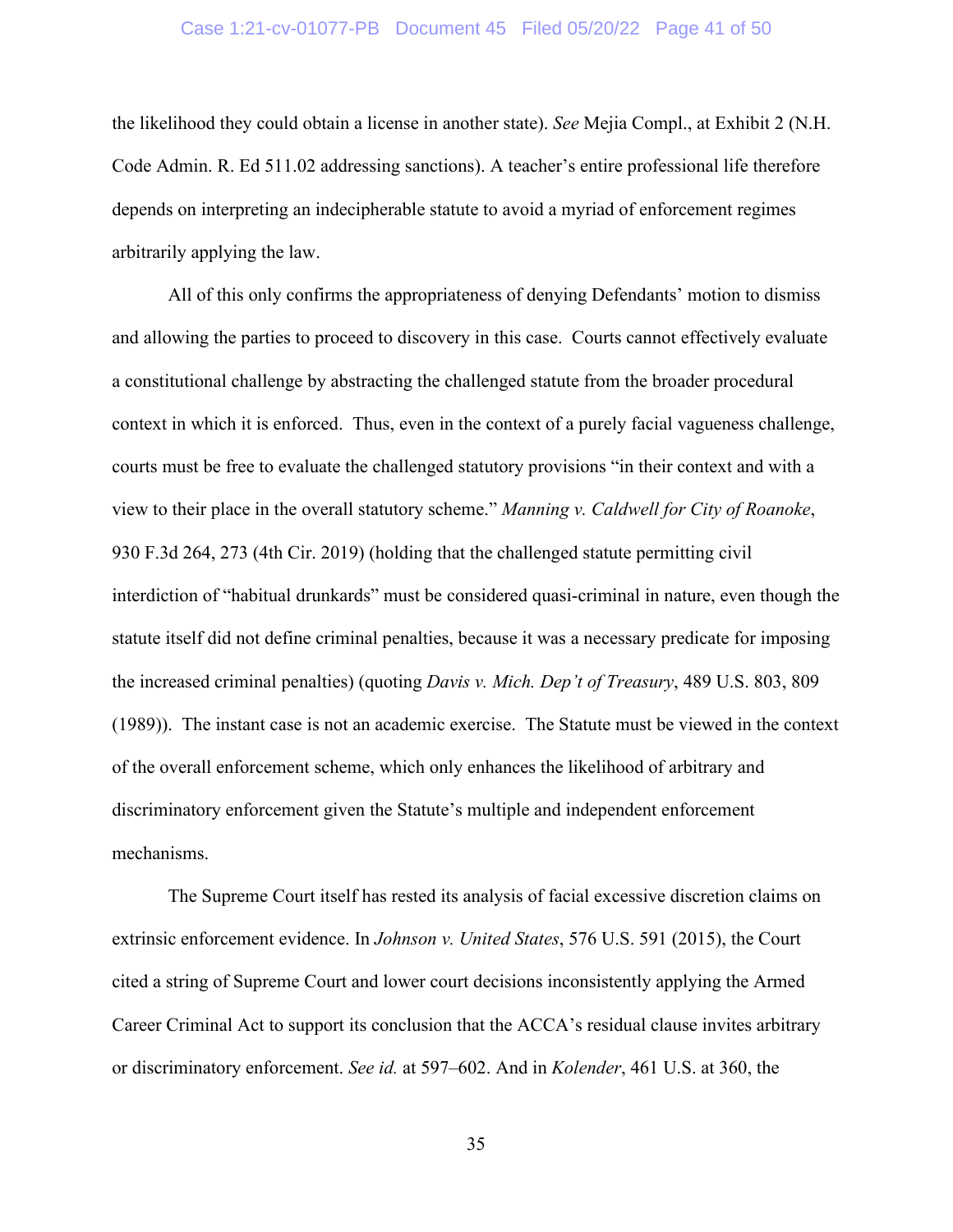#### Case 1:21-cv-01077-PB Document 45 Filed 05/20/22 Page 42 of 50

Supreme Court cited California's representation at oral argument about how the State's antiloitering statute operated in practice to support its conclusion that the statute conferred excessive discretion on police officers. Relatedly, Plaintiffs have also challenged the vagueness of the Statute as applied to educators in the context of how educators will uniquely be subject to enforcement under the Act. This further necessitates discovery on how the Department of Education and Human Rights Commission plan on enforcing the Statute as to educators, and how they have enforced (or refrained from enforcing) the Statute since its enactment. Also germane is discovery on the enforcement regime the Department of Education more broadly has implemented to investigate complaints under the Educator Code of Conduct.

## (ii) The Statute Is Already Being Enforced To Cover More Than Anti-Discrimination Concepts

While Plaintiffs do not have pre-discovery access to records of the various agencies involved in the enforcement of the Statute, there is already substantial evidence demonstrating that the Statute is being enforced to limit speech far more broadly than "anti-discrimination" concepts. The absence of any procedural guardrails in the Statute has emboldened private citizens to threaten teachers with disciplinary action based on their own understanding of concepts banned by the Statute.

To illustrate, Plaintiffs have been furnished with a copy of a complaint letter filed against a number of teachers, including Plaintiff Jocelyn Merrill, a teacher and parent of a New Hampshire public school student. The complainant, Dr. Michael Breen, New Hampshire's Director of a national advocacy group called "No Left Turn in Education," demands that Ms. Merrill be investigated and disciplined for engaging in ongoing violation of New Hampshire's Educator Codes of Conduct" by signing a Zinn Petition opposing the Statute. *See* Ex. A (No Left Turn in Education Letter). Ms. Merrill had signed a petition pledging support for honest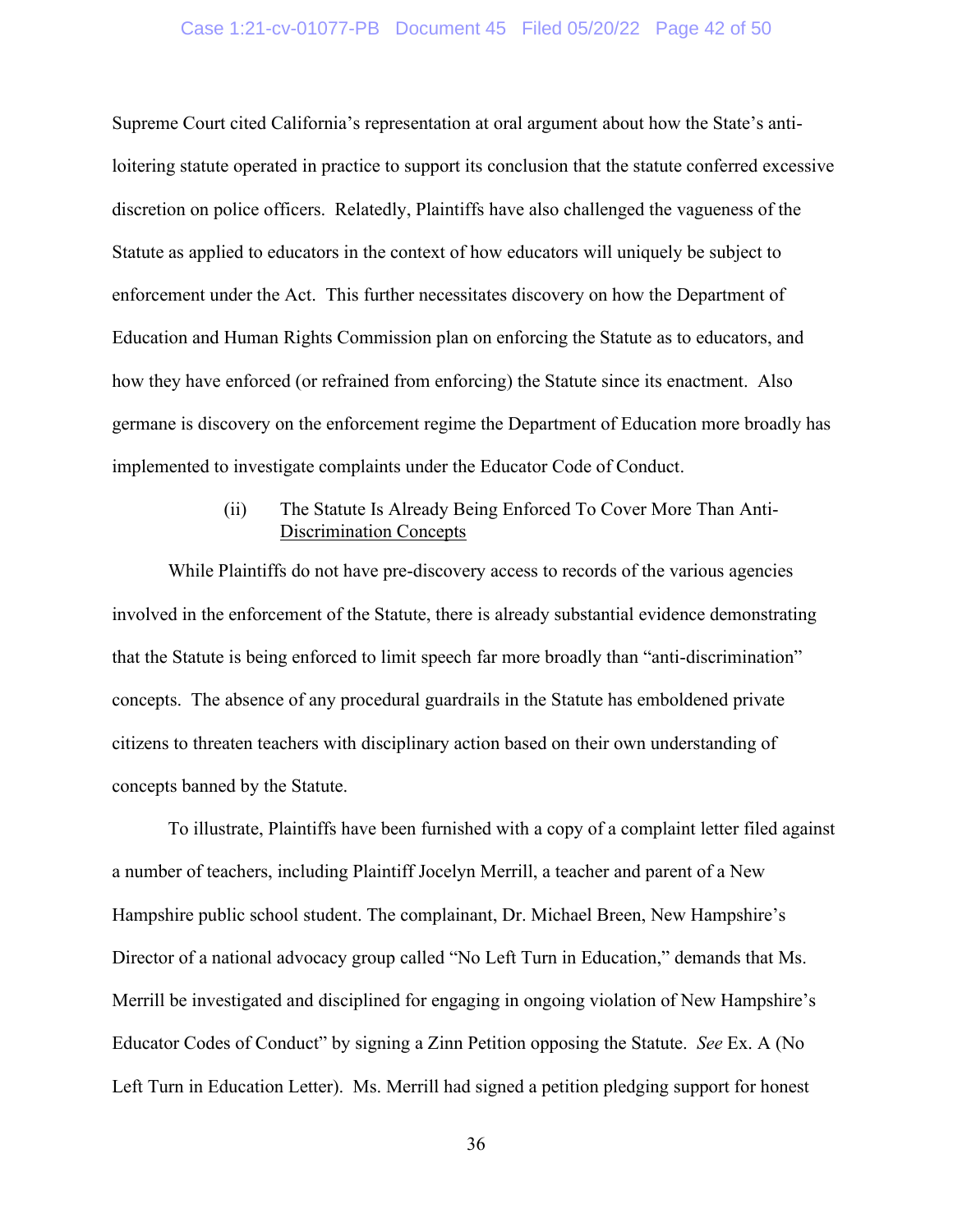#### Case 1:21-cv-01077-PB Document 45 Filed 05/20/22 Page 43 of 50

teaching and opposition to the Statute – but there is no claim that she did so in a classroom, or in a school, or even in the presence of a "pupil," the essential statutory predicate (according the Defendants). Dr. Breen's complaint demonstrates that even a highly educated New Hampshire citizen with no asserted nexus to any school, student or teacher, let alone Ms. Merrill, reads the Statute as authorizing him to seek disciplinary action against a teacher and parent for conduct not even within the four walls of the school or classroom and with no nexus to any particular school, student or teacher. And, it apparently matters not that petition signing does not fall within the limited predicate language of the Statute (RSA 193:40, I) proscribing what may not "be taught, instructed, inculcated or compelled. . . ."

Plaintiff John Dube also alleges that his mere signing of the Zinn Petition pledging to teach honest history subjected him to harassment by New Hampshire extremist groups, online abuse, threats and obscenities. The harassment became so extreme that Mr. Dube contacted the FBI and was required to install security cameras at his own home for protection. AFT Compl.  $\P$ 8. In short, the risk of arbitrary and discriminatory enforcement under the Statute is not an "unsubstantiated fear." The Statute's vague and ambiguous language is placing educators in dangerous situations every day.

It is also likely being enforced discriminatorily by state agencies. Consistent with the Department of Education's independent enforcement authority referenced above, the Department has apparently elected to conduct its own investigations, including potentially under the Statute.<sup>[20](#page-42-0)</sup> This enforcement is consistent with a recent Op-Ed from Defendant Commissioner Frank Edelblut, one of the architects and drivers of the Statute, which provides unmistakable proof that the law was designed to advance a political agenda, not combat discrimination in the

<span id="page-42-0"></span><sup>20</sup> *See supra* note 17.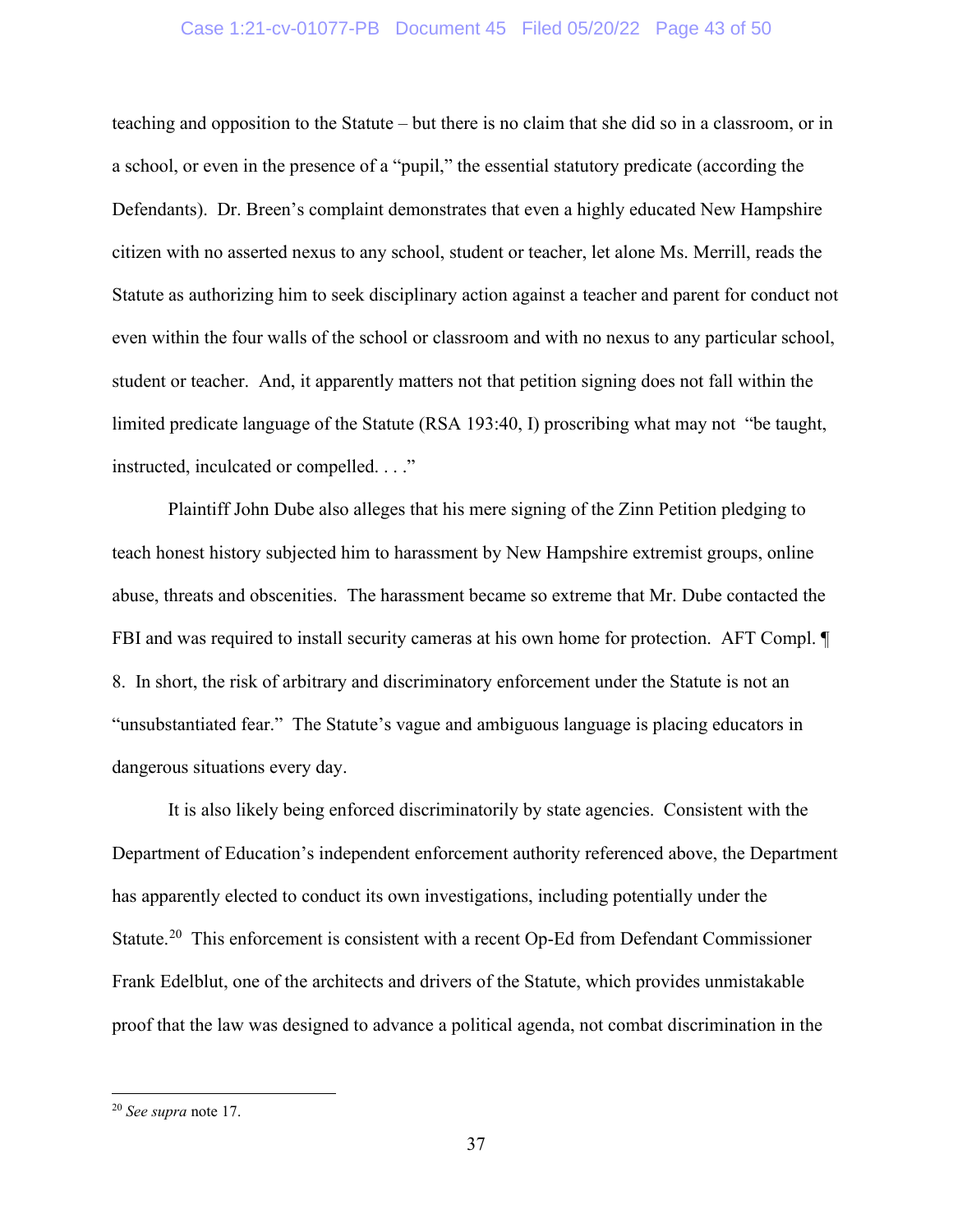classroom. In the Op-Ed, Commissioner Edelblut attacks educators, calling them "activist," comparing them to the Disney Corporation and insisting that educators in New Hampshire have imposed their own personal value system on the State's children in an effort to undermine "values of families." In support of the argument, the Commissioner provides a 74-page document of examples drawn from the Department of Education files that, he suggests, "exemplifies actual instructional material from New Hampshire schools that parents have identified as conflicting with their values."<sup>[21](#page-43-1)</sup> While there is no citation to actual formal complaints filed, the text messages and emails included in the 74-page document – including emails from an investigator charged with looking at potential violations – suggests that parents have complained of this type of teacher conduct in the wake of the Statute and the new DOE/Human Rights Division complaint system and receptivity.

The material is enlightening and only confirms why discovery is necessary to assess how various State agencies are enforcing the Statute. While the Attorney General's Opinion and FAQ's and the Defendants' moving brief insist that the Statute does not prevent the teaching of implicit bias, inequality today, the importance of racial sensitivity or the historical existence of discrimination, Commissioner Edelblut's "topics" of complaints demonstrates that these areas are precisely the targeted subject of the law. As an example, "Topic One" cited by Commissioner Edelblut, contains an *Equity & Diversity in the U.S. Quiz* which asks students a series of questions about the state of our country. The quiz asks, for example,

> • How many cents for every dollar African American and Latina women earn in the US as compared with white males?

<span id="page-43-1"></span><span id="page-43-0"></span> $21$ These include teachers identifying and explaining their own preferred pronouns, educators asking if students have preferred pronouns (which is often a part of school policy), and photos of the book *Stamped: Racism, Antiracism, and You*, which the Commissioner seems to view as violating the Statute but will not expressly state so when asked directly. *See* Ex. B (Frank Edelblut, "*Education's Sacred Trust*"(Apr. 15, 2022), https://www.education.nh.gov/news/educations-sacred-trust.).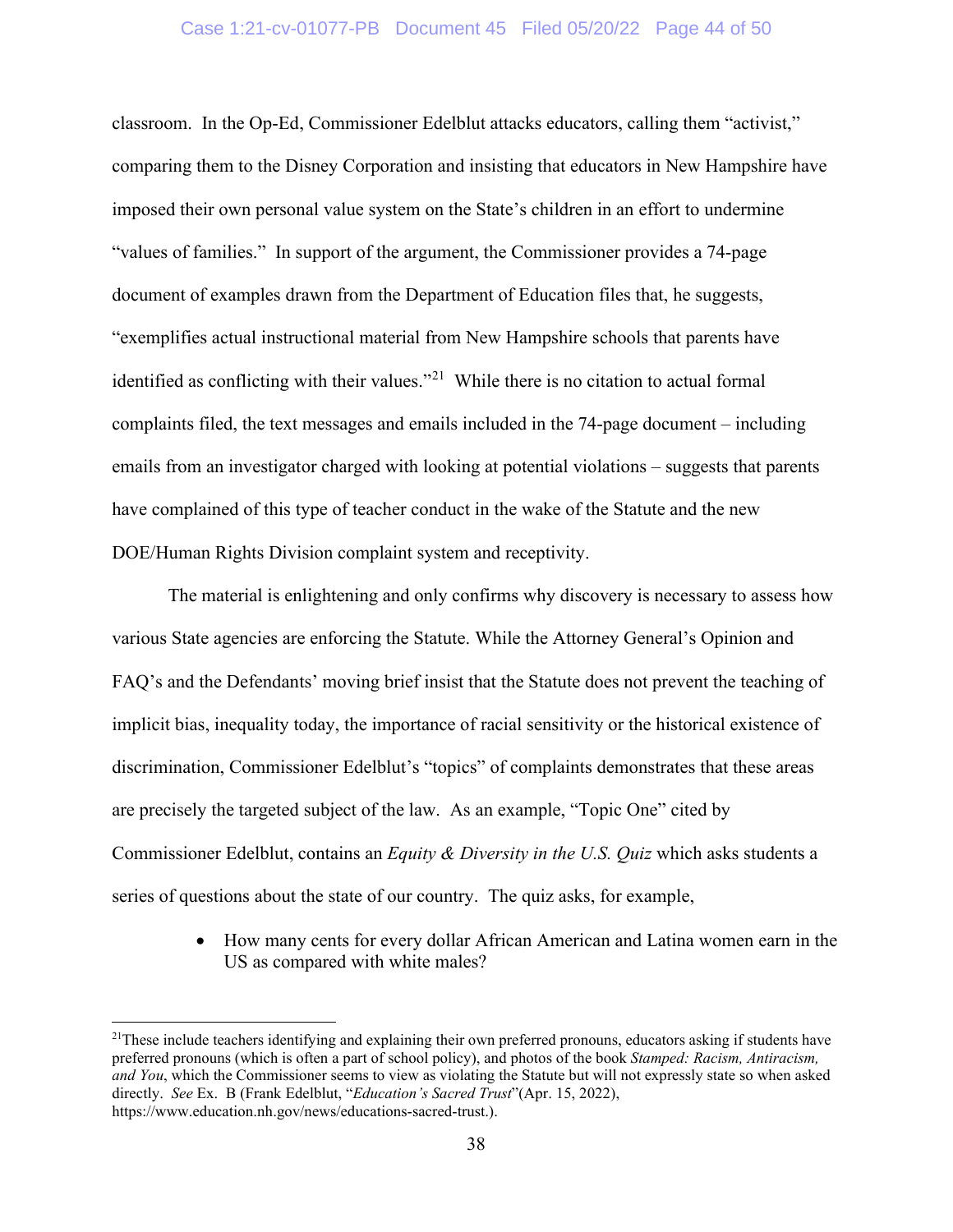- What percentage of illicit drug users in the US are African American as compared with the percentage of African Americans that are confined in state prisons for drug offenses?
- How the poorest 90% of the country have fared while corporate profits and the average house income of the top .01% have skyrocketed?
- What percentage of incidents of homophobia go unreported?
- How many anti-Muslim organizations are operating in the United States?

That these types of important questions have been flagged by Commissioner Edelblut as objectionable "activist educator" material underscores how broadly the Commissioner of Education believes the Statute reaches or can be unilaterally forced and how justifiably worried educators are about being the subject of a complaint. The issues Mr. Edelblut cites are important topics about our country that should be explored by our educators along with our students. The Commissioner seeks to censor it. What is at issue is the wide ranging discretion afforded by a vague Statute and his demonstrated willingness to exploit it. To quote Justice O'Connor, "we have recognized recently that the more important aspect of the vagueness doctrine is not actual notice, but the other principal element of the doctrine—the requirement that a legislature establish minimal guidelines to govern law enforcement." *Kolender*, 461 U.S. at 357-58. Absent minimal guidelines, "a standardless sweep allows policemen, prosecutors, and juries to pursue their personal predilections." *Id.*

## **D. This Court Should Not (and Need Not) Certify Questions to the New Hampshire Supreme Court.**

Finally, Defendants argue that, if "the Court believes that the vagueness inquiry turns on an unresolved question of state law, then it should" either "make an informed prophecy of what the New Hampshire Supreme Court would do" or "certify questions of law to the New Hampshire Supreme Court." *See* Mov. Br. at 36. This argument fails for several reasons.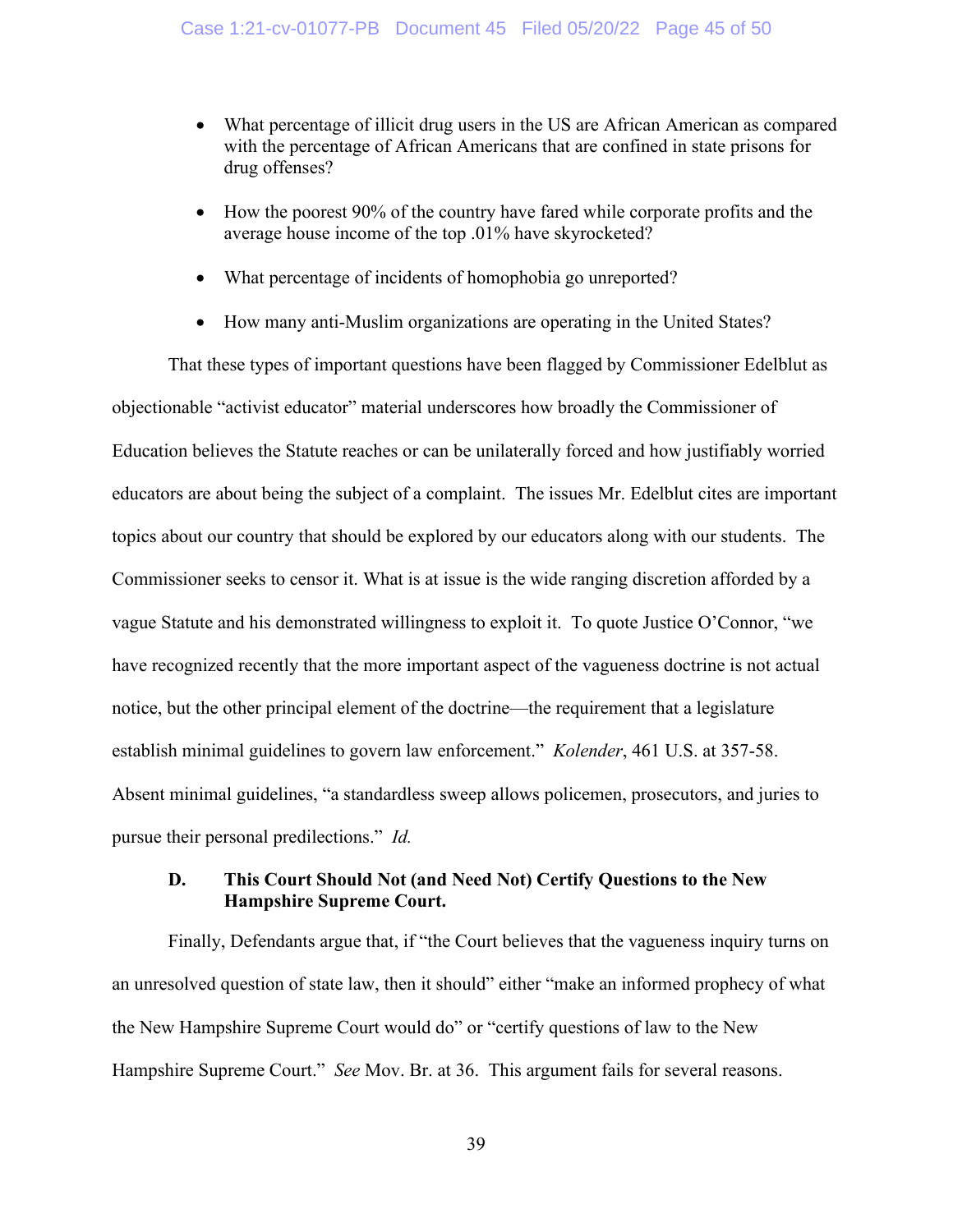#### Case 1:21-cv-01077-PB Document 45 Filed 05/20/22 Page 46 of 50

Here, Defendants' suggestion that certification to the New Hampshire Supreme Court is an appropriate way to address "any doubts about vagueness" is incorrect because certification would improperly rewrite the Statute. *See* Mov. Br. at 36. The words of the District Court of South Carolina in *Integon Gen. Ins. Co. v. Bartkowiak ex rel. Bartkowiak* are applicable here: "this [certification] request is based upon 'a misconception of the purpose of certification, which is not to permit a party to seek to persuade the state court to change what appears to be present law.'" No. 7:09-CV-03045-JMC, 2010 WL 4156471, at \*6 n.2 (D.S.C. Oct. 19, 2010) (unreported) (quoting *Cantwell v. Univ. of Massachusetts*, 551 F.2d 879, 880 (1st Cir. 1977) and citing 36 *C.J.S. Federal Courts* § 81 (2010)).

<span id="page-45-1"></span>The United States Supreme Court's decision in *Baggett v. Bullitt*, 377 U.S. 360 (1964), is instructive. There, in a First and Fourteenth Amendment vagueness challenge to two Washington laws that required teachers to swear a loyalty oath as a condition of employment, the Court held that abstention pending state court review would serve no purpose, and deemed the statutes unconstitutional on their face.<sup>[22](#page-45-3)</sup> The Court explained that waiting for any guidance from the state courts would be unhelpful because the challenged loyalty oath was not "open to one or a few interpretations, but to an indefinite number." *Id.* at 378; *see also Bd. of Airport Comm'rs v. Jews for Jesus*, 482 U.S. 569, 575-76 (1987) (in a First Amendment challenge to an airport speech resolution, holding that, as in *Baggett*, "it is difficult to imagine that the resolution could be limited by anything less than a series of adjudications").

<span id="page-45-2"></span>As in *Baggett*, it is difficult to see how any construction by the New Hampshire Supreme Court of the Statute—such as how to parse the scope of whether certain instruction improperly teaches that an individual "is inherently racist, sexist, or oppressive, whether consciously or

<span id="page-45-3"></span><span id="page-45-0"></span><sup>22</sup> *See Arizonans for Official English v. Arizona*, 520 U.S. 43, 75 (1977) ("Certification today covers territory once dominated by a deferral device called 'Pullman abstention' . . . .").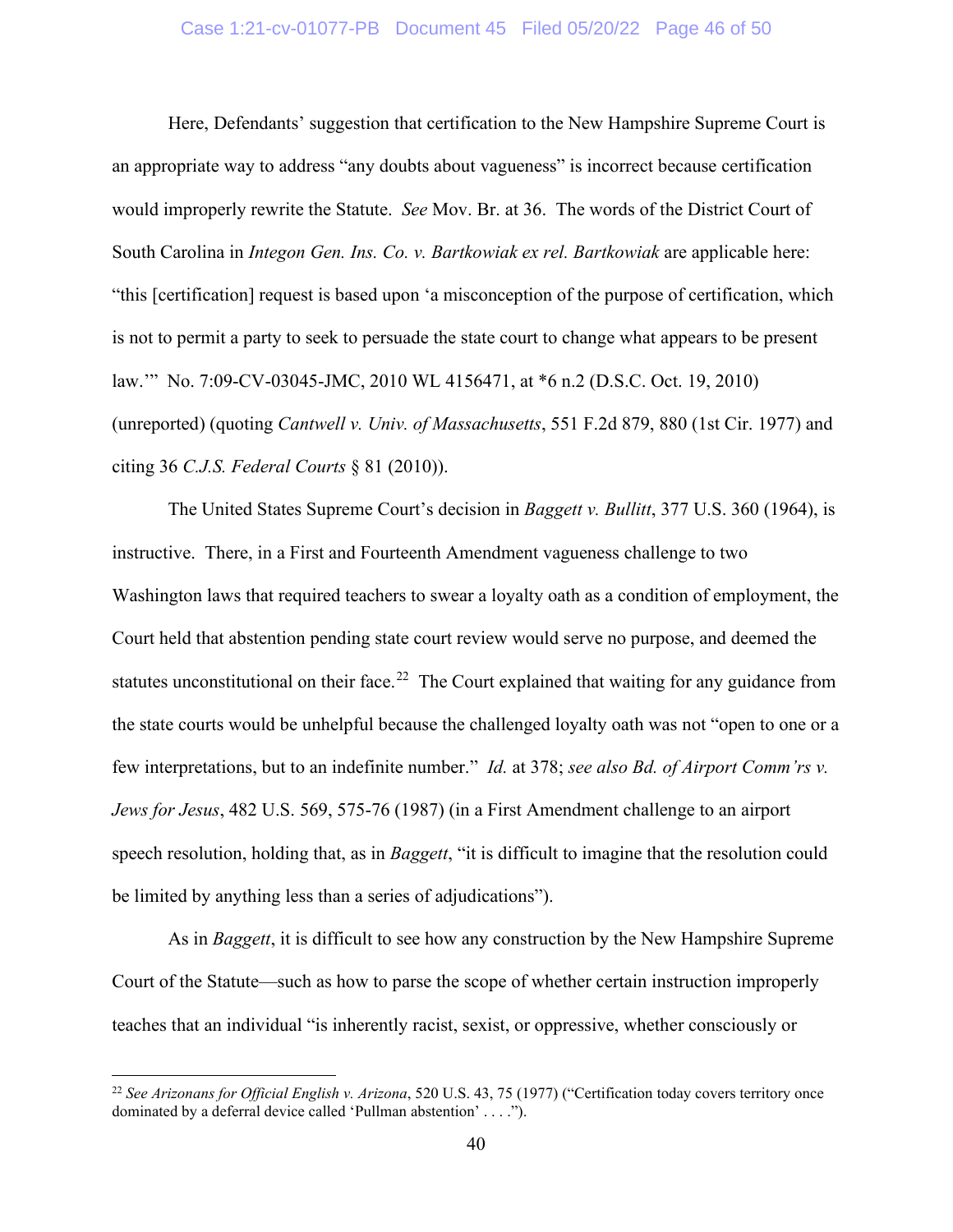<span id="page-46-0"></span>unconsciously," see RSA 193:40, I(b)—"could eliminate the vagueness from these terms" or meaningfully assist teachers and diversity administrators in interpreting the Act. *Baggett*, 377 U.S. at 378. Like the teacher loyalty oaths in *Baggett*, the Statute is not "open to one or a few interpretations, but to an indefinite number," and "[i]t is fictional to believe that anything less than extensive adjudications, under the impact of a variety of factual situations, would bring the [Statute] within the bounds of permissible constitutional certainty." *Id*. at 377-78. For example, in the event of certification, the New Hampshire Supreme Court would be addressing the interpretation of the Statute in the abstract, and not in the context of the potentially thousands of statements by educators and potentially thousands of assigned books that could implicate the Act. As in *Baggett*, construction of the Statute "in the state court, abstractly and without reference to concrete, particularized situations so necessary to bring into focus the impact of the terms on constitutionally protected rights of speech . . . [would] hold little hope of eliminating the issue of vagueness. . . ." *See id*. at 378. The perils and inadequacies of such abstract rewriting in a vacuum are particularly evident when reviewing Defendants' multiple attempts, in a similar vacuum, to clarify what the Statute means—attempts that have raised more questions than answers and have only compounded the Act's ambiguity. *See supra* Part B*.* [23](#page-46-3)

<span id="page-46-3"></span><span id="page-46-2"></span><span id="page-46-1"></span> $23$  Certification is also inapt where, as here, deference to the state court would deprive Plaintiffs of prompt federal court relief to remedy the Statute's continued infringement on their federal constitutional rights. *See, e.g., Bd. of Airport Comm'rs*, 482 U.S. at 575-76 (noting that "the chilling effect of the resolution on protected speech in the meantime [as state courts engage in adjudications under the statute] would make such a case-by-case adjudication intolerable"); *Vt. Right to Life Comm. v. Sorrell*, 221 F.3d 376, 386 (2d Cir. 2000) (rejecting state court abstention where "any further delay would result in the inhibition of 'mass media activities'" that the plaintiff "may be considering for the coming election season").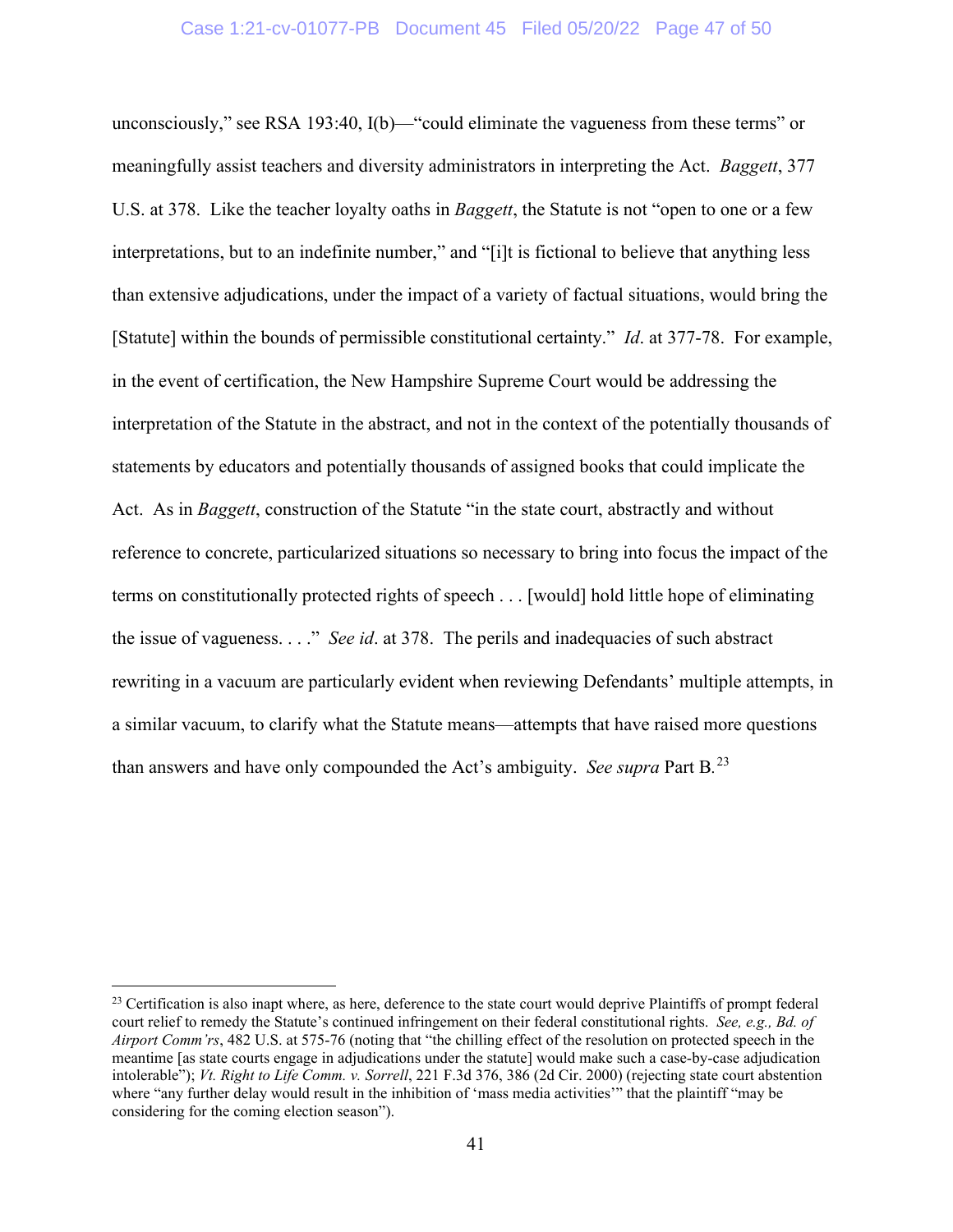## **CONCLUSION**

For the foregoing reasons, the Motion to Dismiss should be denied.

Dated: May 20, 2022

Respectfully submitted,

By: */s/ Peter J. Perroni*

NOLAN PERRONI, PC NH Bar No. 16250 73 Princeton Street North Chelmsford, MA 01863 978-454-3800 [peter@nolanperroni.com](mailto:peter@nolanperroni.com)

STROOCK & STROOCK & LAVAN LLP Charles G. Moerdler, Esq.\* David J. Kahne, Esq.\* Elizabeth Milburn, Esq.\* 180 Maiden Lane New York, New York 10038 (212) 806-5400 [cmoerdler@stroock.com](mailto:cmoerdler@stroock.com)

SELENDY & GAY PLLC Faith Gay, Esq.\* 1290 6th Avenue New York, NY 10104 (212) 390-9000 [fgay@selendygay.com](mailto:fgay@selendygay.com)

*Co-Counsel for Local 8027, AFT-New Hampshire, AFL-CIO, Ryan Richman, John Dube and Jocelyn Merrill, teachers in the New Hampshire Public Schools, and Kimberly Green Elliot and Meghan Evelyn Durden parents or guardians of children in the New Hampshire public schools,*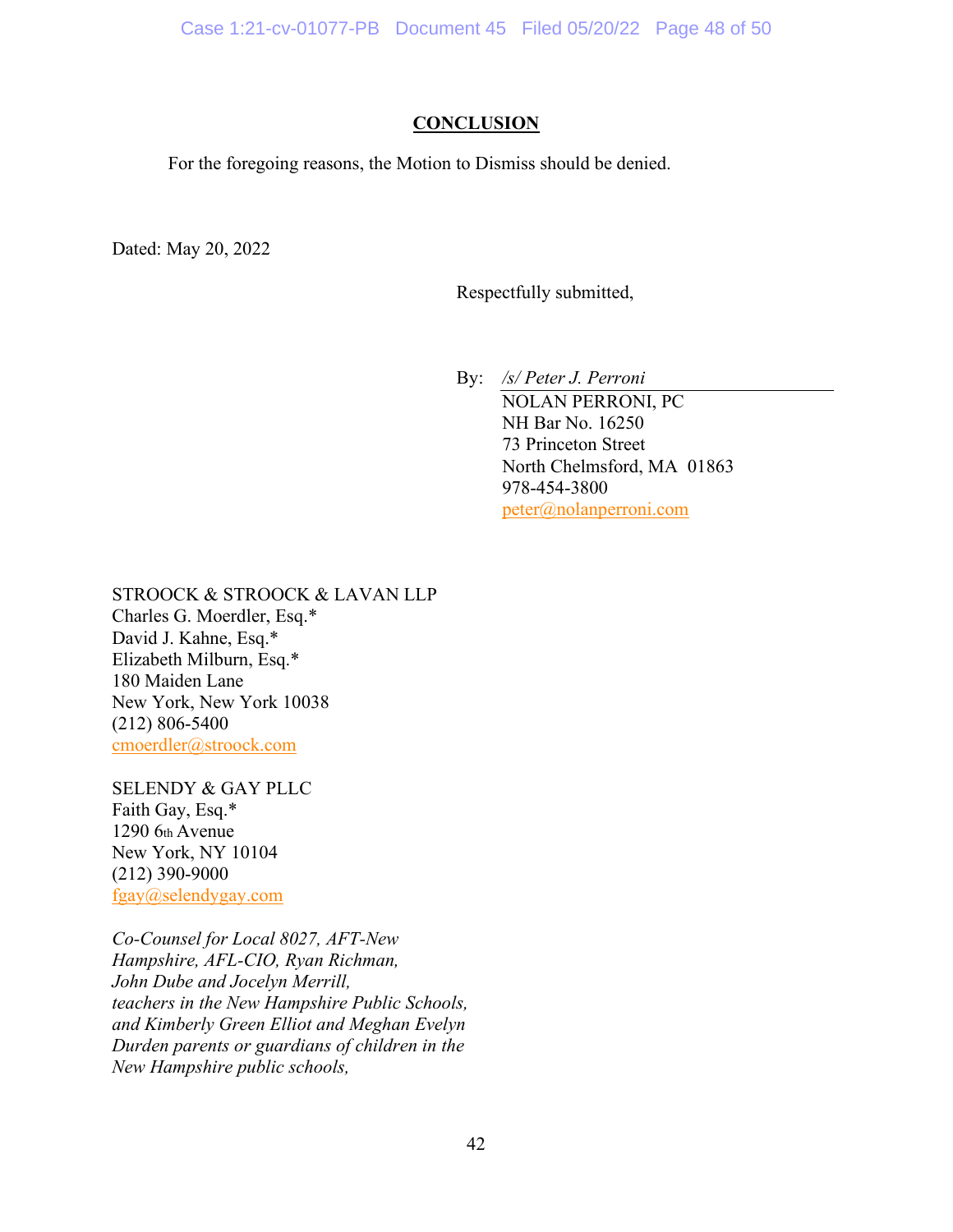### ANDRES MEJIA AND CHRISTINA KIM PHILIBOTTE,

By and through their attorneys,

*/s/ Gilles R. Bissonnette*

Gilles R. Bissonnette (N.H. Bar. No. 265393) Henry R. Klementowicz (N.H. Bar No. 21177) SangYeob Kim (N.H. Bar No. 266657) AMERICAN CIVIL LIBERTIES UNION OF NEW **HAMPSHIRE** 18 Low Avenue, Concord, NH 03301 Tel. 603.224.5591 [gilles@aclu-nh.org](mailto:gilles@aclu-nh.org) 

*/s/ Chris Erchull* Chris Erchull (N.H. Bar No. 266733) GLBTQ LEGAL ADVOCATES & DEFENDERS 18 Tremont, Suite 950 Boston, MA 02108 Tel.: 617.426.1350 [cerchull@glad.org](mailto:cerchull@glad.org)

Pamela E. Phelan (N.H. Bar No. 10089) Sarah J. Jancarik (N.H. Bar No. 272310) DISABILITY RIGHTS CENTER-NEW HAMPSHIRE 64 N Main St, Ste 2 Concord, NH 03301-4913 Tel.: 603.228.0432 [Sarahj@drcnh.org](mailto:Sarahj@drcnh.org)

William E. Christie (N.H. Bar No. 11255) S. Amy Spencer (N.H. Bar No. 266617) SHAHEEN & GORDON, P.A. 107 Storrs Street P.O. Box 2703 Concord, NH 03302 Tel.: 603.225.7262 [wchristie@shaheengordon.com](mailto:wchristie@shaheengordon.com) [saspencer@shaheengordon.com](mailto:saspencer@shaheengordon.com)

*Co-counsel for Plaintiffs Andres Mejia and Christina Kim Philibotte*

*/s/ Morgan C. Nighan* Morgan C. Nighan (N.H. Bar No. 21196) NIXON PEABODY LLP Exchange Place 53 State Street Boston, MA 02109-2835 Tel.: 617.345.1031 [mnighan@nixonpeabody.com](mailto:mnighan@nixonpeabody.com)

*/s/ David A. Vicinanzo* David A. Vicinanzo (N.H. Bar No. 9403) NIXON PEABODY LLP 900 Elm Street, 14th Floor Manchester, NH 03101 Tel.: 603.628.4000 [dvicinanzo@nixonpeabody.com](mailto:dvicinanzo@nixonpeabody.com)

Travis Hill\* NIXON PEABODY LLP 55 West 46th Street New York, NY 10036-4120 Tel.: 212.940.3131 [thill@nixonpeabody.com](mailto:thill@nixonpeabody.com)

Emerson Sykes\* Speech, Privacy, and Technology Project Leah Watson\* Sarah Hinger\* Racial Justice Program AMERICAN CIVIL LIBERTIES UNION FOUNDATION 125 Broad Street, 18<sup>th</sup> Floor New York, NY 10004 Tel.: 212.549.2500 [esykes@aclu.org](mailto:esykes@aclu.org)

[lwatson@aclu.org](mailto:lwatson@aclu.org) [shinger@aclu.org](mailto:shinger@aclu.org)